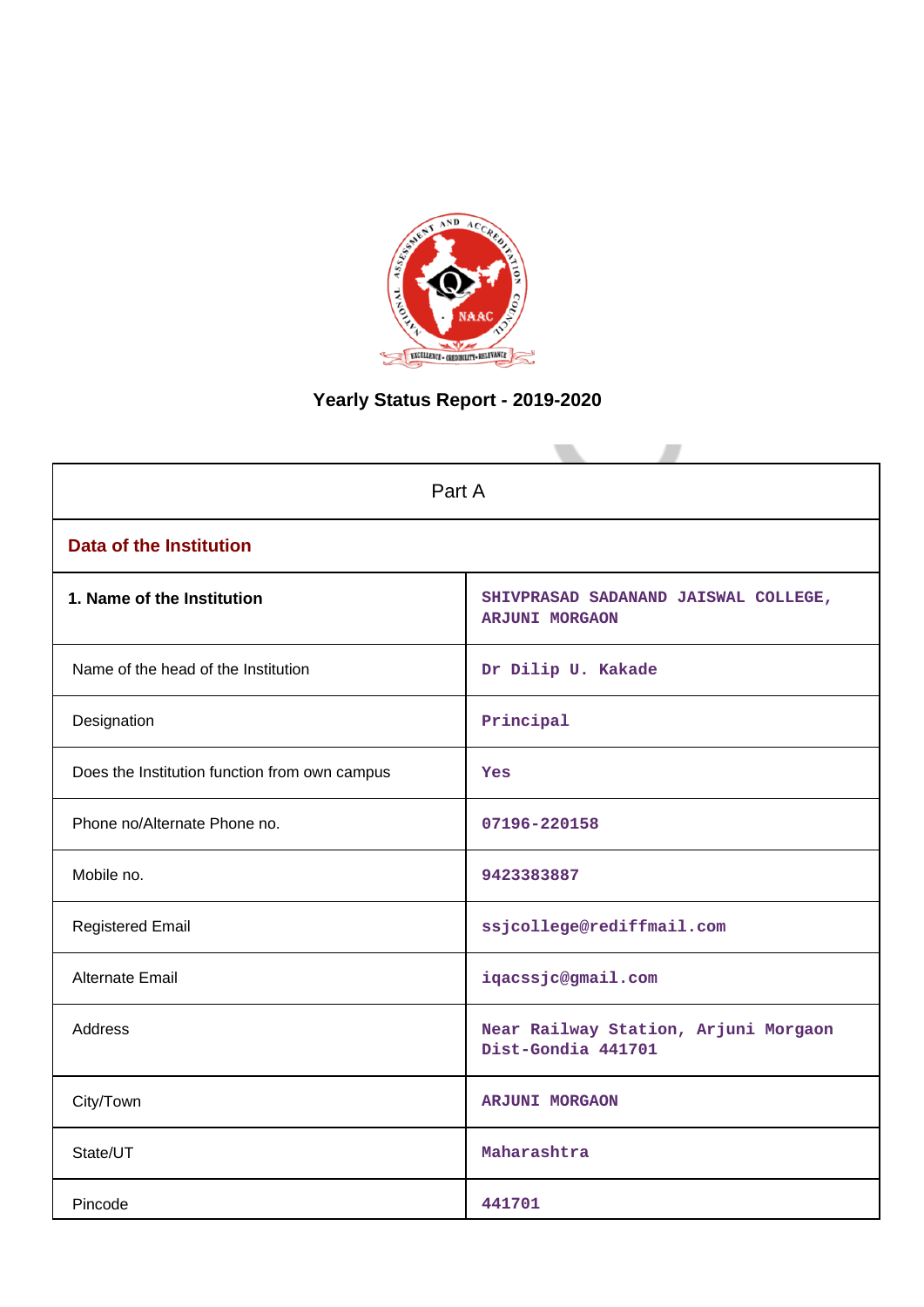|                                                                                                                                                         | 2. Institutional Status                        |             |                                                                                             |                                                                    |             |  |
|---------------------------------------------------------------------------------------------------------------------------------------------------------|------------------------------------------------|-------------|---------------------------------------------------------------------------------------------|--------------------------------------------------------------------|-------------|--|
| Affiliated / Constituent                                                                                                                                |                                                |             | Affiliated                                                                                  |                                                                    |             |  |
| Type of Institution                                                                                                                                     |                                                |             | Co-education                                                                                |                                                                    |             |  |
| Location                                                                                                                                                |                                                |             | Rural                                                                                       |                                                                    |             |  |
| <b>Financial Status</b>                                                                                                                                 |                                                |             | state                                                                                       |                                                                    |             |  |
| Name of the IQAC co-ordinator/Director                                                                                                                  |                                                |             | Dr K J Sibi                                                                                 |                                                                    |             |  |
| Phone no/Alternate Phone no.                                                                                                                            |                                                |             | 07196220158                                                                                 |                                                                    |             |  |
| Mobile no.                                                                                                                                              |                                                |             | 8275868234                                                                                  |                                                                    |             |  |
| <b>Registered Email</b>                                                                                                                                 |                                                |             | sibi419@gmail.com                                                                           |                                                                    |             |  |
| Alternate Email                                                                                                                                         |                                                |             | apdshyam@gmail.com                                                                          |                                                                    |             |  |
| 3. Website Address                                                                                                                                      |                                                |             |                                                                                             |                                                                    |             |  |
|                                                                                                                                                         | Web-link of the AQAR: (Previous Academic Year) |             |                                                                                             | http://ssjaiswalcollege.edu.in/Docum<br>ent2019/AOAR%202018-19.pdf |             |  |
| 4. Whether Academic Calendar prepared during<br>the year                                                                                                |                                                |             | Yes                                                                                         |                                                                    |             |  |
| if yes, whether it is uploaded in the institutional website:<br>Weblink:                                                                                |                                                |             | http://www.ssjaiswalcollege.edu.in/Docu<br>ment2019/Academic Calendar 2019-20%20(1<br>).pdf |                                                                    |             |  |
| <b>5. Accrediation Details</b>                                                                                                                          |                                                |             |                                                                                             |                                                                    |             |  |
| Cycle                                                                                                                                                   | Grade                                          | <b>CGPA</b> | Year of                                                                                     | Validity                                                           |             |  |
|                                                                                                                                                         |                                                |             | Accrediation                                                                                | Period From                                                        | Period To   |  |
| 3                                                                                                                                                       | 2.11<br>в                                      |             |                                                                                             | 18-Dec-2019                                                        | 17-Oct-2024 |  |
| 6. Date of Establishment of IQAC                                                                                                                        |                                                |             | $15 - \text{Mar} - 2004$                                                                    |                                                                    |             |  |
| 7. Internal Quality Assurance System                                                                                                                    |                                                |             |                                                                                             |                                                                    |             |  |
|                                                                                                                                                         |                                                |             |                                                                                             |                                                                    |             |  |
| Quality initiatives by IQAC during the year for promoting quality culture<br>Item /Title of the quality initiative by<br>Date & Duration<br><b>IQAC</b> |                                                |             |                                                                                             | Number of participants/ beneficiaries                              |             |  |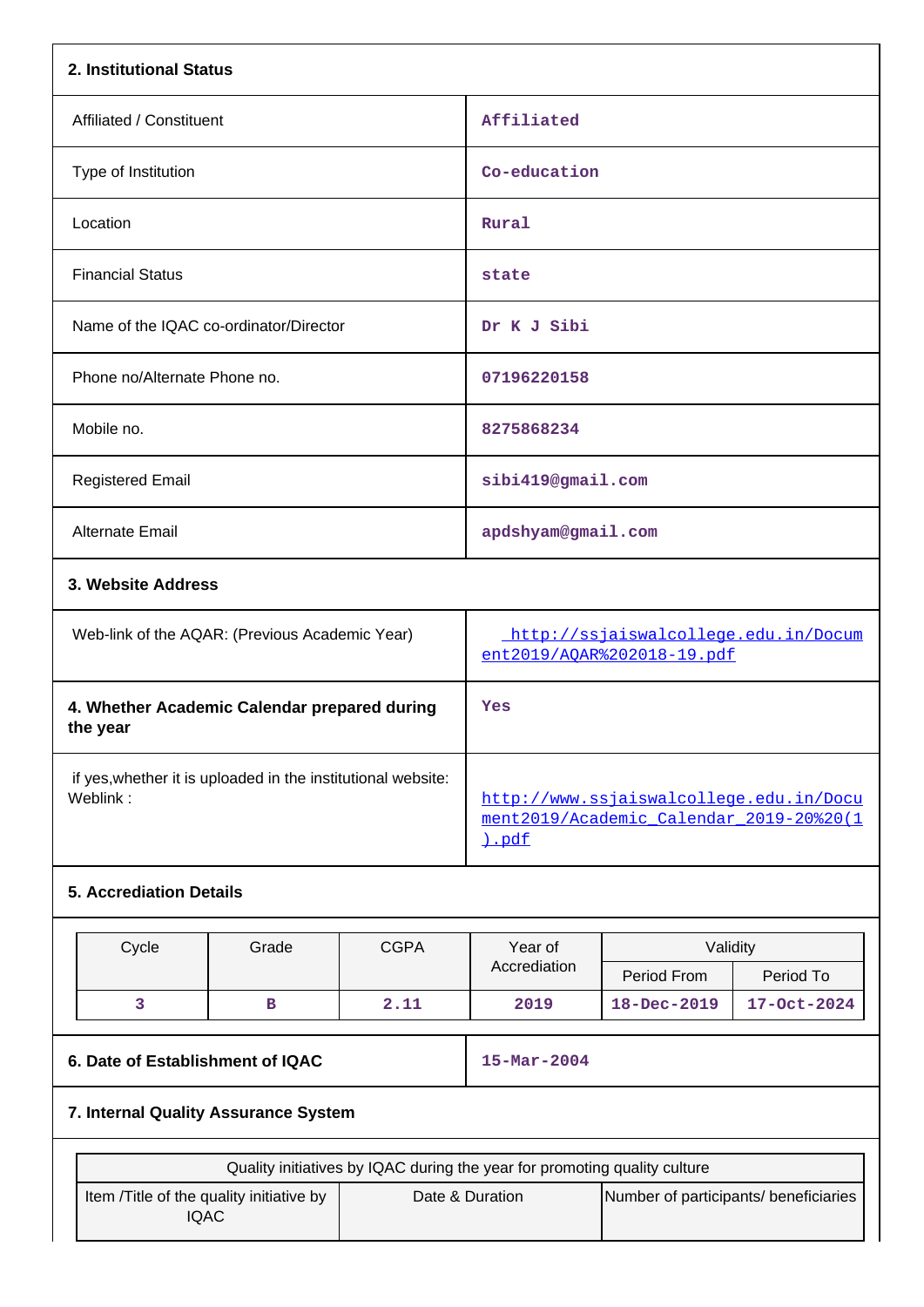| FDP on CCMS Software<br>(Teaching & Non-teaching)                                                 | $25 - Ju1 - 2019$<br>1        | 45  |
|---------------------------------------------------------------------------------------------------|-------------------------------|-----|
| Induction Programme for<br>freshers                                                               | $29 - \text{Jul} - 2019$<br>1 | 300 |
| <b>EVM &amp; VVPAT Awarness</b><br>Programme                                                      | $04 - Aug - 2019$<br>1        | 500 |
| Azolla Cultivation<br>Programme                                                                   | 06-Aug-2019<br>1              | 170 |
| YUVAWEDH (Yuwa Mahiti<br>Day)                                                                     | $10 - Aug - 2019$<br>1        | 420 |
| Helping Flood Relief Fund<br>and Food Packages to<br>Flood Victims                                | 14-Aug-2019<br>1              | 270 |
| Awareness of Agricultural<br>techniques via<br>Educational Tour, visit<br>to Krishi Vigyan Kendra | $16 - Aug - 2019$<br>1        | 100 |
| Awarness on N-list<br>Programme                                                                   | $07 - Sep - 2019$<br>1        | 75  |
| Awarness on<br>MOODLE (Learning<br>Management System)                                             | 23-Sep-2019<br>1.             | 47  |
|                                                                                                   | View File                     |     |

## **8. Provide the list of funds by Central/ State Government- UGC/CSIR/DST/DBT/ICMR/TEQIP/World Bank/CPE of UGC etc.**

|                                                                                                                    | Institution/Departmen                                 | Scheme |                       | <b>Funding Agency</b> | Year of award with | Amount |  |
|--------------------------------------------------------------------------------------------------------------------|-------------------------------------------------------|--------|-----------------------|-----------------------|--------------------|--------|--|
|                                                                                                                    | t/Faculty                                             |        |                       |                       | duration           |        |  |
|                                                                                                                    | Nil                                                   | Nil    |                       | Nil                   | 2020<br>0          | 0      |  |
|                                                                                                                    |                                                       |        | No Files Uploaded !!! |                       |                    |        |  |
| 9. Whether composition of IQAC as per latest<br><b>NAAC</b> guidelines:                                            |                                                       |        |                       | Yes                   |                    |        |  |
| Upload latest notification of formation of IQAC                                                                    |                                                       |        | View File             |                       |                    |        |  |
| 10. Number of IQAC meetings held during the<br>year :                                                              |                                                       |        | $\mathbf{z}$          |                       |                    |        |  |
| The minutes of IQAC meeting and compliances to the<br>decisions have been uploaded on the institutional<br>website |                                                       |        | Yes                   |                       |                    |        |  |
|                                                                                                                    | Upload the minutes of meeting and action taken report |        |                       | View File             |                    |        |  |
|                                                                                                                    | 11. Whether IQAC received funding from any of         |        |                       |                       |                    |        |  |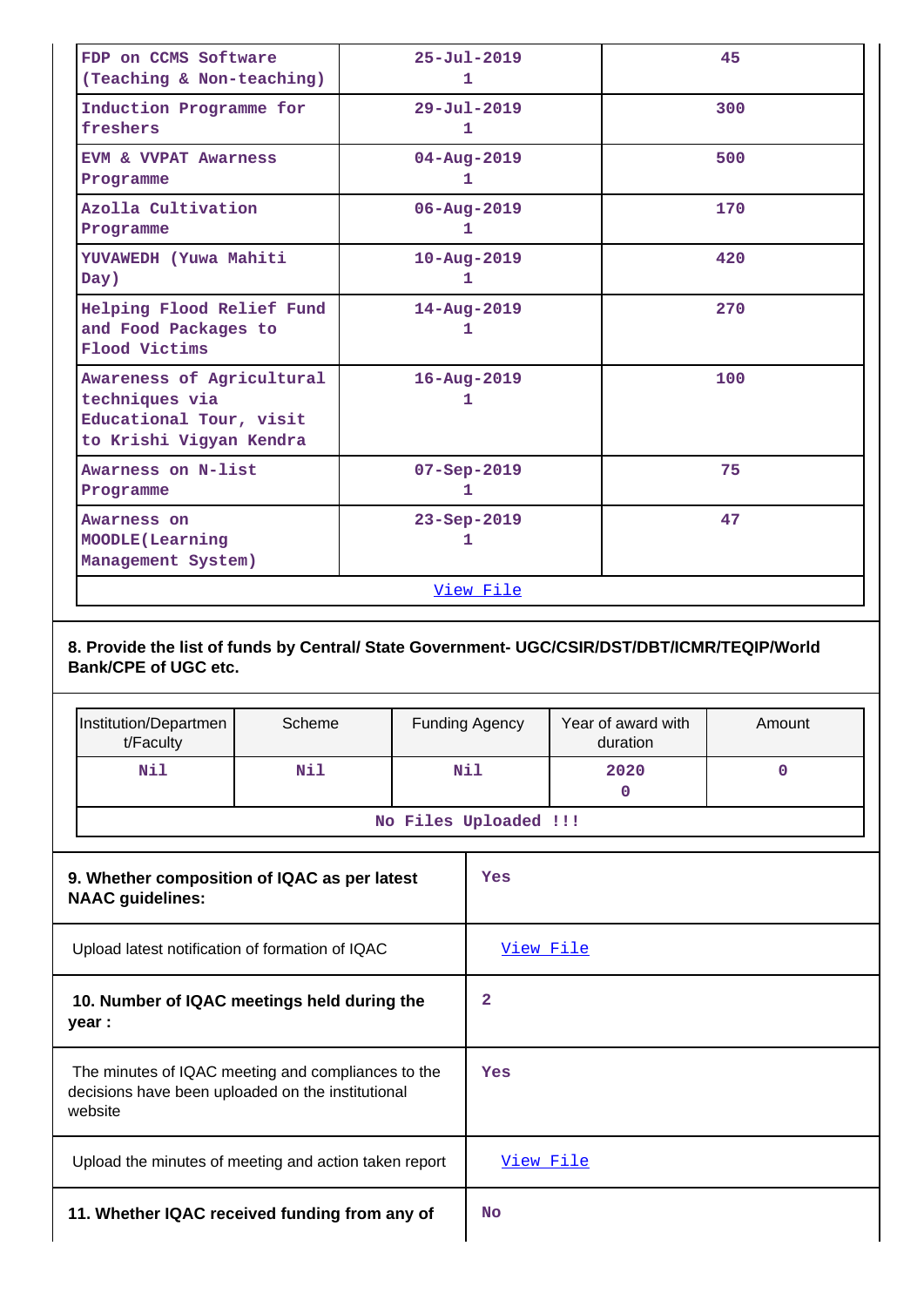**12. Significant contributions made by IQAC during the current year(maximum five bullets)**

**Development of Physical Infrastructure**

**Completion of the construction of Indoor Stadium**

**Establishment of ICT Hub with 48 computers**

**NAAC accreditation for 3rd cycle with B Grade status (CGPA 2.11)**

**Website updated with Dynamic features and maximum information**

[View File](https://assessmentonline.naac.gov.in/public/Postacc/Contribution/7102_Contribution.xlsx)

**13. Plan of action chalked out by the IQAC in the beginning of the academic year towards Quality Enhancement and outcome achieved by the end of the academic year**

|                                                           | Plan of Action                                                                                                       | Achivements/Outcomes |
|-----------------------------------------------------------|----------------------------------------------------------------------------------------------------------------------|----------------------|
|                                                           | To renovate the reading room                                                                                         | Executed             |
|                                                           | To complete the construction an indoor<br>stadium                                                                    | Executed             |
|                                                           | To furbish the veranda and seminar hall                                                                              | Executed             |
|                                                           | To renovate the IQAC office                                                                                          | Executed             |
| To renovate university examination<br>control room        |                                                                                                                      | <b>Executed</b>      |
|                                                           | To renovate administration office                                                                                    | Executed             |
| To open Facebook and Twitter handle of<br>the institution |                                                                                                                      | Executed             |
|                                                           | To Establish High Speed WiFi Facility                                                                                | <b>Executed</b>      |
|                                                           | To establish Multipurpose ICT hub                                                                                    | Executed             |
|                                                           | To reconstruct Flag Hosting Platform                                                                                 | Executed             |
|                                                           |                                                                                                                      | View File            |
|                                                           | 14. Whether AQAR was placed before statutory<br>body?                                                                | Yes                  |
|                                                           | Name of Statutory Body                                                                                               | <b>Meeting Date</b>  |
|                                                           | College Development Committee                                                                                        | 09-Sep-2021          |
|                                                           | 15. Whether NAAC/or any other accredited<br>body(s) visited IQAC or interacted with it to<br>assess the functioning? | <b>No</b>            |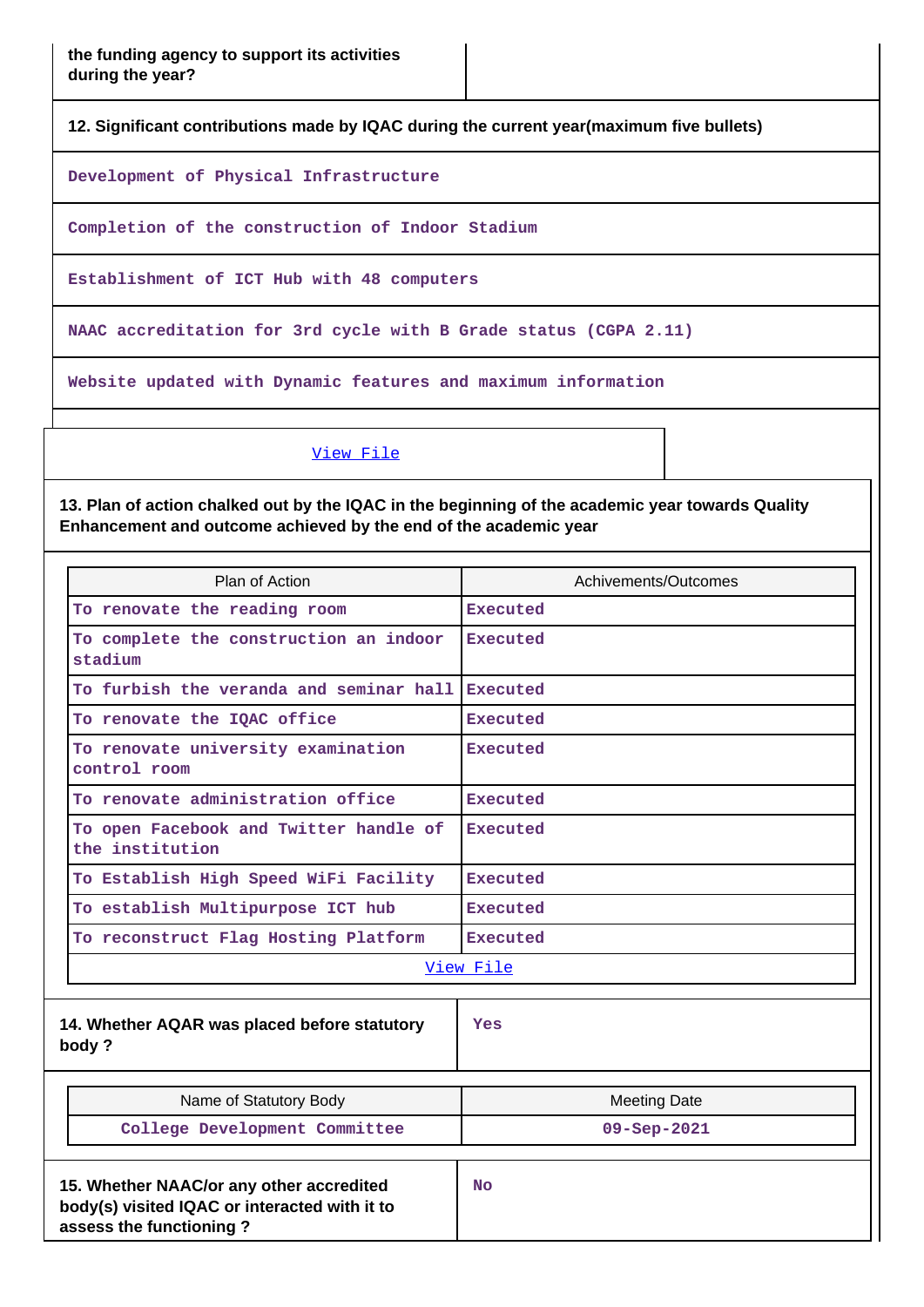| 16. Whether institutional data submitted to<br><b>AISHE:</b>                                        | Yes                                                                                                                                                                                                                                                                                                                                                                                                                                                                                                                                                                                                                                                                                                                                                                                                                                                                                                                                                                                                                                                                                                                                                                                                                                               |
|-----------------------------------------------------------------------------------------------------|---------------------------------------------------------------------------------------------------------------------------------------------------------------------------------------------------------------------------------------------------------------------------------------------------------------------------------------------------------------------------------------------------------------------------------------------------------------------------------------------------------------------------------------------------------------------------------------------------------------------------------------------------------------------------------------------------------------------------------------------------------------------------------------------------------------------------------------------------------------------------------------------------------------------------------------------------------------------------------------------------------------------------------------------------------------------------------------------------------------------------------------------------------------------------------------------------------------------------------------------------|
| <b>Year of Submission</b>                                                                           | 2020                                                                                                                                                                                                                                                                                                                                                                                                                                                                                                                                                                                                                                                                                                                                                                                                                                                                                                                                                                                                                                                                                                                                                                                                                                              |
| Date of Submission                                                                                  | $07 - Jan - 2020$                                                                                                                                                                                                                                                                                                                                                                                                                                                                                                                                                                                                                                                                                                                                                                                                                                                                                                                                                                                                                                                                                                                                                                                                                                 |
| 17. Does the Institution have Management<br><b>Information System?</b>                              | Yes                                                                                                                                                                                                                                                                                                                                                                                                                                                                                                                                                                                                                                                                                                                                                                                                                                                                                                                                                                                                                                                                                                                                                                                                                                               |
| If yes, give a brief descripiton and a list of modules<br>currently operational (maximum 500 words) | The institution has purchased the<br>upgraded version of cloud based E<br>Governance software for the Management<br>Information System(MIS) with main<br>Modules such as Academic, Payroll,<br>Account and Library. This system<br>supports the institution for<br>maintaining all information in ICT<br>modules. The Academic Module maintain<br>the information of students admission,<br>category wise information, class wise<br>information, ID number etc. The<br>complete information if the students<br>are maintained in the system. Academic<br>wise information of the students can be<br>accessed in the system. Bonafide<br>certificate and character certificate<br>can be generated by using the Module of<br>the system. SMS and Email services are<br>also available in the module. All types<br>of Accounts in relation with<br>administration can be maintained in<br>this MIS. Payroll is another Module in<br>this MIS and this Module maintains all<br>information about salary of all regular<br>employees of the institution. Library<br>Module maintains all titles of the<br>books in the library and books are<br>issued through this module and OPAC<br>facility also provides through this<br>module to the readers. |

**Part B** 

# **CRITERION I – CURRICULAR ASPECTS**

## **1.1 – Curriculum Planning and Implementation**

 1.1.1 – Institution has the mechanism for well planned curriculum delivery and documentation. Explain in 500 words

 **The institution has a well-designed plan for delivering its curriculum to students by following RTM Nagpur University's Academic Calendar. The Academic Planning Committee of the institution prepares an institutional academic calendar and communicated it to students as well as teachers. By considering the university's academic calendar and the institutional academic calendar,**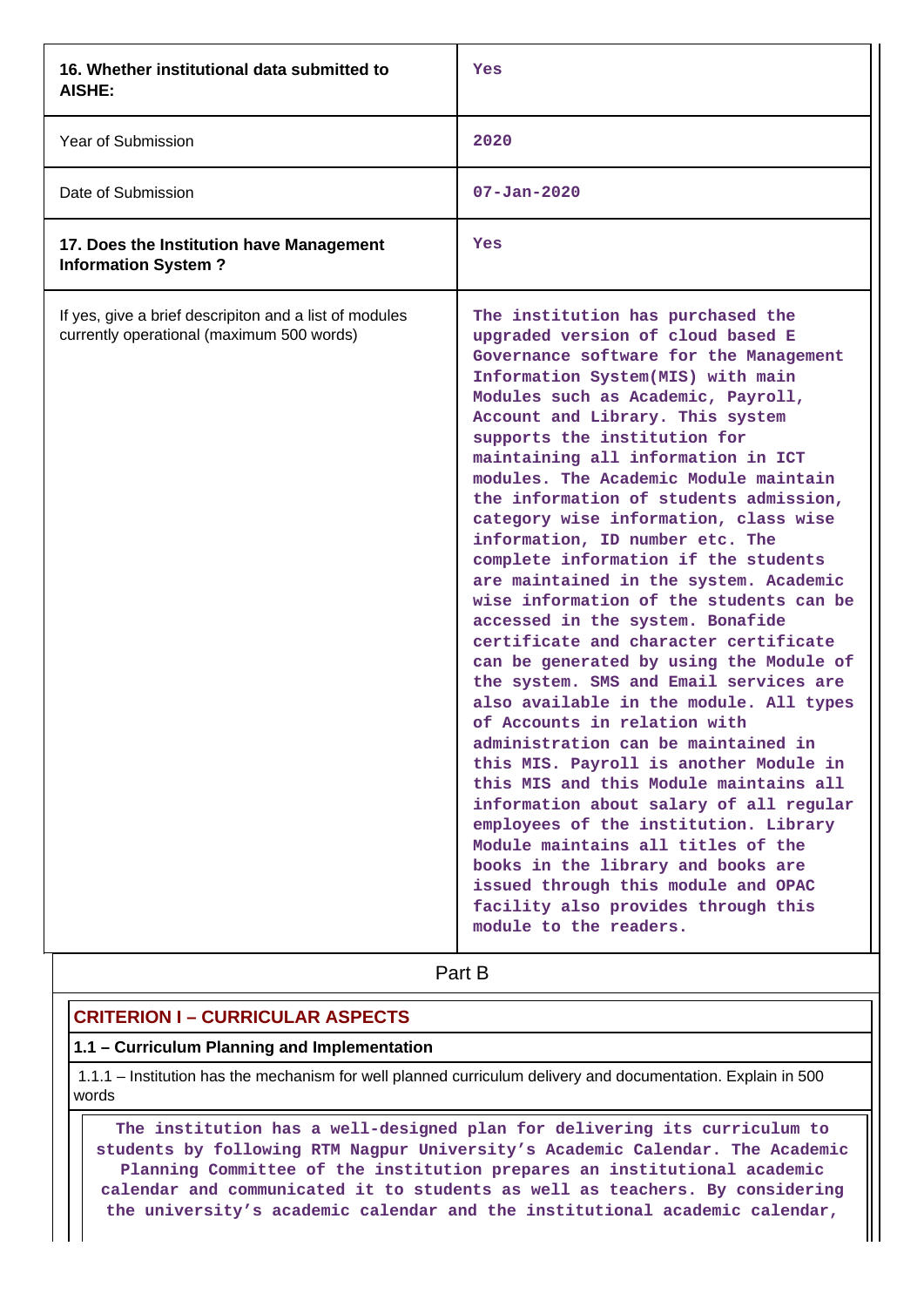**teachers prepare their departmental planning to deliver the curriculum to the students in time. Teachers are directed to communicate the departmental planning at the beginning of the academic session to the students. They also convey the syllabi, question pattern, information about university examination, and the system of evaluation in the university examination. Therefore, the students must have appropriate knowledge about curriculum planning and its implementation. Each department distributes its workload among the regular teachers as well as the temporary appointed teachers. The institution has a central library with prescribed books and reference books in all subjects. The library has the facility of a reading room for the students as well as teachers. It also has a network resource center for the students. Practicalbased subjects have well-equipped labs for the proper experiential method of learning. The library has the facility of OPAC for searching books of the central library. Our institution is situated in a rural background and a tribal belt. So most of the students face difficulty in the university level education in some subjects. Considering this situation, Department of Microbiology and Physics conduct bridge course for their students. The faculty of commerce has conducted a workshop for the overall development of the students. The teachers use the ICT method in classroom teaching. The institution has installed roofmounted LCD Projectors in classrooms and one interactive board installed in a classroom for effective teaching. Environmental Studies are taught to the semester IV students in each program as the mandatory course for all students. Many of the teachers use the audio-video method to convince the students in their classroom teaching. Program outcome has also been uploaded to the institutional website for making awareness among the students and communicated to the students. Teachers encourage their students to visit the institutional website for further information.**

|                             | 1.1.2 - Certificate/ Diploma Courses introduced during the academic year                                                                                                 |                          |                |                                                                 |                             |  |  |
|-----------------------------|--------------------------------------------------------------------------------------------------------------------------------------------------------------------------|--------------------------|----------------|-----------------------------------------------------------------|-----------------------------|--|--|
| Certificate                 | Diploma Courses                                                                                                                                                          | Dates of<br>Introduction | Duration       | Focus on employ<br>ability/entreprene<br>urship                 | <b>Skill</b><br>Development |  |  |
| 0 <sub>0</sub>              | 0 <sub>0</sub>                                                                                                                                                           | Nil                      | Nil            | 0 <sub>0</sub>                                                  | 0 <sup>0</sup>              |  |  |
|                             | 1.2 - Academic Flexibility                                                                                                                                               |                          |                |                                                                 |                             |  |  |
|                             | 1.2.1 - New programmes/courses introduced during the academic year                                                                                                       |                          |                |                                                                 |                             |  |  |
|                             | Programme Specialization<br>Dates of Introduction<br>Programme/Course                                                                                                    |                          |                |                                                                 |                             |  |  |
|                             | <b>Nill</b>                                                                                                                                                              |                          | Nil            |                                                                 | Nill                        |  |  |
|                             |                                                                                                                                                                          |                          | View File      |                                                                 |                             |  |  |
|                             | 1.2.2 - Programmes in which Choice Based Credit System (CBCS)/Elective course system implemented at the<br>affiliated Colleges (if applicable) during the academic year. |                          |                |                                                                 |                             |  |  |
|                             | Name of programmes adopting<br><b>CBCS</b>                                                                                                                               | Programme Specialization |                | Date of implementation of<br><b>CBCS/Elective Course System</b> |                             |  |  |
|                             | <b>Nill</b>                                                                                                                                                              |                          | 0 <sub>0</sub> | <b>Nill</b>                                                     |                             |  |  |
|                             | 1.2.3 - Students enrolled in Certificate/ Diploma Courses introduced during the year                                                                                     |                          |                |                                                                 |                             |  |  |
|                             |                                                                                                                                                                          | Certificate              |                | Diploma Course                                                  |                             |  |  |
|                             | <b>Number of Students</b>                                                                                                                                                |                          | $\mathbf 0$    |                                                                 | 0                           |  |  |
| 1.3 - Curriculum Enrichment |                                                                                                                                                                          |                          |                |                                                                 |                             |  |  |
|                             | 1.3.1 – Value-added courses imparting transferable and life skills offered during the year                                                                               |                          |                |                                                                 |                             |  |  |
|                             | <b>Value Added Courses</b>                                                                                                                                               | Date of Introduction     |                | <b>Number of Students Enrolled</b>                              |                             |  |  |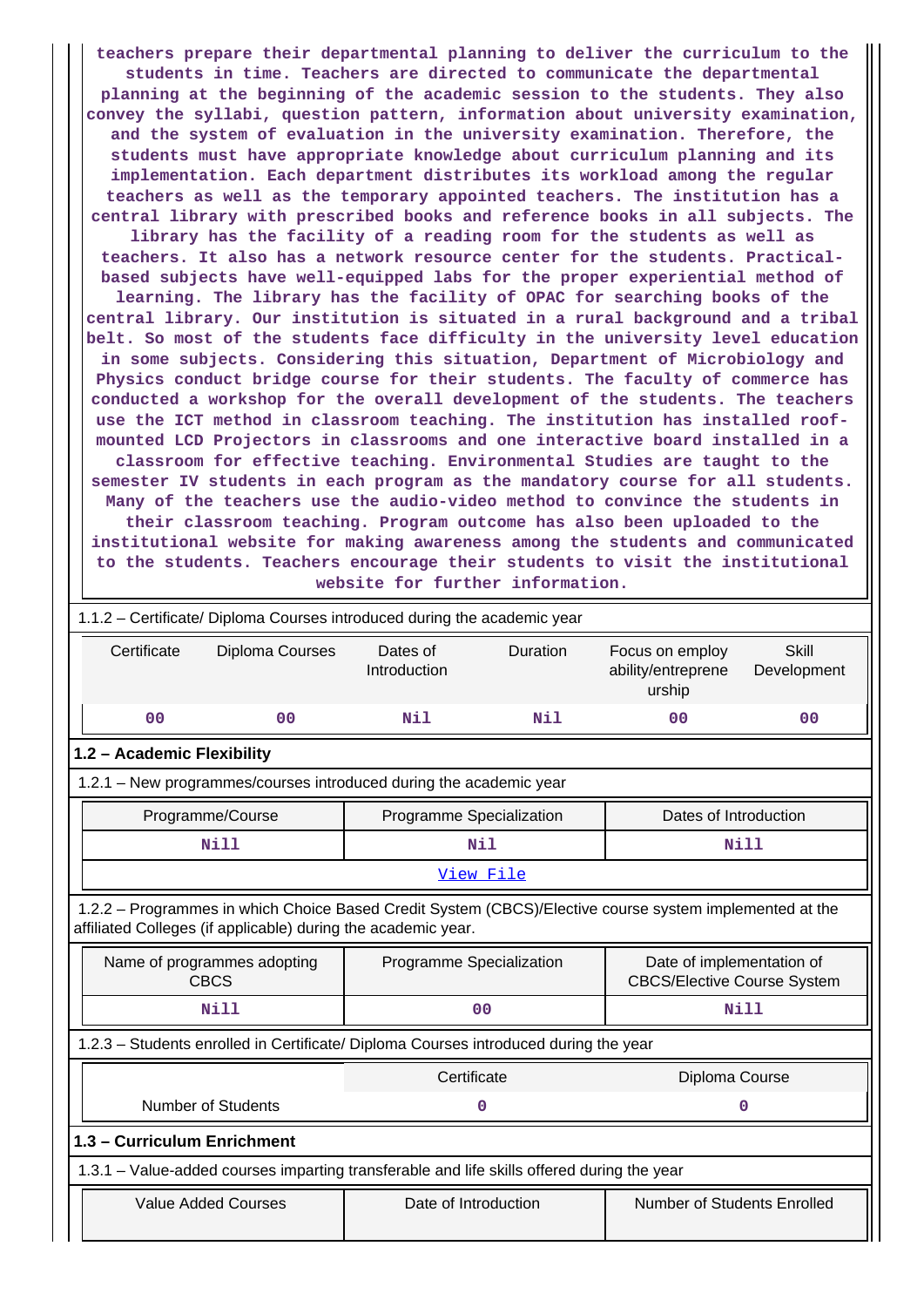| 00                                                                                                                                                                                                                                                                                                                                                                                                                                                                                                                                                                                                                                                                                                                                                                                                                                                                                                                                                                                                                                                                                                                                                                                                                                                                                                                                                                                                                                                                                                                                                                                                                                                                                                                                                                                                                                                                                                                                                                           | Nill                     |  | 0                                                            |  |
|------------------------------------------------------------------------------------------------------------------------------------------------------------------------------------------------------------------------------------------------------------------------------------------------------------------------------------------------------------------------------------------------------------------------------------------------------------------------------------------------------------------------------------------------------------------------------------------------------------------------------------------------------------------------------------------------------------------------------------------------------------------------------------------------------------------------------------------------------------------------------------------------------------------------------------------------------------------------------------------------------------------------------------------------------------------------------------------------------------------------------------------------------------------------------------------------------------------------------------------------------------------------------------------------------------------------------------------------------------------------------------------------------------------------------------------------------------------------------------------------------------------------------------------------------------------------------------------------------------------------------------------------------------------------------------------------------------------------------------------------------------------------------------------------------------------------------------------------------------------------------------------------------------------------------------------------------------------------------|--------------------------|--|--------------------------------------------------------------|--|
|                                                                                                                                                                                                                                                                                                                                                                                                                                                                                                                                                                                                                                                                                                                                                                                                                                                                                                                                                                                                                                                                                                                                                                                                                                                                                                                                                                                                                                                                                                                                                                                                                                                                                                                                                                                                                                                                                                                                                                              | View File                |  |                                                              |  |
| 1.3.2 – Field Projects / Internships under taken during the year                                                                                                                                                                                                                                                                                                                                                                                                                                                                                                                                                                                                                                                                                                                                                                                                                                                                                                                                                                                                                                                                                                                                                                                                                                                                                                                                                                                                                                                                                                                                                                                                                                                                                                                                                                                                                                                                                                             |                          |  |                                                              |  |
| Project/Programme Title                                                                                                                                                                                                                                                                                                                                                                                                                                                                                                                                                                                                                                                                                                                                                                                                                                                                                                                                                                                                                                                                                                                                                                                                                                                                                                                                                                                                                                                                                                                                                                                                                                                                                                                                                                                                                                                                                                                                                      | Programme Specialization |  | No. of students enrolled for Field<br>Projects / Internships |  |
| <b>Nill</b>                                                                                                                                                                                                                                                                                                                                                                                                                                                                                                                                                                                                                                                                                                                                                                                                                                                                                                                                                                                                                                                                                                                                                                                                                                                                                                                                                                                                                                                                                                                                                                                                                                                                                                                                                                                                                                                                                                                                                                  | Nill                     |  | $\mathbf{O}$                                                 |  |
|                                                                                                                                                                                                                                                                                                                                                                                                                                                                                                                                                                                                                                                                                                                                                                                                                                                                                                                                                                                                                                                                                                                                                                                                                                                                                                                                                                                                                                                                                                                                                                                                                                                                                                                                                                                                                                                                                                                                                                              | <u>View File</u>         |  |                                                              |  |
| 1.4 - Feedback System                                                                                                                                                                                                                                                                                                                                                                                                                                                                                                                                                                                                                                                                                                                                                                                                                                                                                                                                                                                                                                                                                                                                                                                                                                                                                                                                                                                                                                                                                                                                                                                                                                                                                                                                                                                                                                                                                                                                                        |                          |  |                                                              |  |
| 1.4.1 – Whether structured feedback received from all the stakeholders.                                                                                                                                                                                                                                                                                                                                                                                                                                                                                                                                                                                                                                                                                                                                                                                                                                                                                                                                                                                                                                                                                                                                                                                                                                                                                                                                                                                                                                                                                                                                                                                                                                                                                                                                                                                                                                                                                                      |                          |  |                                                              |  |
| <b>Students</b>                                                                                                                                                                                                                                                                                                                                                                                                                                                                                                                                                                                                                                                                                                                                                                                                                                                                                                                                                                                                                                                                                                                                                                                                                                                                                                                                                                                                                                                                                                                                                                                                                                                                                                                                                                                                                                                                                                                                                              |                          |  | Yes                                                          |  |
| <b>Teachers</b>                                                                                                                                                                                                                                                                                                                                                                                                                                                                                                                                                                                                                                                                                                                                                                                                                                                                                                                                                                                                                                                                                                                                                                                                                                                                                                                                                                                                                                                                                                                                                                                                                                                                                                                                                                                                                                                                                                                                                              |                          |  | No                                                           |  |
| Employers                                                                                                                                                                                                                                                                                                                                                                                                                                                                                                                                                                                                                                                                                                                                                                                                                                                                                                                                                                                                                                                                                                                                                                                                                                                                                                                                                                                                                                                                                                                                                                                                                                                                                                                                                                                                                                                                                                                                                                    |                          |  | No                                                           |  |
| Alumni                                                                                                                                                                                                                                                                                                                                                                                                                                                                                                                                                                                                                                                                                                                                                                                                                                                                                                                                                                                                                                                                                                                                                                                                                                                                                                                                                                                                                                                                                                                                                                                                                                                                                                                                                                                                                                                                                                                                                                       |                          |  | Yes                                                          |  |
| Parents                                                                                                                                                                                                                                                                                                                                                                                                                                                                                                                                                                                                                                                                                                                                                                                                                                                                                                                                                                                                                                                                                                                                                                                                                                                                                                                                                                                                                                                                                                                                                                                                                                                                                                                                                                                                                                                                                                                                                                      |                          |  | Yes                                                          |  |
| 1.4.2 – How the feedback obtained is being analyzed and utilized for overall development of the institution?<br>(maximum 500 words)                                                                                                                                                                                                                                                                                                                                                                                                                                                                                                                                                                                                                                                                                                                                                                                                                                                                                                                                                                                                                                                                                                                                                                                                                                                                                                                                                                                                                                                                                                                                                                                                                                                                                                                                                                                                                                          |                          |  |                                                              |  |
| <b>Feedback Obtained</b>                                                                                                                                                                                                                                                                                                                                                                                                                                                                                                                                                                                                                                                                                                                                                                                                                                                                                                                                                                                                                                                                                                                                                                                                                                                                                                                                                                                                                                                                                                                                                                                                                                                                                                                                                                                                                                                                                                                                                     |                          |  |                                                              |  |
| in the process. So they can record their genuine response in a free and<br>fairway. They fill up the name of the teacher, class, and subjects in the<br>feedback form in online mode. The feedback form is based on the five major<br>indicators such as teaching, class control, regularity, attitude, and overall<br>response. Under the first indicator of teaching, there are twelve questions<br>such as methods of teaching, adequacy of explanation, class illustration,<br>clarity of communication, syllabus completion, response to queries, motivation<br>provided in the subject, study material provided, extra-subject knowledge<br>provided apart from the syllabus, teaching aids used effectively and extra-<br>classes conducted if in need. The second indicator of Class Control has two<br>questions such as degree of control and method of control. The third indicator<br>of Regularity has two questions such punctuality in classes and punctuality in<br>the valuation of test paper. The fourth indicator of Attitude has three<br>questions such as approachability, motivation provided in subjects, and<br>motivation provided for extra-curricular activities. The fifth indicator is the<br>overall response of the students towards the teacher. The feedback analysis<br>report has been submitted to the IQAC for corrective measures. The institution<br>has active parents' teachers association (PTA) with a regular meeting. The<br>institution also takes the feedback of the parents for self-assessment of the<br>overall functioning of the institution. In the parents' meeting, a feedback<br>form distributes to the parents and collect their feedback. There are ten<br>questions in the parents feedback form based on teaching-learning environment,<br>the system of monitoring students' progress, encouragement provided to students<br>for participation in an academic program, infrastructural facilities, learning |                          |  |                                                              |  |
| resources (library, internet, computer, sports facilities), Competence and<br>commitment of Teachers, practices of discipline in the campus, communication,<br>and response with the teachers and enhancement of students' personality. At the<br>end of the feedback form, there is a descriptive response from the parents as<br>any other suggestions. Through this feedback from these prominent stakeholders,<br>IQAC can understand the weakness and strengths of the institution and also<br>understand its challenges and opportunities.                                                                                                                                                                                                                                                                                                                                                                                                                                                                                                                                                                                                                                                                                                                                                                                                                                                                                                                                                                                                                                                                                                                                                                                                                                                                                                                                                                                                                             |                          |  |                                                              |  |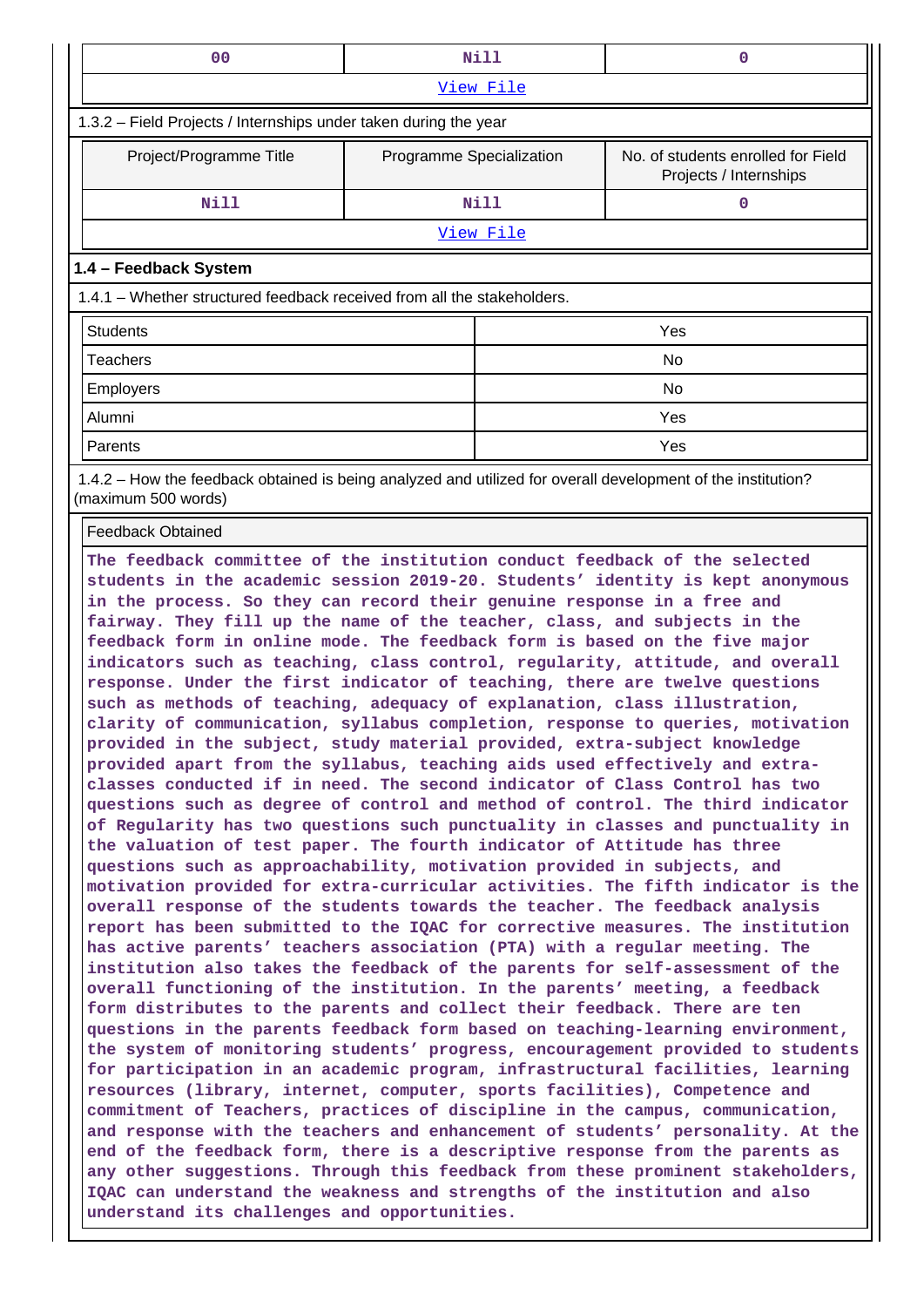| <b>CRITERION II - TEACHING- LEARNING AND EVALUATION</b>                                                                                                   |                                                                                                                                                                         |  |                                                              |                                                                                                  |  |                                                                                                  |                                                             |
|-----------------------------------------------------------------------------------------------------------------------------------------------------------|-------------------------------------------------------------------------------------------------------------------------------------------------------------------------|--|--------------------------------------------------------------|--------------------------------------------------------------------------------------------------|--|--------------------------------------------------------------------------------------------------|-------------------------------------------------------------|
| 2.1 - Student Enrolment and Profile                                                                                                                       |                                                                                                                                                                         |  |                                                              |                                                                                                  |  |                                                                                                  |                                                             |
| $2.1.1 -$ Demand Ratio during the year                                                                                                                    |                                                                                                                                                                         |  |                                                              |                                                                                                  |  |                                                                                                  |                                                             |
| Name of the<br>Programme                                                                                                                                  | Programme<br>Specialization                                                                                                                                             |  | Number of seats<br>available                                 |                                                                                                  |  | Number of<br>Application received                                                                | <b>Students Enrolled</b>                                    |
| <b>BSC</b>                                                                                                                                                | English,<br>Marathi,<br>Physics,<br>Chemistry,<br>Botany,<br>Mathematics,<br>Zoology,<br>Microbiology                                                                   |  |                                                              | 360                                                                                              |  | 342                                                                                              | 342                                                         |
| <b>BCom</b>                                                                                                                                               | Commerce                                                                                                                                                                |  |                                                              | 360                                                                                              |  | 208                                                                                              | 208                                                         |
| <b>BA</b>                                                                                                                                                 | Marthi,<br>English, Home-<br>Economics,<br>Economics,<br>Geography,<br>Political<br>Science, Sociol<br>ogy, History,<br>English<br>Literature,<br>Marathi<br>Literature |  |                                                              | 660                                                                                              |  | 555                                                                                              | 555                                                         |
|                                                                                                                                                           |                                                                                                                                                                         |  |                                                              | View File                                                                                        |  |                                                                                                  |                                                             |
| 2.2 - Catering to Student Diversity                                                                                                                       |                                                                                                                                                                         |  |                                                              |                                                                                                  |  |                                                                                                  |                                                             |
| 2.2.1 - Student - Full time teacher ratio (current year data)                                                                                             |                                                                                                                                                                         |  |                                                              |                                                                                                  |  |                                                                                                  |                                                             |
| Year                                                                                                                                                      | Number of<br>students enrolled<br>in the institution<br>(UG)                                                                                                            |  | Number of<br>students enrolled<br>in the institution<br>(PG) | Number of<br>fulltime teachers<br>available in the<br>institution<br>teaching only UG<br>courses |  | Number of<br>fulltime teachers<br>available in the<br>institution<br>teaching only PG<br>courses | Number of<br>teachers<br>teaching both UG<br>and PG courses |
| 2019                                                                                                                                                      | 1105                                                                                                                                                                    |  | 0                                                            | 28                                                                                               |  | 0                                                                                                | 28                                                          |
| 2.3 - Teaching - Learning Process                                                                                                                         |                                                                                                                                                                         |  |                                                              |                                                                                                  |  |                                                                                                  |                                                             |
| 2.3.1 - Percentage of teachers using ICT for effective teaching with Learning Management Systems (LMS), E-<br>learning resources etc. (current year data) |                                                                                                                                                                         |  |                                                              |                                                                                                  |  |                                                                                                  |                                                             |
| Number of<br><b>Teachers on Roll</b>                                                                                                                      | Number of<br>teachers using<br>ICT (LMS, e-<br>Resources)                                                                                                               |  | <b>ICT Tools and</b><br>resources<br>available               | Number of ICT<br>enabled<br>Classrooms                                                           |  | Numberof smart<br>classrooms                                                                     | E-resources and<br>techniques used                          |
| 28                                                                                                                                                        | 28                                                                                                                                                                      |  | 19                                                           | 10                                                                                               |  | 0                                                                                                | 11                                                          |
|                                                                                                                                                           |                                                                                                                                                                         |  | View File of ICT Tools and resources                         |                                                                                                  |  |                                                                                                  |                                                             |
|                                                                                                                                                           |                                                                                                                                                                         |  |                                                              |                                                                                                  |  | View File of E-resources and techniques used                                                     |                                                             |
| 2.3.2 - Students mentoring system available in the institution? Give details. (maximum 500 words)                                                         |                                                                                                                                                                         |  |                                                              |                                                                                                  |  |                                                                                                  |                                                             |
| Students' Mentoring System has been implemented in the academic session 2019-20. It has been practicing for                                               |                                                                                                                                                                         |  |                                                              |                                                                                                  |  |                                                                                                  |                                                             |

the specific purpose to track the stress-related issues of the students and identify the talent of each student

 $\mathbf{\mathbf{\mathsf{H}}}$ 

 $\parallel$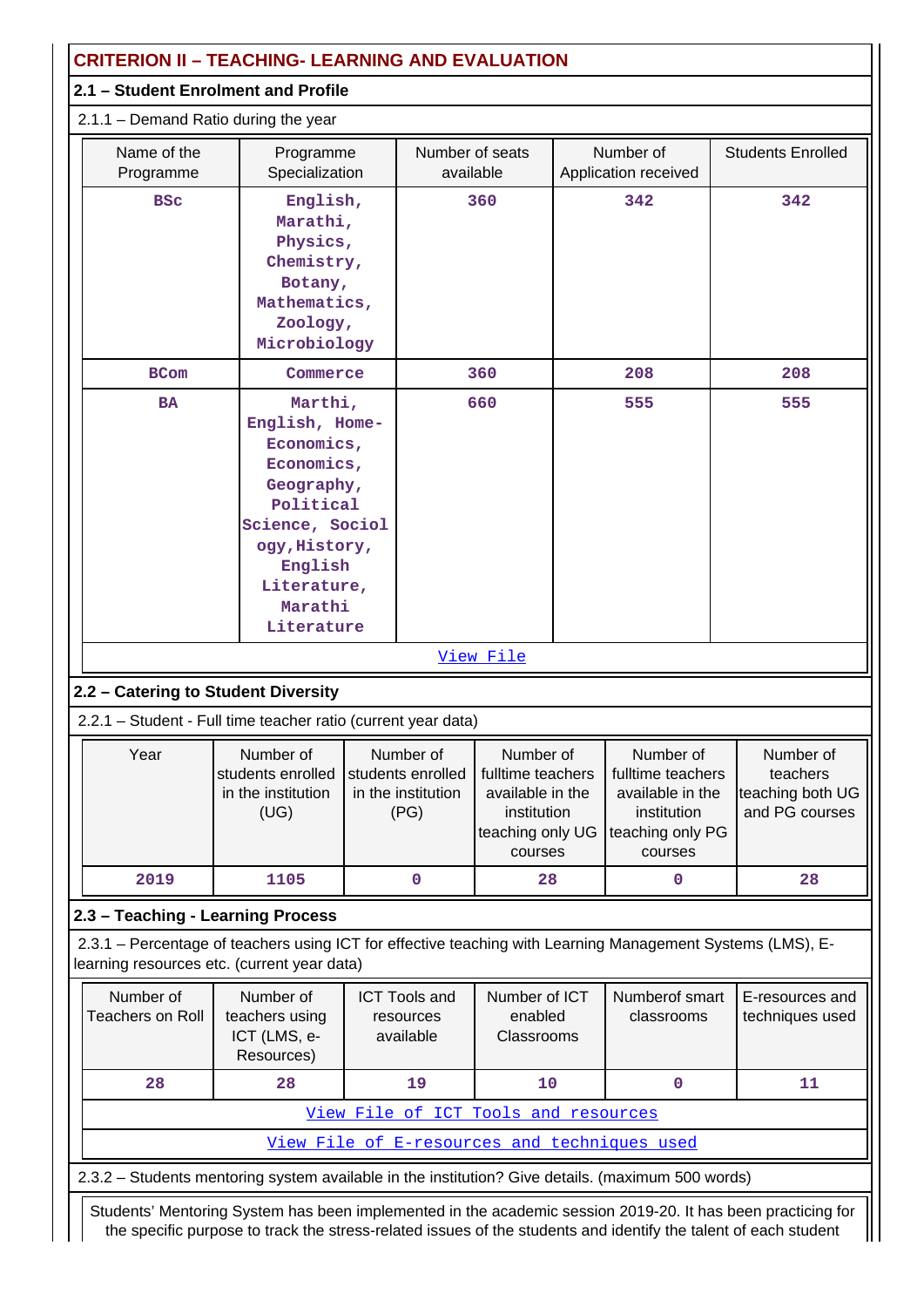admitted to the institution. Total admitted students were distributed among the regular teachers of the institution. A list of students has been prepared for each teacher in which there is information of Faculty of the students, Class of the students, student's name, ID number, Mobile Number. The teachers have the responsibility of the mentorship of a group of mentees. A format has been prepared and this format has been distributed to the mentees. The mentees fill up this format along with a passport size photograph and submit it to the mentors. The format has been collecting basic information of the mentees about difficult areas of subjects, interesting hobbies and plans etc. The mentors call the meeting of the mentees as per requirements in the campus and counselling them about their problems and remedial measures are immediately sought for them. The mentors do personal counseling for a stress-free life on the campus. Mentors used to make awareness about the different schemes of scholarship and also monitoring for solving any problem arise concerning their scholarship. The list of the mentees also displays on the Notice Board to inform the mentees who are their mentors in the institution. Each student can access their mentors on the campus freely for any urgent communication.

| Number of students enrolled in the<br>institution | Number of fulltime teachers | Mentor: Mentee Ratio |
|---------------------------------------------------|-----------------------------|----------------------|
| 1105                                              | 28                          | 1:39                 |

## **2.4 – Teacher Profile and Quality**

2.4.1 – Number of full time teachers appointed during the year

| No. of sanctioned<br>positions | No. of filled positions | Vacant positions | Positions filled during<br>the current year | No. of faculty with<br>Ph.D |
|--------------------------------|-------------------------|------------------|---------------------------------------------|-----------------------------|
| 42                             | 29                      | 14               |                                             | 20                          |

 2.4.2 – Honours and recognition received by teachers (received awards, recognition, fellowships at State, National, International level from Government, recognised bodies during the year )

| Year of Award           | Name of full time teachers<br>receiving awards from<br>state level, national level,<br>international level | Designation | Name of the award,<br>fellowship, received from<br>Government or recognized<br>bodies |  |  |  |
|-------------------------|------------------------------------------------------------------------------------------------------------|-------------|---------------------------------------------------------------------------------------|--|--|--|
| 2019                    | Nil                                                                                                        | Nill        | Nil                                                                                   |  |  |  |
| 2020                    | Nil                                                                                                        | Nill        | Nil                                                                                   |  |  |  |
| ara 1947 a cuata a Salt |                                                                                                            |             |                                                                                       |  |  |  |

**No file uploaded.**

# **2.5 – Evaluation Process and Reforms**

 2.5.1 – Number of days from the date of semester-end/ year- end examination till the declaration of results during the year

| Programme Name | Programme Code | Semester/year           | Last date of the last<br>semester-end/year-<br>end examination | Date of declaration of<br>results of semester-<br>end/ year- end<br>examination |
|----------------|----------------|-------------------------|----------------------------------------------------------------|---------------------------------------------------------------------------------|
| <b>BA</b>      | Nill           | T.                      | 08/01/2020                                                     | 17/02/2020                                                                      |
| <b>BA</b>      | Nill           | III                     | 11/01/2020                                                     | 17/02/2020                                                                      |
| <b>BA</b>      | Nill           | $\mathbf{v}$            | 08/01/2020                                                     | 12/02/2020                                                                      |
| <b>BCom</b>    | <b>Nill</b>    | T.                      | 27/11/2019                                                     | 31/01/2020                                                                      |
| <b>BCom</b>    | Nill           | III                     | 02/12/2019                                                     | 23/01/2020                                                                      |
| <b>BCom</b>    | Nill           | $\mathbf{v}$            | 29/11/2019                                                     | 21/01/2020                                                                      |
| <b>BSC</b>     | Nill           | T.                      | 26/12/2019                                                     | 14/02/2020                                                                      |
| <b>BSC</b>     | Nill           | III                     | 02/01/2020                                                     | 14/02/2020                                                                      |
| <b>BSC</b>     | Nill           | $\overline{\mathbf{V}}$ | 28/12/2019                                                     | 27/01/2020                                                                      |
|                |                | View File               |                                                                |                                                                                 |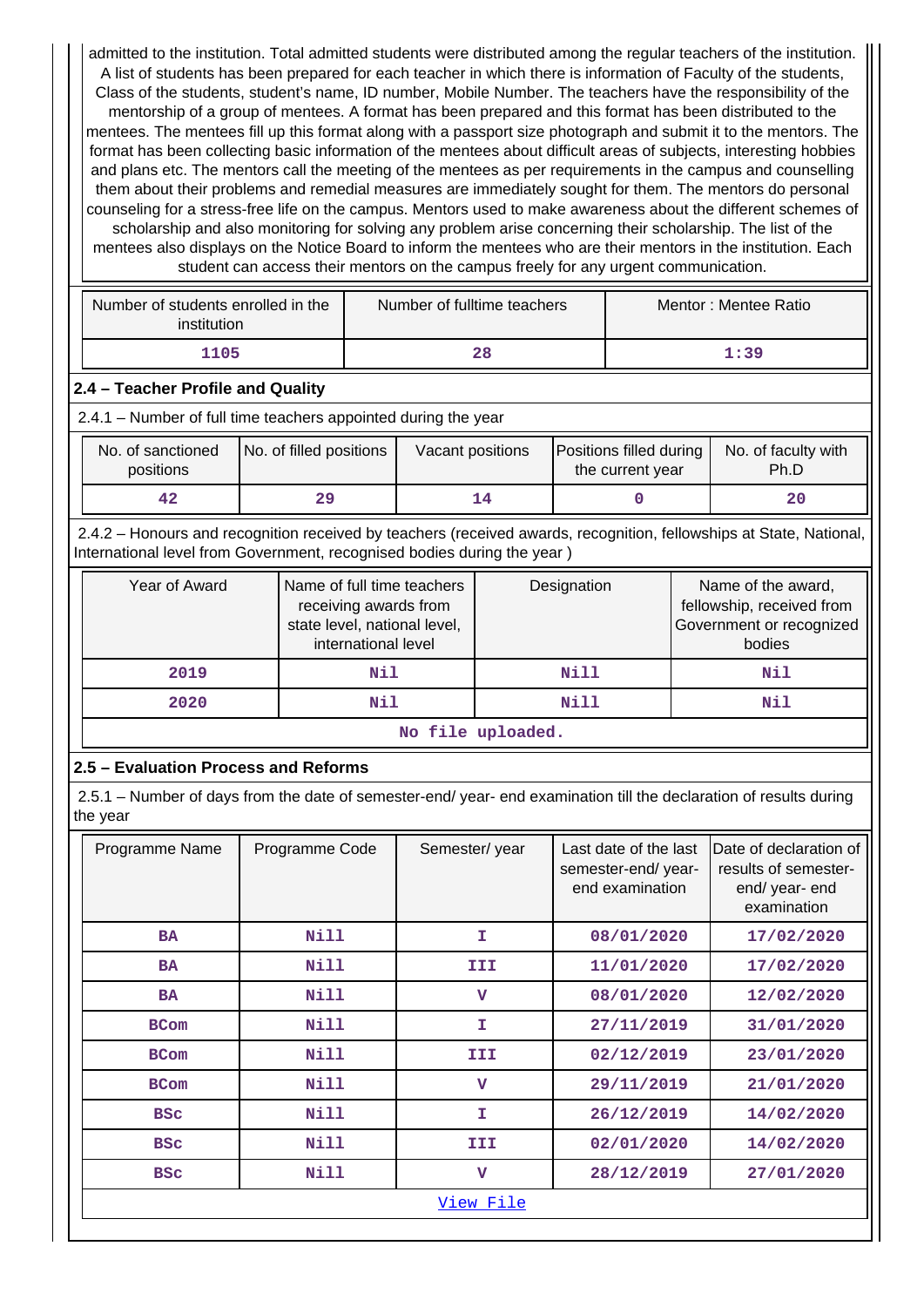2.5.2 – Reforms initiated on Continuous Internal Evaluation(CIE) system at the institutional level (250 words)

 **The Continuous Internal Evaluation (CIE) Committee of the institution has been monitoring the internal evaluation of the students. As per the semester pattern introduced by the affiliated RTM Nagpur University, Nagpur, there is 20 credit**

**in the internal evaluation of the students in each subject. At the institutional level, every teacher has to evaluate their students at different levels through different methods. Teachers used to evaluate their students by conducting the unit test, oral test, organizing students' seminars on the specified topic taught in the class, through home assignments and periodical checking of their regularity in the class. Very short answer questions are part of the semester pattern. Displaying very short answer questions in an LCD projector and asking the students to answer in the classroom is one of the very effective practices in the institution. The teachers adapt the ICT method in teaching, learning and evaluation. Many of the subjects are practically based, especially in science. Teachers do their assessment of the academic performance of the students in practical sessions of their subjects. Internal Evaluations of the students are conducted to prepare the students for the university examination. Students would be very familiar with the pattern of the university examination through the practice of internal evaluation practice in the institution.**

 2.5.3 – Academic calendar prepared and adhered for conduct of Examination and other related matters (250 words)

 **RTM Nagpur University published its Academic Calendar for the academic session 2019-20 at the preceding session's end. By following the academic calendar of the university, The IQAC has directed every department of the institution through its academic planning committee to prepare departmental planning for delivering the curriculum. Teachers provided the prescribed syllabus and teaching plan to the students in the classroom teaching for a better understanding of the academic plan. IQAC has been monitoring the entire functioning of the internal evaluation of the students through its Continuous Internal Evaluation (CIE) Committee. IQAC through its Continuous Internal Evaluation Committee distributes the answer paper for taking the continuous evaluation of the students within the stipulated time as per the academic plan approved in the IQAC. Regular teachers in each department have played a paramount role in the evaluation system. And institution has sufficient infrastructure facility for adhering to its academic planning. The institution is the centre of university examination and is well equipped with conducting university examinations. In short, the institution has strictly adhered to the academic calendar of the concerned university as far as the internal and external examinations are concerned. Following the university's academic calendar, the institution prepares its institutional academic calendar for the smooth functioning of the academic performance of the institution. The institutional academic calendar is accessible to the students on the institutional website.**

#### **2.6 – Student Performance and Learning Outcomes**

 2.6.1 – Program outcomes, program specific outcomes and course outcomes for all programs offered by the institution are stated and displayed in website of the institution (to provide the weblink)

<http://ssjaiswalcollege.edu.in/Document2019/PROGRAM%20OUTCOMES.pdf>

2.6.2 – Pass percentage of students

| Programme<br>Code | Programme<br>Name | Programme<br>Specialization | Number of<br>students<br>appeared in the<br>final year | Number of<br>students passed<br>in final year<br>examination | <b>Pass Percentage</b> |
|-------------------|-------------------|-----------------------------|--------------------------------------------------------|--------------------------------------------------------------|------------------------|
|                   |                   |                             |                                                        |                                                              |                        |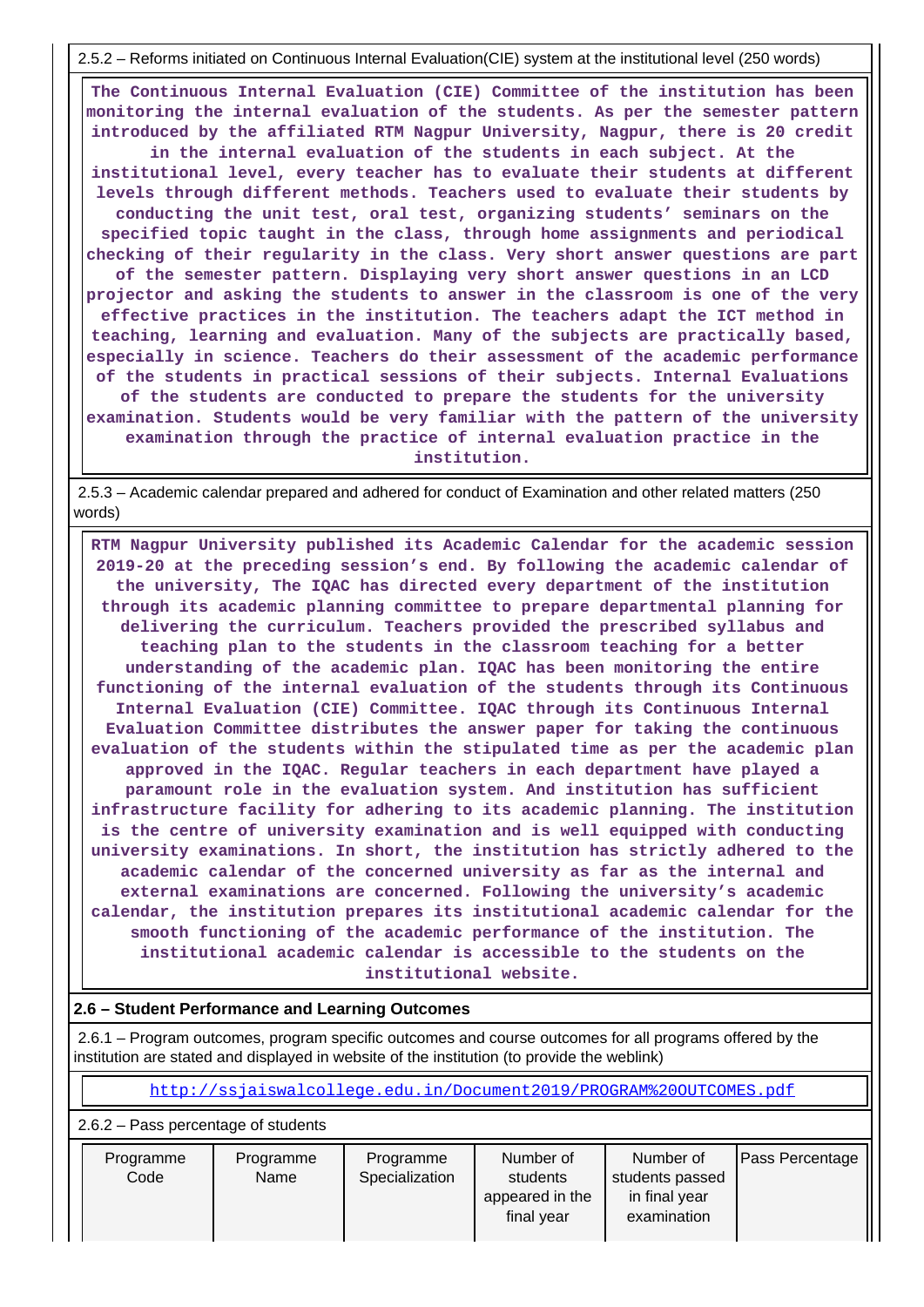|                                                                                                                                                                           |                                                        |  |                               | examination              |                                                                                                                |                               |                                                                              |  |  |  |  |
|---------------------------------------------------------------------------------------------------------------------------------------------------------------------------|--------------------------------------------------------|--|-------------------------------|--------------------------|----------------------------------------------------------------------------------------------------------------|-------------------------------|------------------------------------------------------------------------------|--|--|--|--|
| <b>Nill</b>                                                                                                                                                               | <b>BSC</b>                                             |  | <b>Nill</b>                   | 103                      |                                                                                                                | 103                           | 100                                                                          |  |  |  |  |
| <b>Nill</b>                                                                                                                                                               | <b>BCom</b>                                            |  | <b>Nill</b>                   | 46                       |                                                                                                                | 46                            | 100                                                                          |  |  |  |  |
| <b>Nill</b>                                                                                                                                                               | <b>BA</b>                                              |  | <b>Nill</b>                   | 107                      |                                                                                                                | 107                           | 100                                                                          |  |  |  |  |
|                                                                                                                                                                           |                                                        |  |                               | View File                |                                                                                                                |                               |                                                                              |  |  |  |  |
| 2.7 - Student Satisfaction Survey                                                                                                                                         |                                                        |  |                               |                          |                                                                                                                |                               |                                                                              |  |  |  |  |
| 2.7.1 - Student Satisfaction Survey (SSS) on overall institutional performance (Institution may design the<br>questionnaire) (results and details be provided as weblink) |                                                        |  |                               |                          |                                                                                                                |                               |                                                                              |  |  |  |  |
|                                                                                                                                                                           |                                                        |  |                               | v%202019-20%20Report.pdf |                                                                                                                |                               | https://ssjaiswalcollege.edu.in/Document2019/Students%20Satisfaction%20Surve |  |  |  |  |
| <b>CRITERION III - RESEARCH, INNOVATIONS AND EXTENSION</b>                                                                                                                |                                                        |  |                               |                          |                                                                                                                |                               |                                                                              |  |  |  |  |
|                                                                                                                                                                           | 3.1 - Resource Mobilization for Research               |  |                               |                          |                                                                                                                |                               |                                                                              |  |  |  |  |
| 3.1.1 - Research funds sanctioned and received from various agencies, industry and other organisations                                                                    |                                                        |  |                               |                          |                                                                                                                |                               |                                                                              |  |  |  |  |
| Nature of the Project                                                                                                                                                     | Duration                                               |  | Name of the funding<br>agency |                          |                                                                                                                | Total grant<br>sanctioned     | Amount received<br>during the year                                           |  |  |  |  |
| <b>Nill</b>                                                                                                                                                               | 00                                                     |  |                               | $\mathbf 0$              |                                                                                                                | $\mathbf 0$                   | $\mathbf 0$                                                                  |  |  |  |  |
| No file uploaded.                                                                                                                                                         |                                                        |  |                               |                          |                                                                                                                |                               |                                                                              |  |  |  |  |
| 3.2 - Innovation Ecosystem                                                                                                                                                |                                                        |  |                               |                          |                                                                                                                |                               |                                                                              |  |  |  |  |
| 3.2.1 - Workshops/Seminars Conducted on Intellectual Property Rights (IPR) and Industry-Academia Innovative<br>practices during the year                                  |                                                        |  |                               |                          |                                                                                                                |                               |                                                                              |  |  |  |  |
|                                                                                                                                                                           | Title of workshop/seminar<br>Name of the Dept.<br>Date |  |                               |                          |                                                                                                                |                               |                                                                              |  |  |  |  |
| Nil                                                                                                                                                                       |                                                        |  | Nil                           |                          |                                                                                                                |                               |                                                                              |  |  |  |  |
| 3.2.2 - Awards for Innovation won by Institution/Teachers/Research scholars/Students during the year                                                                      |                                                        |  |                               |                          |                                                                                                                |                               |                                                                              |  |  |  |  |
| Title of the innovation                                                                                                                                                   | Name of Awardee                                        |  | Awarding Agency               |                          |                                                                                                                | Date of award                 | Category                                                                     |  |  |  |  |
| Nil                                                                                                                                                                       | Nil                                                    |  |                               | N11                      |                                                                                                                | <b>Nill</b>                   | Nil                                                                          |  |  |  |  |
|                                                                                                                                                                           |                                                        |  |                               | No file uploaded.        |                                                                                                                |                               |                                                                              |  |  |  |  |
| 3.2.3 – No. of Incubation centre created, start-ups incubated on campus during the year                                                                                   |                                                        |  |                               |                          |                                                                                                                |                               |                                                                              |  |  |  |  |
| Incubation<br>Center                                                                                                                                                      | Name                                                   |  | Sponsered By                  | Name of the<br>Start-up  |                                                                                                                | Nature of Start-<br><b>up</b> | Date of<br>Commencement                                                      |  |  |  |  |
| Department<br>of Physics                                                                                                                                                  | Reuse of<br>Mobile<br>Adopter                          |  | Self                          |                          | Recycling<br>of Mole<br>Powersupply<br>Adopter for<br>for the use<br>of<br>practical<br>instruments<br>purpose |                               | 31/08/2019                                                                   |  |  |  |  |
|                                                                                                                                                                           |                                                        |  |                               | View File                |                                                                                                                |                               |                                                                              |  |  |  |  |
| 3.3 - Research Publications and Awards                                                                                                                                    |                                                        |  |                               |                          |                                                                                                                |                               |                                                                              |  |  |  |  |
| 3.3.1 - Incentive to the teachers who receive recognition/awards                                                                                                          |                                                        |  |                               |                          |                                                                                                                |                               |                                                                              |  |  |  |  |
| National<br><b>State</b><br>International                                                                                                                                 |                                                        |  |                               |                          |                                                                                                                |                               |                                                                              |  |  |  |  |
| 0                                                                                                                                                                         |                                                        |  | 0                             |                          |                                                                                                                |                               | 0                                                                            |  |  |  |  |
| 3.3.2 - Ph. Ds awarded during the year (applicable for PG College, Research Center)                                                                                       |                                                        |  |                               |                          |                                                                                                                |                               |                                                                              |  |  |  |  |
|                                                                                                                                                                           | Number of PhD's Awarded<br>Name of the Department      |  |                               |                          |                                                                                                                |                               |                                                                              |  |  |  |  |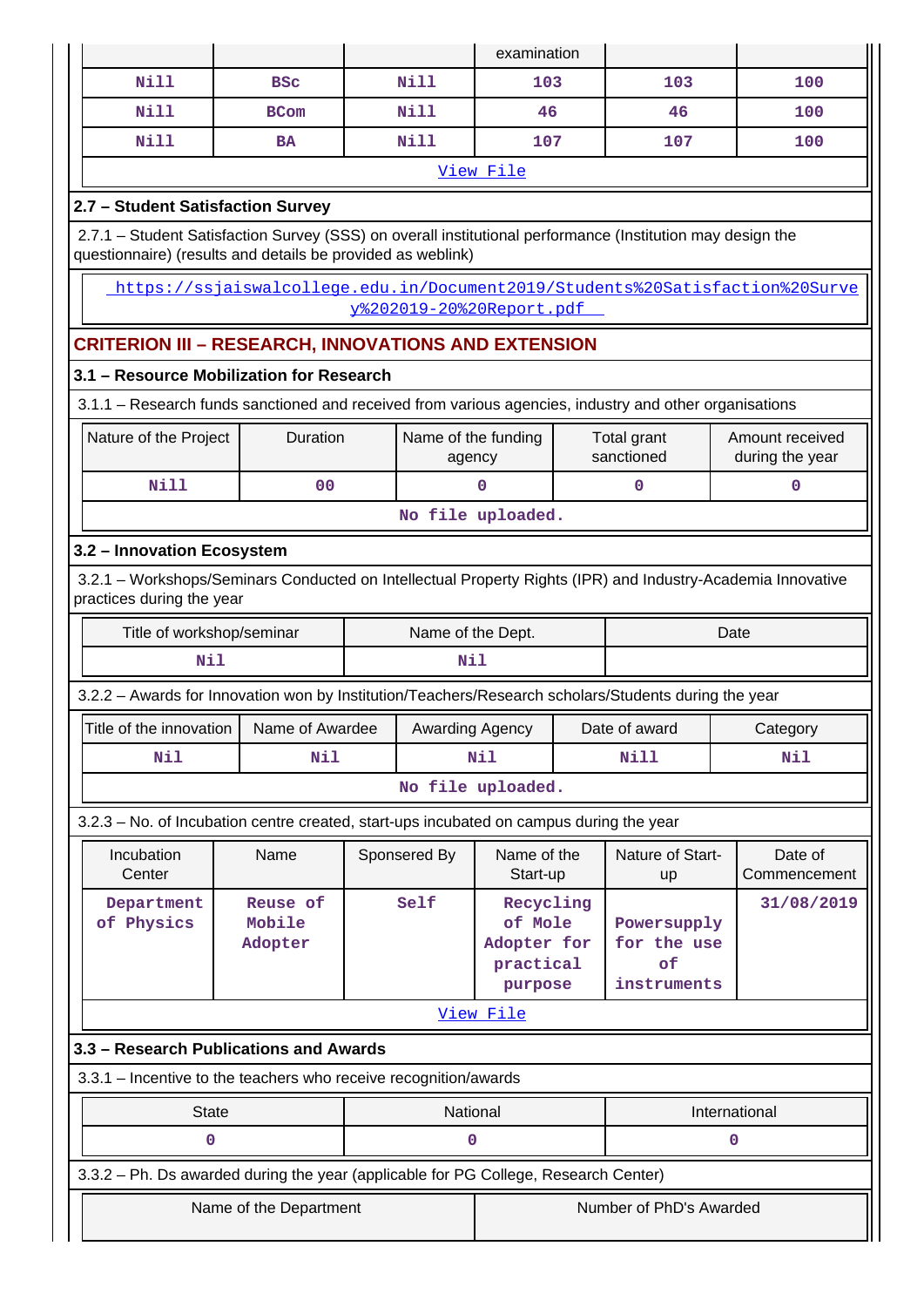|                                                                                                                                                                       | Chemistry                |                                                                                                                 |                        | 1         |                         |                                                                    |                                                      |  |
|-----------------------------------------------------------------------------------------------------------------------------------------------------------------------|--------------------------|-----------------------------------------------------------------------------------------------------------------|------------------------|-----------|-------------------------|--------------------------------------------------------------------|------------------------------------------------------|--|
|                                                                                                                                                                       |                          | 3.3.3 - Research Publications in the Journals notified on UGC website during the year                           |                        |           |                         |                                                                    |                                                      |  |
| <b>Type</b>                                                                                                                                                           |                          | Department                                                                                                      |                        |           | Number of Publication   |                                                                    | Average Impact Factor (if<br>any)                    |  |
| International                                                                                                                                                         |                          | Botany                                                                                                          |                        |           | 1                       |                                                                    | 0                                                    |  |
| National                                                                                                                                                              |                          | Commerce                                                                                                        |                        |           | 1                       |                                                                    | 5                                                    |  |
| National                                                                                                                                                              |                          | Economics                                                                                                       |                        |           | 1                       |                                                                    | 0                                                    |  |
|                                                                                                                                                                       | International<br>English |                                                                                                                 |                        |           | 11                      |                                                                    | 6                                                    |  |
| National                                                                                                                                                              |                          | English                                                                                                         |                        |           | 1                       |                                                                    | 0                                                    |  |
| National                                                                                                                                                              |                          | Political Science                                                                                               |                        |           | $\overline{\mathbf{2}}$ |                                                                    | 0                                                    |  |
| International                                                                                                                                                         |                          | Political Science                                                                                               |                        |           | 3                       |                                                                    | 6                                                    |  |
|                                                                                                                                                                       |                          |                                                                                                                 |                        | View File |                         |                                                                    |                                                      |  |
| Proceedings per Teacher during the year                                                                                                                               |                          | 3.3.4 - Books and Chapters in edited Volumes / Books published, and papers in National/International Conference |                        |           |                         |                                                                    |                                                      |  |
|                                                                                                                                                                       | Department               |                                                                                                                 |                        |           |                         | Number of Publication                                              |                                                      |  |
|                                                                                                                                                                       | English                  |                                                                                                                 |                        |           |                         | $\mathbf{2}$                                                       |                                                      |  |
|                                                                                                                                                                       | Zoology                  |                                                                                                                 |                        |           |                         | 1                                                                  |                                                      |  |
|                                                                                                                                                                       |                          |                                                                                                                 |                        | View File |                         |                                                                    |                                                      |  |
| 3.3.5 - Bibliometrics of the publications during the last Academic year based on average citation index in Scopus/<br>Web of Science or PubMed/ Indian Citation Index |                          |                                                                                                                 |                        |           |                         |                                                                    |                                                      |  |
| Title of the<br>Paper                                                                                                                                                 | Name of<br>Author        | Title of journal                                                                                                | Year of<br>publication |           | <b>Citation Index</b>   | Institutional<br>affiliation as<br>mentioned in<br>the publication | Number of<br>citations<br>excluding self<br>citation |  |
| <b>Effect</b><br>of Rare<br>Earth<br>$(\text{Gd3})$<br>Cations on<br>Structural<br>and<br>Magnetic<br>Properties<br>of NiZn<br>Spinel<br>ferrites                     | Dr D L<br>Chaudhari      | Studies<br>in Indian<br>Place<br><b>Names</b>                                                                   | 2020                   |           | 2                       | S. S.<br>Jaiswal<br>College,<br>Gondia                             | 1                                                    |  |
| Spinel<br>ferrite na<br>noparticle<br>s:<br>synthesis,<br>characteri<br>zation and<br>applicatio<br>ns                                                                | Dr D L<br>Chaudhari      | Internat<br>ional<br>Journal of<br>Trend in<br>Scientific<br>Research<br>and Develo<br>pment<br>(IJTSRD)        |                        | 2020      | 1                       | S. S.<br>Jaiswal<br>College,<br>Gondia                             | $\mathbf{0}$                                         |  |
| Study of<br>structural<br>and                                                                                                                                         | Dr D L<br>Chaudhari      | Material<br>Today: Pro<br>ceedings                                                                              |                        | 2020      | $\mathbf{1}$            | D B<br>Science<br>College                                          | $\mathbf{1}$                                         |  |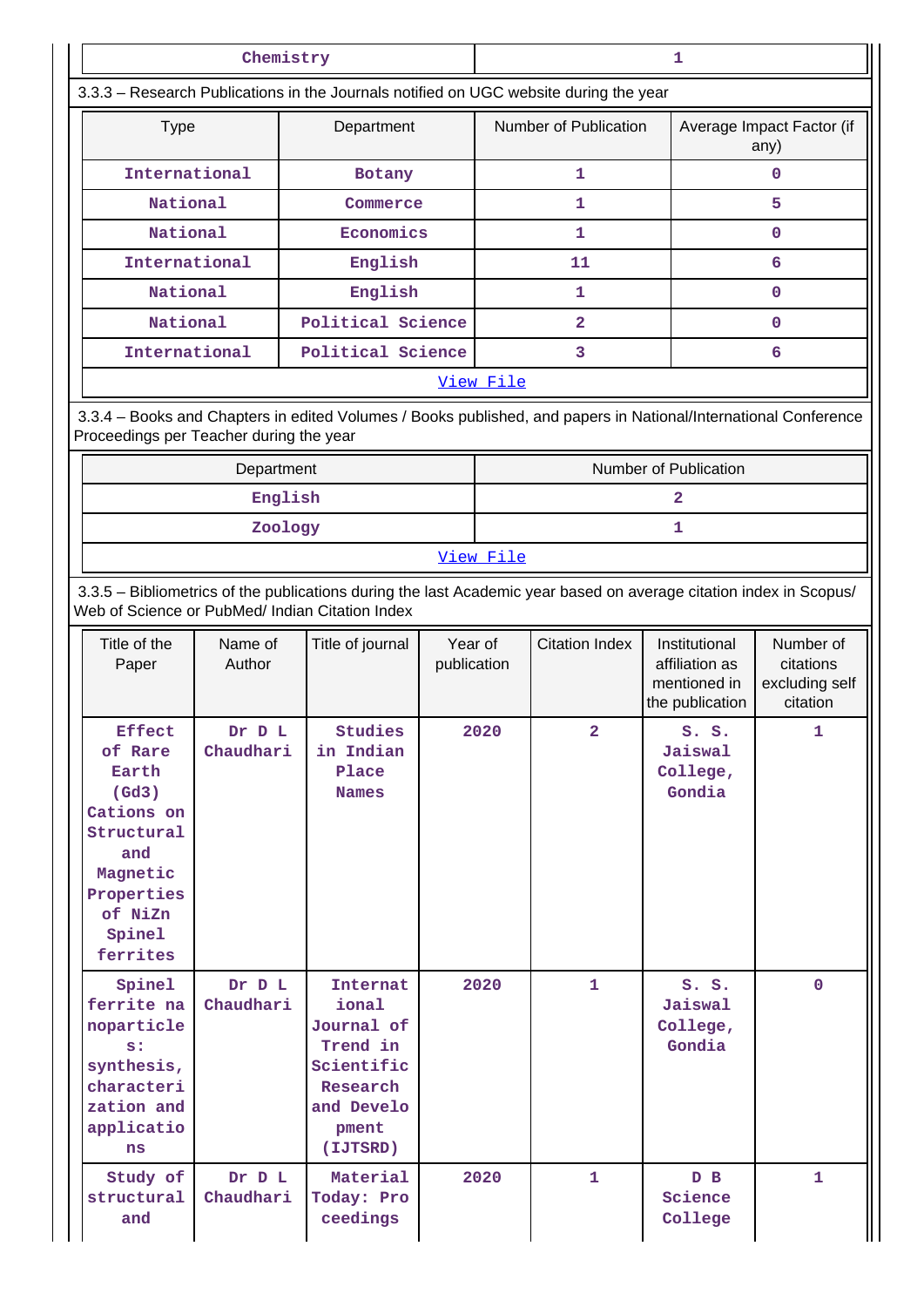| magnetic<br>properties<br>of Zinc-Su<br>bstituted<br>Cadmium<br>ferrite na<br>nocrystals                                                                                                                          |                   |                                                                                                                          |           |                         | Gondia                                 |                |
|-------------------------------------------------------------------------------------------------------------------------------------------------------------------------------------------------------------------|-------------------|--------------------------------------------------------------------------------------------------------------------------|-----------|-------------------------|----------------------------------------|----------------|
| Ethnobot<br>anical<br>Survey on<br>Wild<br>Edible<br>Plants<br>Used by<br>Tribals<br>Rural<br>People of<br>Arjuni/Mor<br>Taluka,<br>Gondia<br>District,<br>Maharashtr<br>a State,<br>India                        | K S<br>Lokhande   | <b>Advances</b><br>in Zoology<br>and Botany                                                                              | 2020      | $\mathbf{1}$            | S. S.<br>Jaiswal<br>College,<br>Gondia | $\mathbf{1}$   |
| <b>ROTIFER</b><br><b>DIVERSITY</b><br>OF A<br><b>MANURE</b><br><b>ENRICHED</b><br><b>EUTROPHIC</b><br><b>TROPICAL</b><br><b>POND</b>                                                                              | DrG T<br>Paliwal  | <b>ECO</b><br><b>CHRONICLE</b>                                                                                           | 2019      | 3                       | S. S.<br>Jaiswal<br>College,<br>Gondia | $\mathbf{1}$   |
| New Dist<br>ribution<br>Record of<br><b>Blyths</b><br>Horseshoe<br>Bat Rhinol<br>ophus lepi<br>dus Blyth,<br>1844 (Chir<br>optera : R<br>hinolophid<br>ae) from<br>Eastern<br>Vidarbha,<br>Maharashtr<br>a, India | Dr G T<br>Paliwal | Journal<br>of the<br>Bombay<br>Natural<br>History<br>Society<br>(JBNHS)                                                  | 2019      | $\overline{a}$          | S. S.<br>Jaiswal<br>College,<br>Gondia | $\mathbf{0}$   |
| Trauma<br>in<br>Arundhati<br>Roy's The<br>God of<br>Small<br>Things                                                                                                                                               | Dr K J<br>Sib     | <b>INTERNAT</b><br><b>IONAL</b><br><b>JOURNAL OF</b><br><b>CREATIVE</b><br><b>RESEARCH</b><br>THOUGHTS -<br><b>IJCRT</b> | 2020      | $\overline{\mathbf{3}}$ | S. S.<br>Jaiswal<br>College,<br>Gondia | $\overline{3}$ |
|                                                                                                                                                                                                                   |                   |                                                                                                                          | View File |                         |                                        |                |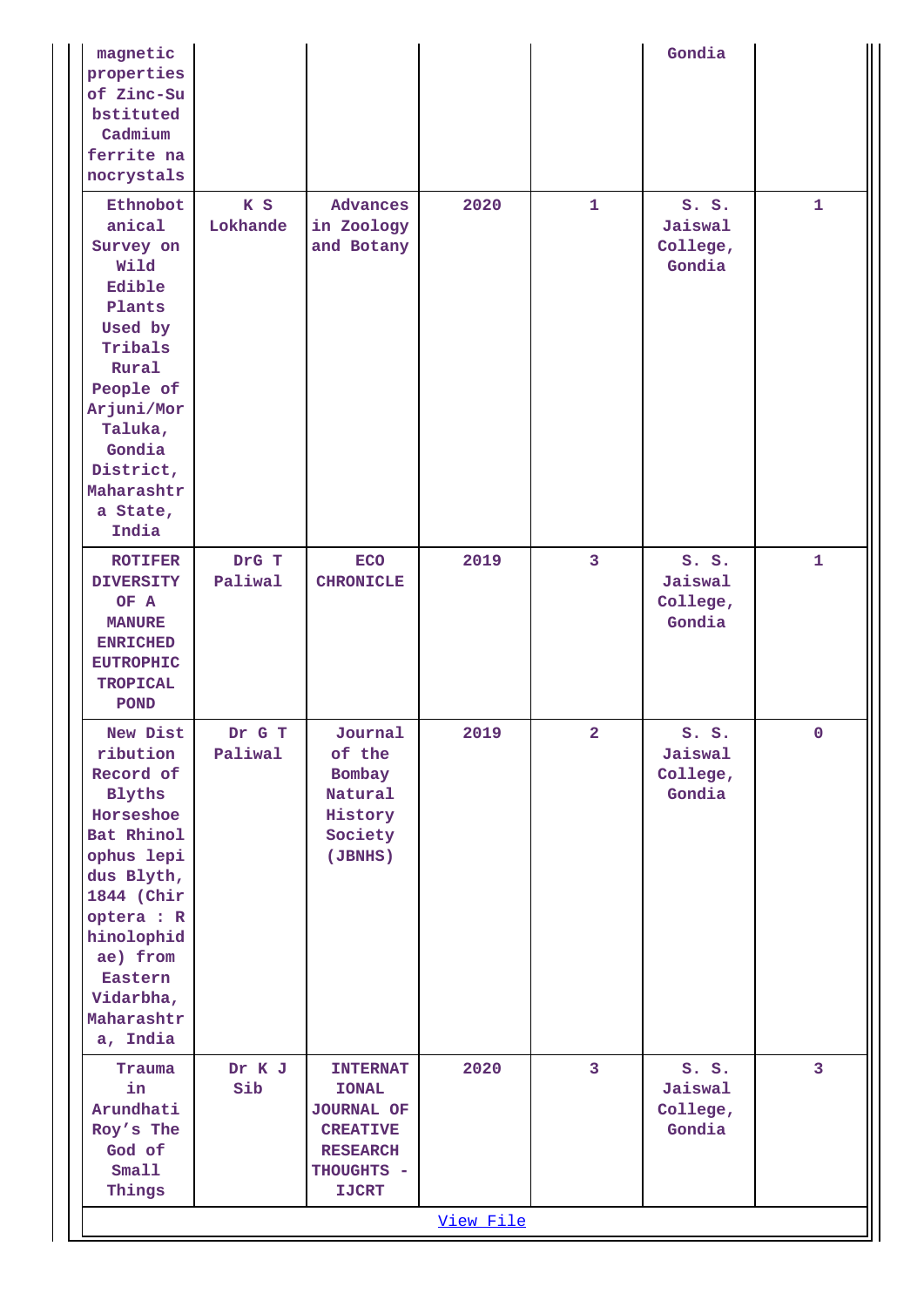|                                                                                                                                                                                                                   |                     | 3.3.6 - h-Index of the Institutional Publications during the year. (based on Scopus/ Web of science)                     |                        |                |                                                      |                                                                    |
|-------------------------------------------------------------------------------------------------------------------------------------------------------------------------------------------------------------------|---------------------|--------------------------------------------------------------------------------------------------------------------------|------------------------|----------------|------------------------------------------------------|--------------------------------------------------------------------|
| Title of the<br>Paper                                                                                                                                                                                             | Name of<br>Author   | Title of journal                                                                                                         | Year of<br>publication | h-index        | Number of<br>citations<br>excluding self<br>citation | Institutional<br>affiliation as<br>mentioned in<br>the publication |
| <b>Effect</b><br>of Rare<br>Earth<br>(Gd3)<br>Cations on<br>Structural<br>and<br>Magnetic<br>Properties<br>of NiZn<br>Spinel<br>ferrites                                                                          | D. L.<br>Chaudhari  | Studies<br>in Indian<br>Place<br><b>Names</b>                                                                            | 2020                   | $\mathbf{1}$   | $\mathbf{1}$                                         | S. S.<br>Jaiswal<br>College,<br>Gondia                             |
| Trauma<br>in<br>Arundhati<br>Roy's The<br>God of<br>Small<br>Things                                                                                                                                               | Dr. K.<br>J. Sibi   | <b>INTERNAT</b><br><b>IONAL</b><br><b>JOURNAL OF</b><br><b>CREATIVE</b><br><b>RESEARCH</b><br>THOUGHTS -<br><b>IJCRT</b> | 2020                   | $\mathbf{1}$   | $\mathbf{1}$                                         | S. S.<br>Jaiswal<br>College,<br>Gondia                             |
| New Dist<br>ribution<br>Record of<br><b>Blyths</b><br>Horseshoe<br>Bat Rhinol<br>ophus lepi<br>dus Blyth,<br>1844 (Chir<br>optera : R<br>hinolophid<br>ae) from<br>Eastern<br>Vidarbha,<br>Maharashtr<br>a, India | Dr. G.<br>T.Paliwal | Journal<br>of the<br>Bombay<br>Natural<br>History<br>Society<br>(JBNHS)                                                  | 2019                   | 5              | $\mathbf 0$                                          | S. S.<br>Jaiswal<br>College,<br>Gondia                             |
| <b>ROTIFER</b><br><b>DIVERSITY</b><br>OF A<br><b>MANURE</b><br><b>ENRICHED</b><br><b>EUTROPHIC</b><br><b>TROPICAL</b><br><b>POND</b>                                                                              | Dr. G.<br>T.Paliwal | <b>ECO</b><br><b>CHRONICLE</b>                                                                                           | 2019                   | 5 <sup>1</sup> | $\mathbf{1}$                                         | S. S.<br>Jaiswal<br>College,<br>Gondia                             |
| Ethnobot<br>anical<br>Survey on<br>Wild<br>Edible<br>Plants<br>Used by                                                                                                                                            | K. S.<br>Lokhande   | Advances<br>in Zoology<br>and Botany                                                                                     | 2020                   | $\mathbf{0}$   | $\mathbf{1}$                                         | S. S.<br>Jaiswal<br>College,<br>Gondia                             |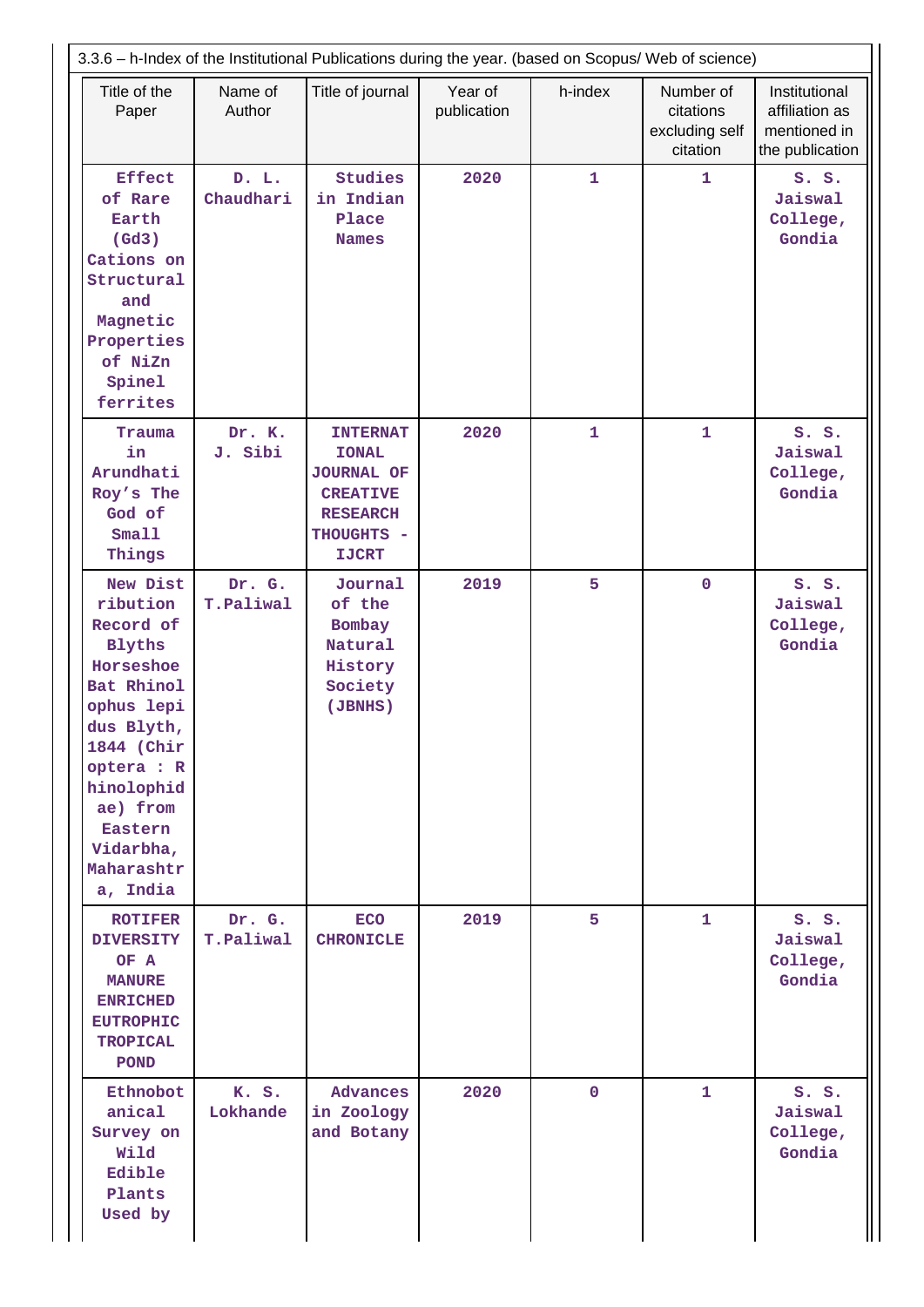| Tribals<br>Rural<br>People of<br>Arjuni/Mor<br>Taluka,<br>Gondia<br>District,<br>Maharashtr<br>a State,<br>India                                                                                                   |                                            |                                                                                                          |              |           |                                                          |              |              |                                                          |  |
|--------------------------------------------------------------------------------------------------------------------------------------------------------------------------------------------------------------------|--------------------------------------------|----------------------------------------------------------------------------------------------------------|--------------|-----------|----------------------------------------------------------|--------------|--------------|----------------------------------------------------------|--|
| Study of<br>structural<br>and<br>magnetic<br>properties<br>of Zinc-Su<br>bstituted<br>Cadmium<br>ferrite na<br>nocrystals                                                                                          | D. L.<br>Chaudhari                         | Material<br>Today: Pro<br>ceedings                                                                       |              | 2020      | 1                                                        | $\mathbf{1}$ |              | D. B.<br>Science<br>College,<br>Gondia                   |  |
| Spinel<br>ferrite na<br>noparticle<br>s:<br>synthesis,<br>characteri<br>zation and<br>applicatio<br>ns                                                                                                             | D. L.<br>Chaudhari                         | Internat<br>ional<br>Journal of<br>Trend in<br>Scientific<br>Research<br>and Develo<br>pment<br>(IJTSRD) |              | 2020      | $\mathbf{1}$                                             | $\mathbf{0}$ |              | S. S.<br>Jaiswal<br>College,<br>Gondia                   |  |
|                                                                                                                                                                                                                    |                                            |                                                                                                          |              | View File |                                                          |              |              |                                                          |  |
| 3.3.7 - Faculty participation in Seminars/Conferences and Symposia during the year:                                                                                                                                |                                            |                                                                                                          |              |           |                                                          |              |              |                                                          |  |
| Number of Faculty                                                                                                                                                                                                  |                                            | International                                                                                            |              | National  | <b>State</b>                                             |              |              | Local                                                    |  |
| Attended/Semi<br>nars/Workshops                                                                                                                                                                                    |                                            | 0                                                                                                        | 1            |           | $\mathbf 0$                                              |              | $\mathbf{0}$ |                                                          |  |
| Presented<br>papers                                                                                                                                                                                                |                                            | 0                                                                                                        | $\mathbf{1}$ |           | $\mathbf 0$                                              |              | $\mathbf 0$  |                                                          |  |
|                                                                                                                                                                                                                    |                                            |                                                                                                          |              | View File |                                                          |              |              |                                                          |  |
| 3.4 - Extension Activities                                                                                                                                                                                         |                                            |                                                                                                          |              |           |                                                          |              |              |                                                          |  |
| 3.4.1 – Number of extension and outreach programmes conducted in collaboration with industry, community and<br>Non- Government Organisations through NSS/NCC/Red cross/Youth Red Cross (YRC) etc., during the year |                                            |                                                                                                          |              |           |                                                          |              |              |                                                          |  |
| Title of the activities                                                                                                                                                                                            |                                            | Organising unit/agency/<br>collaborating agency                                                          |              |           | Number of teachers<br>participated in such<br>activities |              |              | Number of students<br>participated in such<br>activities |  |
| International<br>Yoga Day                                                                                                                                                                                          |                                            | Rural Hospital<br>Arjuni Mor                                                                             |              |           | 25                                                       |              |              | 20                                                       |  |
| Youth Information<br>messenger workshop<br>and field work                                                                                                                                                          | Anulom Sanstha,<br>Govt. of<br>Maharashtra |                                                                                                          |              |           | 4                                                        |              |              | 158                                                      |  |
| Help for flood<br>Victim                                                                                                                                                                                           |                                            | Taluka Community,<br><b>NSS</b>                                                                          |              |           | 8                                                        |              |              | 52                                                       |  |
| Kranti Din                                                                                                                                                                                                         |                                            | Panchayat Samiti                                                                                         |              |           | 10                                                       |              |              | 88                                                       |  |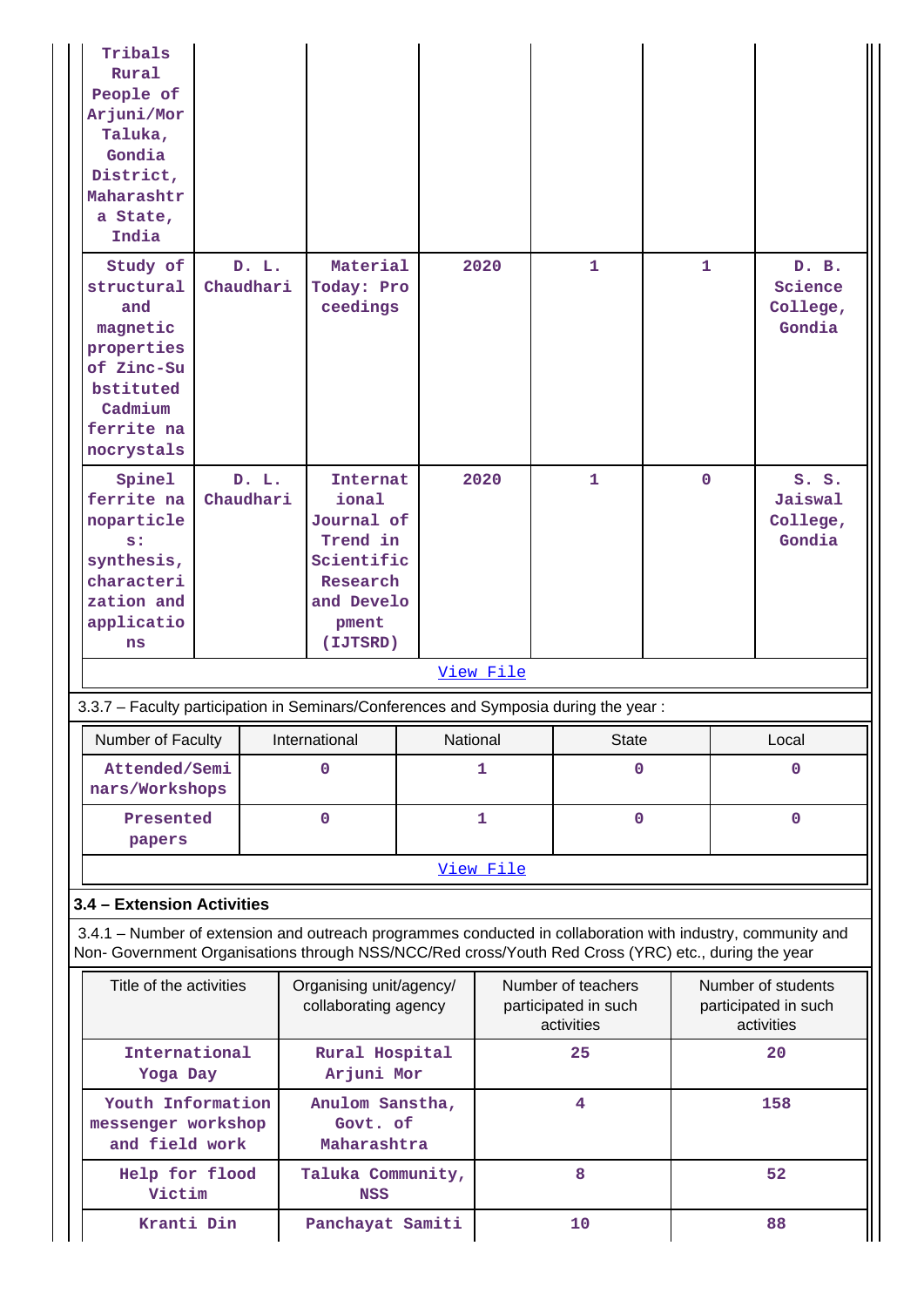|                                                                                                                                                                                                                |                                                    |                                              | Arjuni Mor                                                |                                                                                                   |                             |                                                         |                    |                                                         |                                        |  |
|----------------------------------------------------------------------------------------------------------------------------------------------------------------------------------------------------------------|----------------------------------------------------|----------------------------------------------|-----------------------------------------------------------|---------------------------------------------------------------------------------------------------|-----------------------------|---------------------------------------------------------|--------------------|---------------------------------------------------------|----------------------------------------|--|
| Roadside<br>cleanliness<br>programme in<br>village                                                                                                                                                             |                                                    |                                              | Arjuni Mor                                                | Nagar Panchayat                                                                                   |                             | 4                                                       |                    |                                                         | 142                                    |  |
|                                                                                                                                                                                                                |                                                    |                                              |                                                           |                                                                                                   | View File                   |                                                         |                    |                                                         |                                        |  |
| 3.4.2 - Awards and recognition received for extension activities from Government and other recognized bodies<br>during the year                                                                                |                                                    |                                              |                                                           |                                                                                                   |                             |                                                         |                    |                                                         |                                        |  |
| Name of the activity                                                                                                                                                                                           |                                                    |                                              | Award/Recognition                                         |                                                                                                   |                             | <b>Awarding Bodies</b>                                  |                    |                                                         | Number of students<br><b>Benefited</b> |  |
| Nil                                                                                                                                                                                                            |                                                    |                                              | N11<br>Nil                                                |                                                                                                   |                             |                                                         |                    |                                                         | 0                                      |  |
| No file uploaded.                                                                                                                                                                                              |                                                    |                                              |                                                           |                                                                                                   |                             |                                                         |                    |                                                         |                                        |  |
| 3.4.3 - Students participating in extension activities with Government Organisations, Non-Government<br>Organisations and programmes such as Swachh Bharat, Aids Awareness, Gender Issue, etc. during the year |                                                    |                                              |                                                           |                                                                                                   |                             |                                                         |                    |                                                         |                                        |  |
| Name of the scheme                                                                                                                                                                                             | Organising unit/Agen<br>cy/collaborating<br>agency |                                              | Name of the activity                                      |                                                                                                   |                             | Number of teachers<br>participated in such<br>activites |                    | Number of students<br>participated in such<br>activites |                                        |  |
| Youth<br>Awareness                                                                                                                                                                                             |                                                    | Rural<br>Hospital Arjuni<br>Mor              |                                                           | Celebrating<br>12<br>International<br>Youth Day                                                   |                             | 135                                                     |                    |                                                         |                                        |  |
| Green<br>Initiative                                                                                                                                                                                            |                                                    | State                                        | Forest<br>Tree<br>Plantation<br>Department<br>Maharashtra |                                                                                                   |                             | 25                                                      |                    |                                                         | 45                                     |  |
| Awareness of<br>Diseases                                                                                                                                                                                       |                                                    | <b>AIDS</b><br><b>Awareness</b><br>Programme | <b>AIDS</b><br><b>Awareness</b><br>Programme              |                                                                                                   |                             | 7                                                       |                    |                                                         | 92                                     |  |
| Awareness of<br>diseases                                                                                                                                                                                       |                                                    | NACO Rural<br>Mor                            |                                                           | Hospital Arjuni Anemia, Thyroid<br>HIV detection<br>camp                                          | Sickle Cell                 |                                                         | 5                  |                                                         | 150                                    |  |
|                                                                                                                                                                                                                |                                                    |                                              |                                                           |                                                                                                   | View File                   |                                                         |                    |                                                         |                                        |  |
| 3.5 - Collaborations                                                                                                                                                                                           |                                                    |                                              |                                                           |                                                                                                   |                             |                                                         |                    |                                                         |                                        |  |
| 3.5.1 – Number of Collaborative activities for research, faculty exchange, student exchange during the year                                                                                                    |                                                    |                                              |                                                           |                                                                                                   |                             |                                                         |                    |                                                         |                                        |  |
| Nature of activity                                                                                                                                                                                             |                                                    |                                              | Participant                                               |                                                                                                   | Source of financial support |                                                         |                    |                                                         | Duration                               |  |
| <b>Nil</b>                                                                                                                                                                                                     |                                                    |                                              | $\mathbf 0$                                               |                                                                                                   |                             | Nil                                                     |                    |                                                         | $\mathbf 0$                            |  |
|                                                                                                                                                                                                                |                                                    |                                              |                                                           |                                                                                                   | No file uploaded.           |                                                         |                    |                                                         |                                        |  |
| 3.5.2 - Linkages with institutions/industries for internship, on-the- job training, project work, sharing of research<br>facilities etc. during the year                                                       |                                                    |                                              |                                                           |                                                                                                   |                             |                                                         |                    |                                                         |                                        |  |
| Nature of linkage                                                                                                                                                                                              | Title of the<br>linkage                            |                                              |                                                           | Name of the<br>partnering<br>institution/<br>industry<br>/research lab<br>with contact<br>details | <b>Duration From</b>        |                                                         | <b>Duration To</b> |                                                         | Participant                            |  |
| <b>Nil</b>                                                                                                                                                                                                     |                                                    | Nil                                          |                                                           | Nil                                                                                               | <b>Nill</b>                 |                                                         |                    | Nill                                                    | $\mathbf 0$                            |  |
|                                                                                                                                                                                                                |                                                    |                                              |                                                           |                                                                                                   |                             |                                                         |                    |                                                         |                                        |  |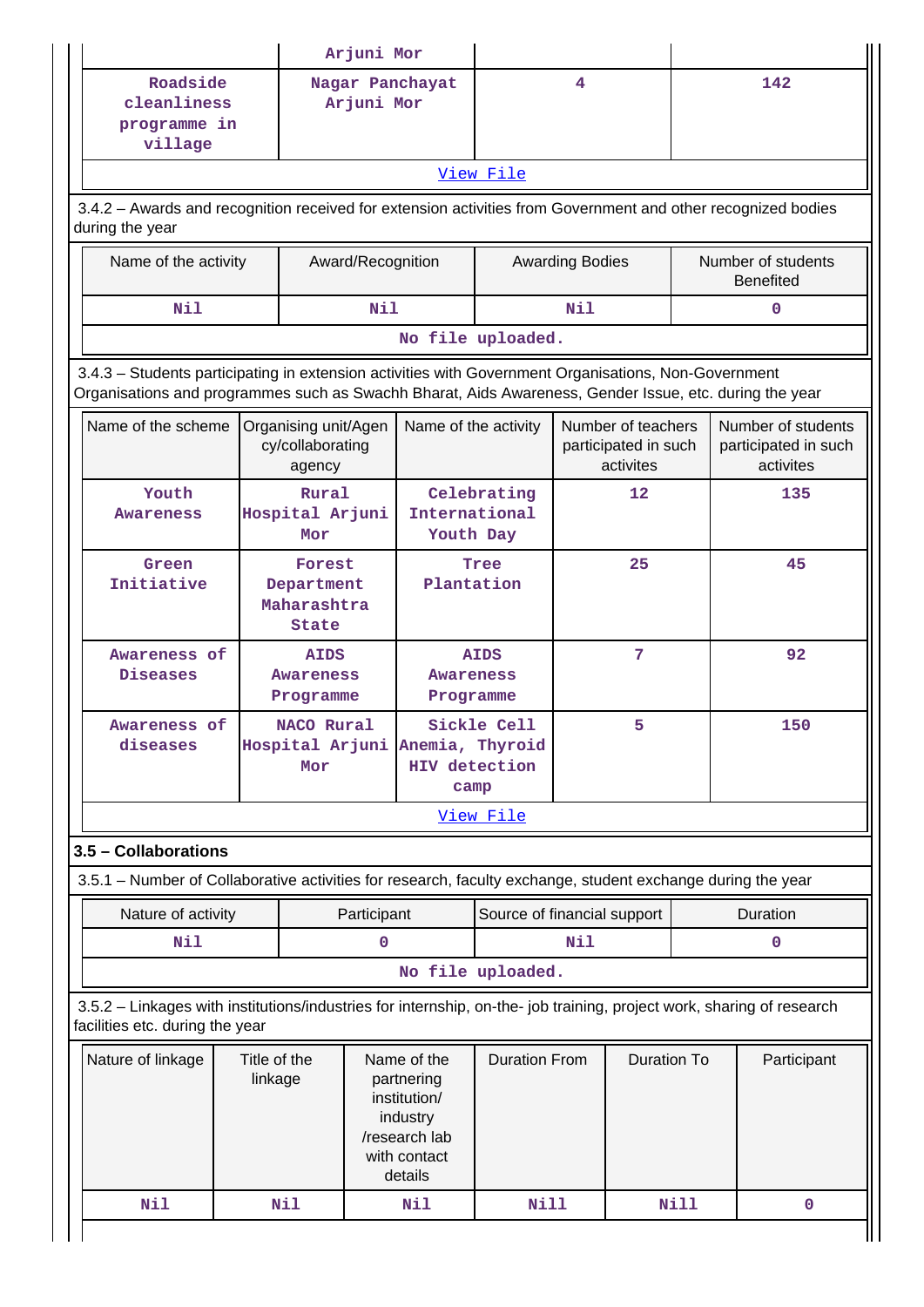|                                      |                                                                                                    |                                                                                                                        | No file uploaded. |             |                    |                                |                                                           |  |  |  |  |
|--------------------------------------|----------------------------------------------------------------------------------------------------|------------------------------------------------------------------------------------------------------------------------|-------------------|-------------|--------------------|--------------------------------|-----------------------------------------------------------|--|--|--|--|
| houses etc. during the year          |                                                                                                    | 3.5.3 - MoUs signed with institutions of national, international importance, other universities, industries, corporate |                   |             |                    |                                |                                                           |  |  |  |  |
| Organisation                         |                                                                                                    | Date of MoU signed                                                                                                     |                   |             | Purpose/Activities |                                | Number of<br>students/teachers<br>participated under MoUs |  |  |  |  |
| Nil                                  |                                                                                                    | <b>Nill</b>                                                                                                            |                   |             | Nil                | $\mathbf 0$                    |                                                           |  |  |  |  |
|                                      |                                                                                                    |                                                                                                                        |                   | View File   |                    |                                |                                                           |  |  |  |  |
|                                      |                                                                                                    | <b>CRITERION IV - INFRASTRUCTURE AND LEARNING RESOURCES</b>                                                            |                   |             |                    |                                |                                                           |  |  |  |  |
| 4.1 - Physical Facilities            |                                                                                                    |                                                                                                                        |                   |             |                    |                                |                                                           |  |  |  |  |
|                                      |                                                                                                    | 4.1.1 - Budget allocation, excluding salary for infrastructure augmentation during the year                            |                   |             |                    |                                |                                                           |  |  |  |  |
|                                      | Budget utilized for infrastructure development<br>Budget allocated for infrastructure augmentation |                                                                                                                        |                   |             |                    |                                |                                                           |  |  |  |  |
|                                      |                                                                                                    | 1966000                                                                                                                |                   |             |                    | 2261060                        |                                                           |  |  |  |  |
|                                      |                                                                                                    | 4.1.2 - Details of augmentation in infrastructure facilities during the year                                           |                   |             |                    |                                |                                                           |  |  |  |  |
|                                      | <b>Facilities</b>                                                                                  |                                                                                                                        |                   |             |                    | <b>Existing or Newly Added</b> |                                                           |  |  |  |  |
|                                      |                                                                                                    | Laboratories                                                                                                           |                   |             |                    | Existing                       |                                                           |  |  |  |  |
|                                      |                                                                                                    | Seminar Halls                                                                                                          |                   |             |                    | Existing                       |                                                           |  |  |  |  |
|                                      |                                                                                                    | Seminar halls with ICT facilities                                                                                      | Existing          |             |                    |                                |                                                           |  |  |  |  |
|                                      |                                                                                                    | Classrooms with LCD facilities                                                                                         |                   |             |                    | Existing                       |                                                           |  |  |  |  |
|                                      |                                                                                                    | Classrooms with Wi-Fi OR LAN                                                                                           |                   |             |                    | Newly Added                    |                                                           |  |  |  |  |
|                                      |                                                                                                    |                                                                                                                        |                   | View File   |                    |                                |                                                           |  |  |  |  |
| 4.2 - Library as a Learning Resource |                                                                                                    |                                                                                                                        |                   |             |                    |                                |                                                           |  |  |  |  |
|                                      |                                                                                                    | 4.2.1 - Library is automated {Integrated Library Management System (ILMS)}                                             |                   |             |                    |                                |                                                           |  |  |  |  |
| Name of the ILMS<br>software         |                                                                                                    | Nature of automation (fully<br>or patially)                                                                            |                   |             | Version            |                                | Year of automation                                        |  |  |  |  |
| <b>LIBMAN</b>                        |                                                                                                    | Fully                                                                                                                  |                   |             | 11.0               |                                | 2018                                                      |  |  |  |  |
| 4.2.2 - Library Services             |                                                                                                    |                                                                                                                        |                   |             |                    |                                |                                                           |  |  |  |  |
| Library<br>Service Type              |                                                                                                    | Existing                                                                                                               |                   |             | Newly Added        | Total                          |                                                           |  |  |  |  |
| Text<br><b>Books</b>                 | 569                                                                                                | 151809                                                                                                                 |                   | 410         | 110790             | 979                            | 262599                                                    |  |  |  |  |
| Reference<br><b>Books</b>            | 45                                                                                                 | 32172                                                                                                                  |                   | 10          | 5370               | 55                             | 37542                                                     |  |  |  |  |
| e-Books                              | $\mathbf 0$                                                                                        | $\pmb{0}$                                                                                                              |                   | 199500      | 5900               | 199500                         | 5900                                                      |  |  |  |  |
| Journals                             | $\overline{0}$                                                                                     | $\pmb{0}$                                                                                                              |                   | 12          | 15550              | 12                             | 15550                                                     |  |  |  |  |
| $e-$<br>Journals                     | $\mathbf 0$                                                                                        | $\mathbf 0$                                                                                                            |                   | 6000        | 5900               | 6000                           | 5900                                                      |  |  |  |  |
| CD &<br>Video                        | 260                                                                                                | 35130                                                                                                                  |                   | $\mathbf 0$ | $\mathbf 0$        | 260                            | 35130                                                     |  |  |  |  |
|                                      |                                                                                                    |                                                                                                                        |                   | View File   |                    |                                |                                                           |  |  |  |  |

4.2.3 – E-content developed by teachers such as: e-PG- Pathshala, CEC (under e-PG- Pathshala CEC (Under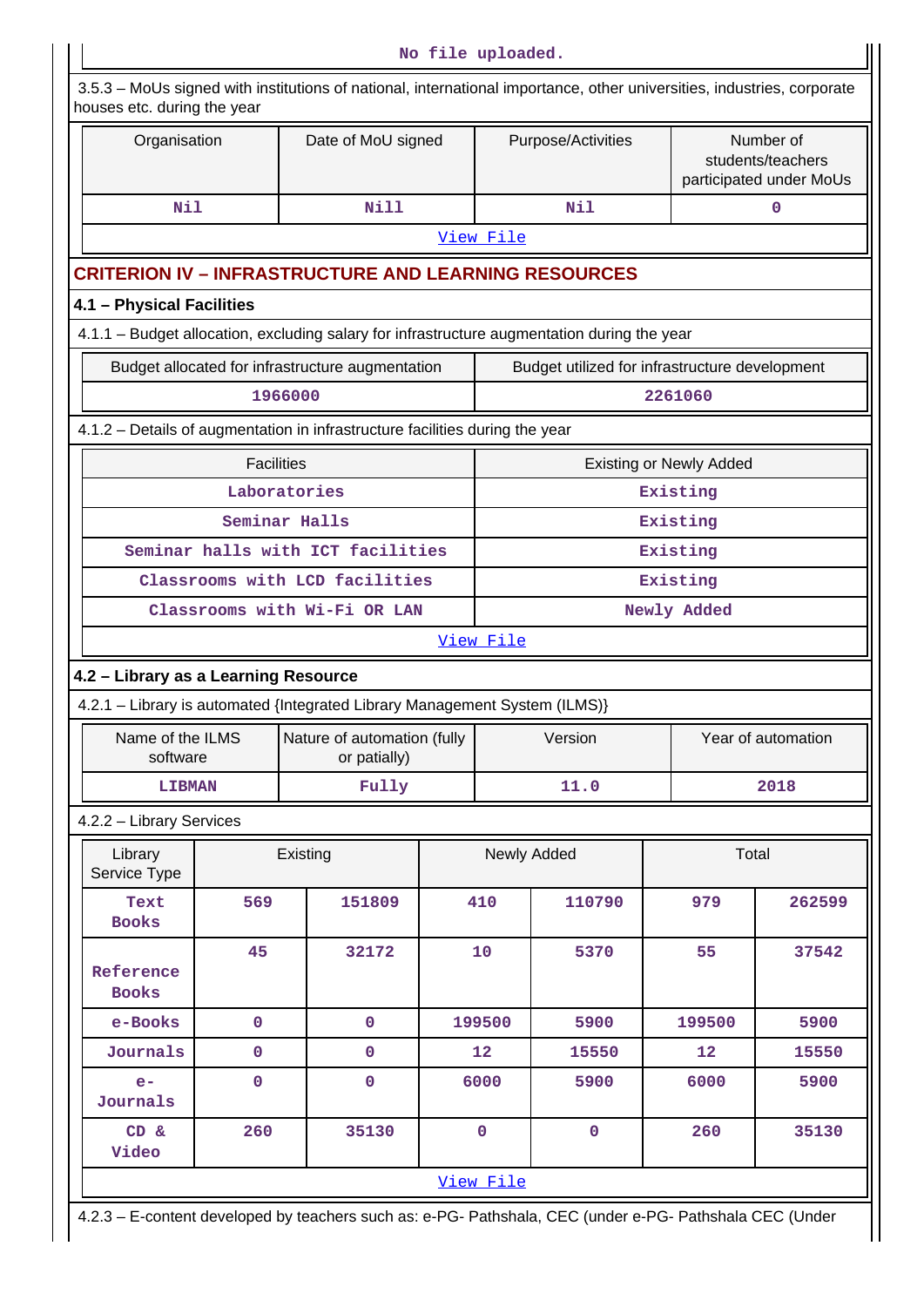# Graduate) SWAYAM other MOOCs platform NPTEL/NMEICT/any other Government initiatives & amp; institutional rning Management System (LMS) etc.

|                            | (Learning Management Oystem (Livio) etc              |                                               |                 |  |                                                    |                            |                                                                                     |                                           |                 |            |                                                                                                                      |               |
|----------------------------|------------------------------------------------------|-----------------------------------------------|-----------------|--|----------------------------------------------------|----------------------------|-------------------------------------------------------------------------------------|-------------------------------------------|-----------------|------------|----------------------------------------------------------------------------------------------------------------------|---------------|
|                            |                                                      | Name of the Teacher                           |                 |  | Name of the Module                                 |                            |                                                                                     | Platform on which module<br>is developed  |                 |            | Date of launching e-<br>content                                                                                      |               |
|                            |                                                      | BA SEM I, II<br>L H Kapgate<br>Literary terms |                 |  |                                                    | RTMNU e-Shiksha            |                                                                                     |                                           |                 | 25/04/2020 |                                                                                                                      |               |
|                            | M D Dhuratkar<br><b>B.SC SEM VI Inner</b><br>Algebra |                                               |                 |  |                                                    | RTMNU e-Shiksha            |                                                                                     |                                           | 25/04/2020      |            |                                                                                                                      |               |
|                            | View File                                            |                                               |                 |  |                                                    |                            |                                                                                     |                                           |                 |            |                                                                                                                      |               |
|                            | 4.3 - IT Infrastructure                              |                                               |                 |  |                                                    |                            |                                                                                     |                                           |                 |            |                                                                                                                      |               |
|                            | 4.3.1 - Technology Upgradation (overall)             |                                               |                 |  |                                                    |                            |                                                                                     |                                           |                 |            |                                                                                                                      |               |
|                            | <b>Type</b>                                          | <b>Total Co</b><br>mputers                    | Computer<br>Lab |  | Internet                                           | <b>Browsing</b><br>centers | Computer<br>Centers                                                                 | Office                                    | Departme<br>nts |            | Available<br><b>Bandwidt</b><br>h (MBPS/<br>GBPS)                                                                    | <b>Others</b> |
|                            | Existin<br>g                                         | 66                                            | 35              |  | 66                                                 | 10                         | $\overline{2}$                                                                      | 5                                         | 11              |            | 200                                                                                                                  | 5             |
|                            | Added                                                | $\mathbf 0$                                   | $\mathbf 0$     |  | $\mathbf 0$                                        | $\mathbf{0}$               | $\mathbf 0$                                                                         | 0                                         | $\mathbf{0}$    |            | 0                                                                                                                    | 0             |
|                            | Total                                                | 66                                            | 35              |  | 66                                                 | 10                         | $\overline{\mathbf{2}}$                                                             | 5                                         | 11              |            | 200                                                                                                                  | 5             |
|                            |                                                      |                                               |                 |  |                                                    |                            | 4.3.2 - Bandwidth available of internet connection in the Institution (Leased line) |                                           |                 |            |                                                                                                                      |               |
|                            |                                                      |                                               |                 |  |                                                    |                            | 200 MBPS/ GBPS                                                                      |                                           |                 |            |                                                                                                                      |               |
|                            | 4.3.3 - Facility for e-content                       |                                               |                 |  |                                                    |                            |                                                                                     |                                           |                 |            |                                                                                                                      |               |
|                            |                                                      |                                               |                 |  | Name of the e-content development facility         |                            | Provide the link of the videos and media centre and<br>recording facility           |                                           |                 |            |                                                                                                                      |               |
|                            |                                                      |                                               |                 |  | https://rtmnu-eshiksha.in/                         |                            |                                                                                     |                                           | <b>KPDs</b>     |            | https://www.youtube.com/watch?v=YsNvBWk                                                                              |               |
| https://rtmnu-eshiksha.in/ |                                                      |                                               |                 |  |                                                    |                            |                                                                                     |                                           | er6q            |            | https://www.youtube.com/watch?v=63vUwNZ                                                                              |               |
|                            | 4.4 - Maintenance of Campus Infrastructure           |                                               |                 |  |                                                    |                            |                                                                                     |                                           |                 |            |                                                                                                                      |               |
|                            | component, during the year                           |                                               |                 |  |                                                    |                            |                                                                                     |                                           |                 |            | 4.4.1 – Expenditure incurred on maintenance of physical facilities and academic support facilities, excluding salary |               |
|                            |                                                      | Assigned Budget on<br>academic facilities     |                 |  | Expenditure incurred on<br>maintenance of academic |                            |                                                                                     | Assigned budget on<br>physical facilities |                 |            | Expenditure incurredon<br>maintenance of physical                                                                    |               |

 4.4.2 – Procedures and policies for maintaining and utilizing physical, academic and support facilities - laboratory, library, sports complex, computers, classrooms etc. (maximum 500 words) (information to be available in institutional Website, provide link)

 **1058800 1695446 907200 565614**

facilites

facilities

 **The institution has designed its plan to maintain the physical infrastructure, academic and support facilities. Various facilities are provided on the campus and monitored with the help of different committees constituted by the IQAC. • Physical Maintenance: Physical infrastructure like Classrooms, Hostel, Gymnasium, Indoor Stadium, Drinking water facility, Cycle stand, Eco-friendly campus are available. The Campus cleanliness and beautification committee monitors the maintenance of physical infrastructure**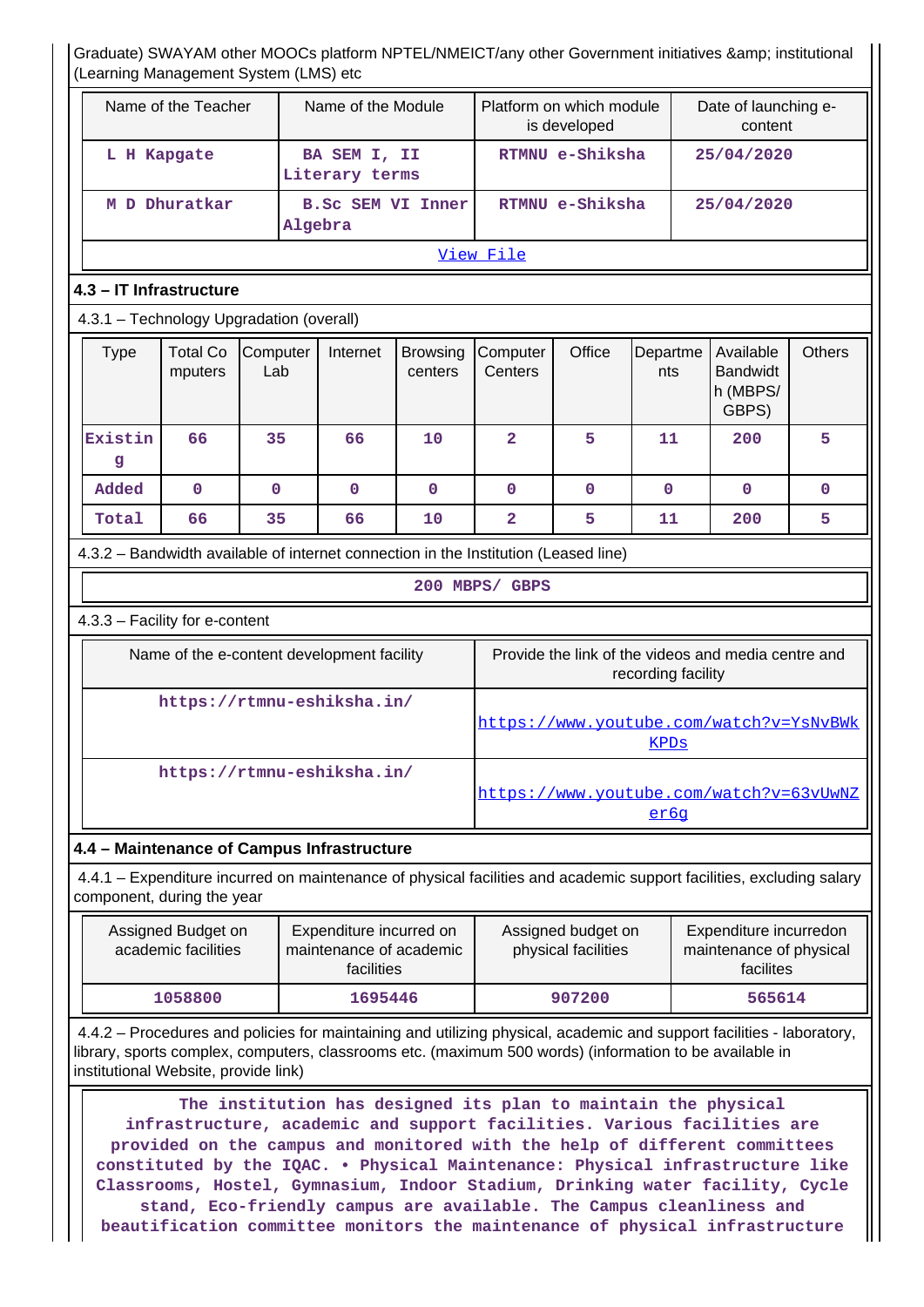**through the hands of the peons of the institution. Seminar Hall, Laboratories and classrooms are renovated and maintained from time to time. To maintain the regular power and water supply, the institution has hired a local electrician cum plumber every year. • Just after the completion of the construction of the Indoor Stadium, there was a widespread of Covid 19 pandemic in the region as well as in the world. As the part of Institutional Social responsibility (ISR), the institution has extended its helping hand to provide this recently constructed Indoor Stadium as Covid Care Centre (CCC) to the local administration. Apart this, the institution also provided its seminar hall Covid Care Centre (CCC) in the main building during the vacation period. • Academic Maintenance: The college administration is functioned by the cloudbased CCMS software designed and developed by Master Soft ERP solutions Pvt. Ltd. Nagpur. The administrative work like salary, online admissions, Students details etc. is managed with the help of CCMS software. The central library is fully automated with LMS (Library Management System). LIBMAN software is used in the fully automatic functioning of the Library along with the OPEC facility for the readers. The library has yearly subscribed to the INFLIBNET for the readers. The institutional website has been maintained and updated by the ACEP TECHNO Nagpur IT Company, Nagpur. The ICT facilities like computers, projectors, printers, scanners, UPS, inverters, photocopy machines are maintained by the Mansi System, Gondia. Wi-Fi network has been covered in the whole campus by installing the modems in key places. • Support Facilities: The College has an approach to provide support facilities to the students Support**

**facilities like College Canteen, Knowledge Resource Centre, Open Distance Learning (ODL), Botanical garden, are maintained regularly. The safety and security of the stakeholder and the available infrastructure is a major concern of our institution. The entire premise of our institution is covered by a CCTV surveillance system. The physical fitness tests and Medical tests are conducted on the campus for the students by the local practitioners and monitored by the Department of Physical Education. College Magazine is another supportive mechanism for the students to explore their creative talents. It is regularly published with the creative support of the students. To harvest the student's**

**talent, the department of Zoology publishes a departmental magazine ZOONIVESE every year.**

<http://ssjaiswalcollege.edu.in/Document2021/4.4.2-converted.pdf>

# **CRITERION V – STUDENT SUPPORT AND PROGRESSION**

## **5.1 – Student Support**

5.1.1 – Scholarships and Financial Support

|                                         | Name/Title of the scheme                                                                                                   | Number of students | Amount in Rupees |  |
|-----------------------------------------|----------------------------------------------------------------------------------------------------------------------------|--------------------|------------------|--|
| Financial Support<br>from institution   | Nil                                                                                                                        | $\Omega$           | $\Omega$         |  |
| Financial Support<br>from Other Sources |                                                                                                                            |                    |                  |  |
| a) National                             | MAHA-DBT GOV.<br>Scholarship and<br>rajarshi<br>chhatrapati shahu<br>maharaj shikshan<br>shulkh<br>shishyavrutti<br>scheme | 999                | 2319234          |  |
| b) International                        | Nil                                                                                                                        | 0                  | $\Omega$         |  |
|                                         |                                                                                                                            | View File          |                  |  |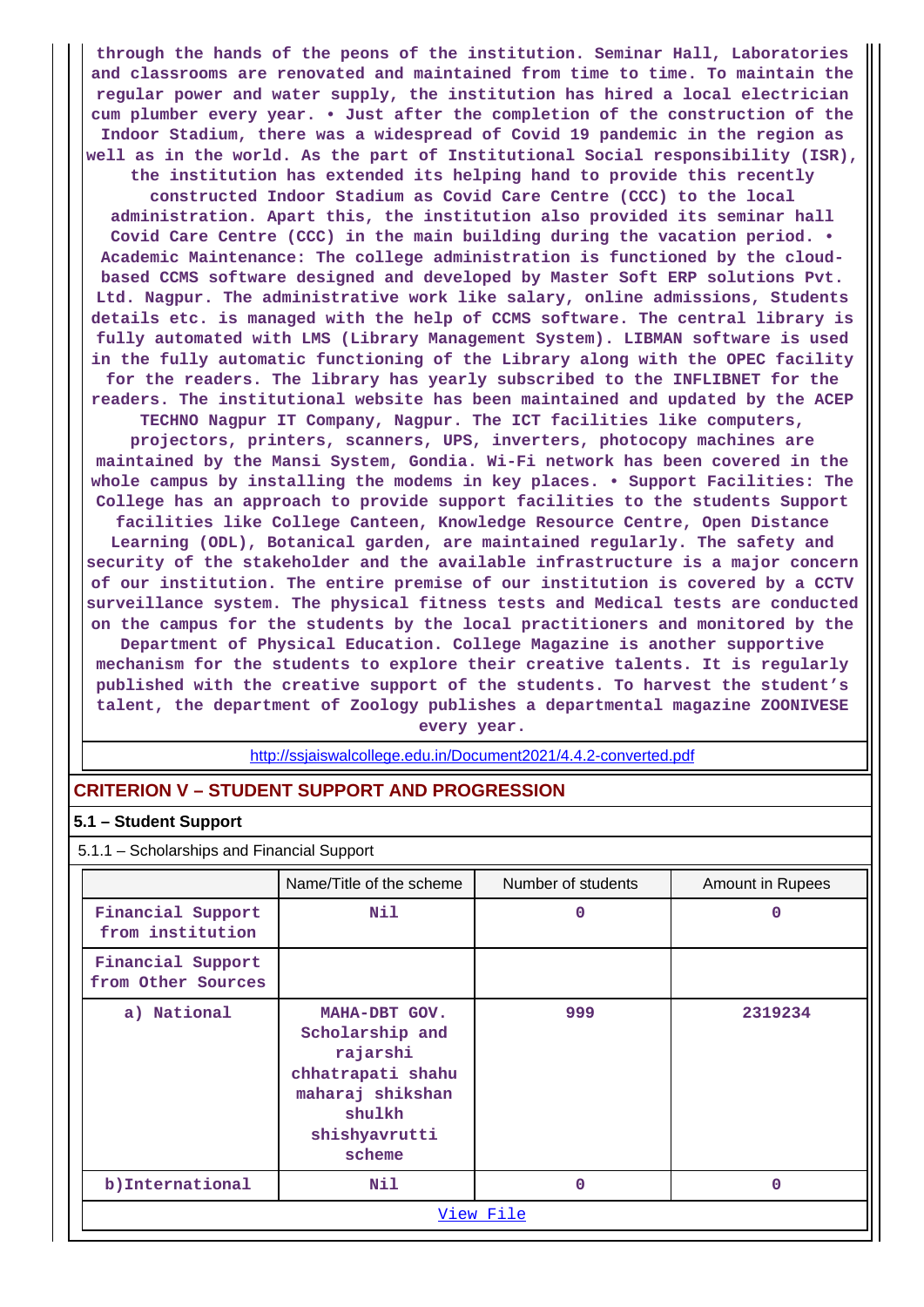5.1.2 – Number of capability enhancement and development schemes such as Soft skill development, Remedial coaching, Language lab, Bridge courses, Yoga, Meditation, Personal Counselling and Mentoring etc.,

| Name of the capability<br>enhancement scheme | Date of implemetation | Number of students<br>enrolled | Agencies involved         |  |  |  |  |  |
|----------------------------------------------|-----------------------|--------------------------------|---------------------------|--|--|--|--|--|
| International<br>Yoga Day                    | 21/06/2019            | 100                            | Patnajali yoga<br>Teacher |  |  |  |  |  |
| Mentoring scheme                             | 01/08/2019            | 1105                           | Full Time<br>Teachers     |  |  |  |  |  |
| View File                                    |                       |                                |                           |  |  |  |  |  |

# 5.1.3 – Students benefited by guidance for competitive examinations and career counselling offered by the institution during the year

| Year | Name of the<br>scheme | Number of<br>benefited<br>students for<br>competitive<br>examination | Number of<br>benefited<br>students by<br>career<br>counseling<br>activities | Number of<br>students who<br>have passedin<br>the comp. exam | Number of<br>studentsp placed |
|------|-----------------------|----------------------------------------------------------------------|-----------------------------------------------------------------------------|--------------------------------------------------------------|-------------------------------|
| 2019 | O                     |                                                                      | 0                                                                           |                                                              |                               |
| 2020 | O                     |                                                                      |                                                                             |                                                              |                               |

## **No file uploaded.**

 5.1.4 – Institutional mechanism for transparency, timely redressal of student grievances, Prevention of sexual harassment and ragging cases during the year

| Total grievances received | Number of grievances redressed | Avg. number of days for grievance<br>redressal |
|---------------------------|--------------------------------|------------------------------------------------|
|                           |                                |                                                |

# **5.2 – Student Progression**

5.2.1 – Details of campus placement during the year

| On campus                          |                                       |                              | Off campus                         |                                       |                              |  |
|------------------------------------|---------------------------------------|------------------------------|------------------------------------|---------------------------------------|------------------------------|--|
| Nameof<br>organizations<br>visited | Number of<br>students<br>participated | Number of<br>stduents placed | Nameof<br>organizations<br>visited | Number of<br>students<br>participated | Number of<br>stduents placed |  |
| ICICI Bank                         | 25                                    | 0                            | Nil                                | 0                                     |                              |  |
| View File                          |                                       |                              |                                    |                                       |                              |  |

| 5.2.2 – Student progression to higher education in percentage during the year |                                                             |                             |                              |                                                 |                                     |  |
|-------------------------------------------------------------------------------|-------------------------------------------------------------|-----------------------------|------------------------------|-------------------------------------------------|-------------------------------------|--|
| Year                                                                          | Number of<br>students<br>enrolling into<br>higher education | Programme<br>graduated from | Depratment<br>graduated from | Name of<br>institution joined                   | Name of<br>programme<br>admitted to |  |
| 2020                                                                          |                                                             | <b>BA</b>                   | English                      | N.M.D.<br>Arts<br>Commerce<br>College<br>Gondia | M. A.<br><b>ENGLISH</b>             |  |
| 2020                                                                          | 7                                                           | <b>BA</b>                   | Geography                    | Y.C.<br>College<br>Lakhandur                    | M.A.<br>Geography                   |  |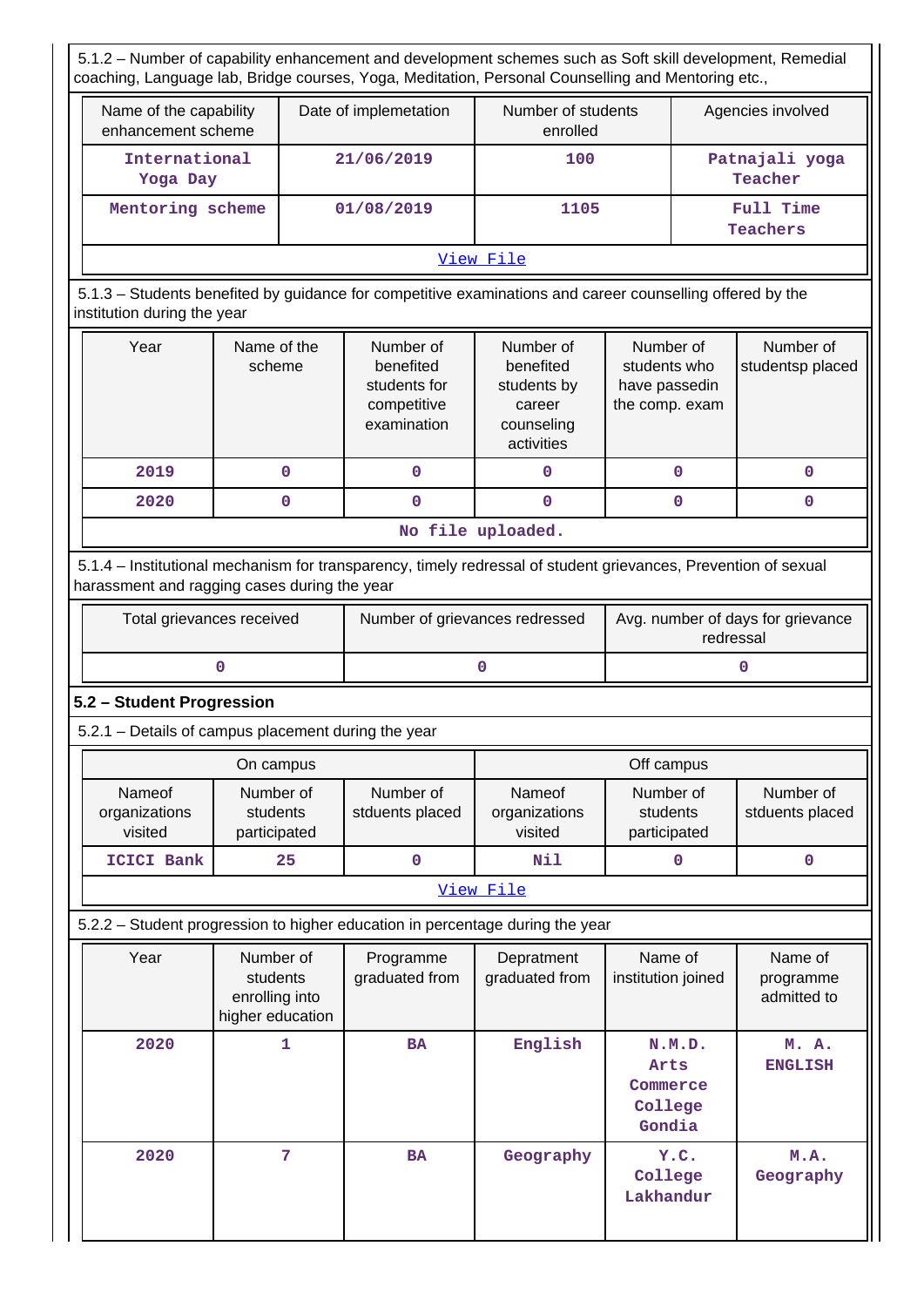| 2020                                                                                                                                                                                   | $\mathbf{1}$            | <b>BA</b> | Geography                               | Vasantrao<br>Naik<br>College,<br>Nagpur                                                                  | M.A.<br>Geography            |  |
|----------------------------------------------------------------------------------------------------------------------------------------------------------------------------------------|-------------------------|-----------|-----------------------------------------|----------------------------------------------------------------------------------------------------------|------------------------------|--|
| 2020                                                                                                                                                                                   | $\mathbf{1}$            | <b>BA</b> | History                                 | R.T.M.<br>Nagpur<br>University<br>Dept. of<br>History,<br>Nagpur                                         | M.A.<br>History              |  |
| 2020                                                                                                                                                                                   | $\overline{\mathbf{2}}$ | <b>BA</b> | History                                 | N.H.<br>College<br>Bramhapuri<br>N.H. College<br>Bramhapuri                                              | M.A.<br>History              |  |
| 2020                                                                                                                                                                                   | 3                       | <b>BA</b> | Sociology                               | Y.C.<br>College<br>Lakhandur                                                                             | M.A.<br>Sociology            |  |
| 2020                                                                                                                                                                                   | $\overline{2}$          | <b>BA</b> | Marathi                                 | Dr.<br><b>Babasaheb</b><br>Ambedkar<br>College,<br>Bramhapuri                                            | M.A.<br>Marathi              |  |
| 2020                                                                                                                                                                                   | $\mathbf{1}$            | <b>BA</b> | Marathi                                 | Y.C.<br>College<br>Lakhandur                                                                             | M.A.<br>Marathi              |  |
| 2020                                                                                                                                                                                   | $\mathbf{1}$            | <b>BA</b> | Marathi                                 | R.T.M.<br>Nagpur<br>University,<br>Nagpur Dept.<br>of Marathi                                            | M.A.<br>Marathi              |  |
| 2020                                                                                                                                                                                   | 1                       | BA        | Political<br>Science                    | Dept. of<br>Political<br>Science<br>R.T.M.<br>Nagpur<br>University,<br>Nagpur                            | M.A.<br>Political<br>Science |  |
|                                                                                                                                                                                        |                         |           | View File                               |                                                                                                          |                              |  |
| 5.2.3 - Students qualifying in state/ national/ international level examinations during the year<br>(eg:NET/SET/SLET/GATE/GMAT/CAT/GRE/TOFEL/Civil Services/State Government Services) |                         |           |                                         |                                                                                                          |                              |  |
|                                                                                                                                                                                        | Items                   |           | Number of students selected/ qualifying |                                                                                                          |                              |  |
|                                                                                                                                                                                        | Any Other               |           | View File                               | 2                                                                                                        |                              |  |
|                                                                                                                                                                                        |                         |           |                                         | 5.2.4 - Sports and cultural activities / competitions organised at the institution level during the year |                              |  |
| Activity                                                                                                                                                                               |                         | Level     |                                         | Number of Participants                                                                                   |                              |  |
|                                                                                                                                                                                        | Solo Dance              |           | Institute                               |                                                                                                          | 30                           |  |
|                                                                                                                                                                                        | Group Dance             |           | Institute                               |                                                                                                          | 271                          |  |
|                                                                                                                                                                                        | One Act Play            |           | Institute                               |                                                                                                          | 1                            |  |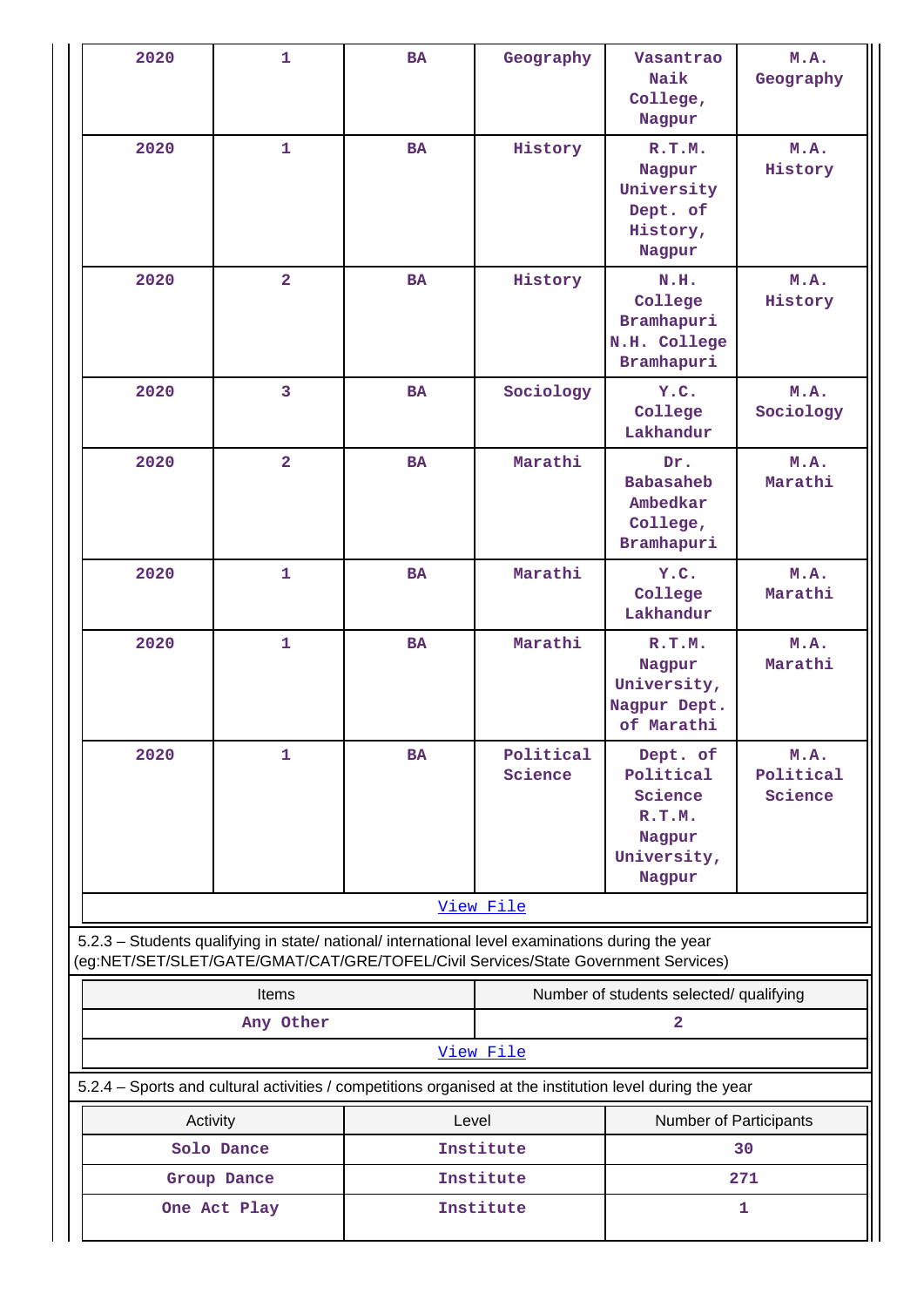| Kabddi                      | Nill        | 16 |  |  |
|-----------------------------|-------------|----|--|--|
| Volleyball                  | Nill        | 13 |  |  |
| Tug of War (Rassa<br>khech) | Nill        | 16 |  |  |
| Cricket                     | <b>Nill</b> | 22 |  |  |
|                             |             |    |  |  |

#### [View File](https://assessmentonline.naac.gov.in/public/Postacc/Activities_Organised/7102_Activities_Organised_1638165068.xlsx)

## **5.3 – Student Participation and Activities**

 5.3.1 – Number of awards/medals for outstanding performance in sports/cultural activities at national/international level (award for a team event should be counted as one)

| Year                                       | Name of the<br>award/medal | National/<br>Internaional | Number of<br>awards for<br>Sports | Number of<br>awards for<br>Cultural | Student ID<br>number | Name of the<br>student |
|--------------------------------------------|----------------------------|---------------------------|-----------------------------------|-------------------------------------|----------------------|------------------------|
| 2019                                       | Nil                        | Nill                      | Nill                              | Nill                                | Nil                  | Nil                    |
| Nil<br>Nill<br>Nill<br>Nill<br>2020<br>Nil |                            |                           |                                   |                                     |                      | Nil                    |
|                                            | No file uploaded.          |                           |                                   |                                     |                      |                        |

5.3.2 – Activity of Student Council & amp: representation of students on academic & amp: administrative bodies/committees of the institution (maximum 500 words)

 **As per the Maharashtra Public Universities Act, 2016 and Direction No.39 of 2017 of the RTM Nagpur University, every affiliated colleges have to form the statutory Students' Council in the campus for ensuring the leadership participation of students in the overall functioning of the administration and the president and secretary of the Students' Council become the members of the College Development Committee but the affiliated university has not directed the institution as per the decision of the Maharashtra State to form the Students' Council in the academic session 2019-20. Even though, the institution has not formed the Statutory Students' Council but the institution ensures maximum participation of students in almost all committees of the institution such as IQAC, Library Advisory Committee, Sports Advisory Committee, and Committee for Cultural Activities and organizing any program in the institution. Whenever there is any program conducted in the campus, the institution always encouraged the students to lead the role for compering the program for boosting the confidence level of the students. The institution has large number of NSS volunteers (200) with maximum participation of students' leadership in all the activities. NSS has played a quintessential role in the formation of leadership qualities among the students. Teachers and program officers play very crucial role in making participative leadership of the students in the campus. This practice has actually ensured to fulfill the mission of the institution to make the students as responsible citizens in future.**

## **5.4 – Alumni Engagement**

5.4.1 – Whether the institution has registered Alumni Association?

 **No**

5.4.2 – No. of enrolled Alumni:

**1 34** 

5.4.3 – Alumni contribution during the year (in Rupees) :

**0**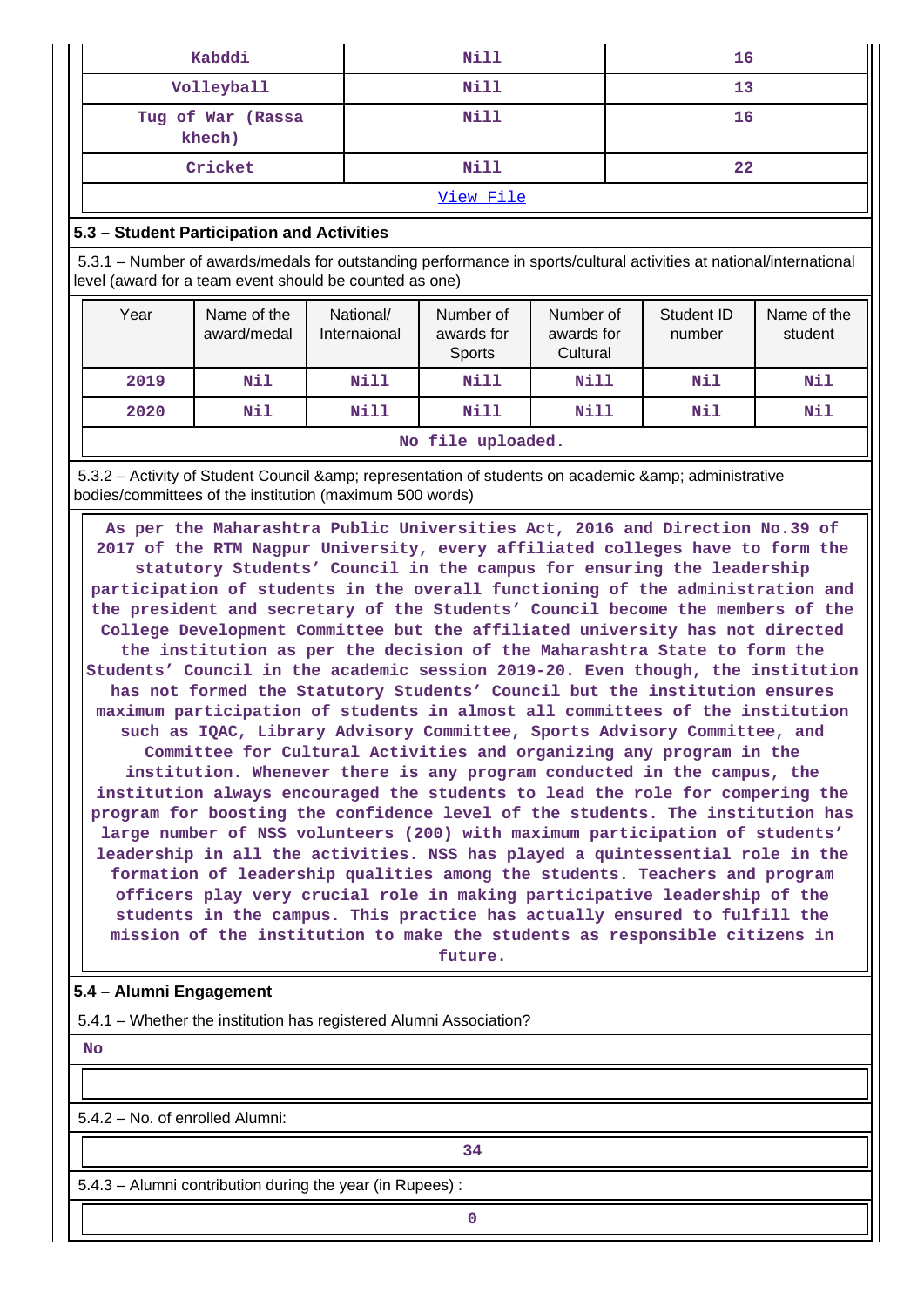5.4.4 – Meetings/activities organized by Alumni Association :

**3 - meetings organized**

## **CRITERION VI – GOVERNANCE, LEADERSHIP AND MANAGEMENT**

#### **6.1 – Institutional Vision and Leadership**

 6.1.1 – Mention two practices of decentralization and participative management during the last year (maximum 500 words)

 **Practice I The institution has faced NAAC Peer Team visits and completed the 3rd cycle assessment and accreditation process successfully in the academic session 2019-20. All the stakeholders of the institution have contributed equally to complete this great mission in collaboration with the Management Body. IQAC has played a very coordinating role at the time of the Peer Team's visit to the institution. IQAC has constituted different committees for decentralized management of the scheduled visit of the NAAC Peer Team. Various committees have completed their responsibility with great enthusiasm. IQAC has finalized the PowerPoint presentations of the institution as well as concerned departments and coordinated them in a transparent and accountable way. IQAC has taken maximum care to avoid any subjectivity in the presentations. The principal's presentation was prepared following SSR. Therefore, the qualitative performance of the institution can easily be understood by the Peer Team of the NAAC. IQAC members have actively supported to accomplish the great mission of accrediting the institution by taking the support and coordination of the other teachers and administrative staff of the institution. IQAC has decentralized the responsibility and used its human resources positively and properly. Departmental visits of the Peer Team have been well planned and arranged systematically. The departmental presentations were arranged in the newly established ICT hub. All the teachers in the institution have devoted their time, discarding the day and night for the preparation of welcoming the Peer Team's visit to the campus. Peer Team meetings with students, parents, and alumni have been well arranged through the decentralized way. The exit meeting of the Peer Team and cultural programs organized during the Peer Team Visit are the best examples of the decentralized management system of the institution. Practice II Annual Function was the student's centric event in the academic session 2019-20. Without the active participation of the teachers and students, it would be difficult to organize cultural programs and sports events. To bring, in reality, IQAC had constituted different committees to organize the Annual Function under the leadership of one teacher and ensured the representation of the students in each committee. NSS program officers and volunteers had also played an important role in the success of the Annual Function. Cultural Committee had played a vital role in bringing out the hidden talent of the students and encouraged them to perform in the Annual Function. So that, they can boost their confidence for future performance in their life. Three days function was organized by following the principle of decentralization and participative management. The Meritorious students were facilitated at the hands of the President, the Secretary and members of the management on this occasion. It is a great convergence of all stakeholders of the institution. It is a continuous practice of the institution since its**

**inception.**

| 6.1.2 – Does the institution have a Management Information System (MIS)?                                              |  |  |  |  |
|-----------------------------------------------------------------------------------------------------------------------|--|--|--|--|
| Yes                                                                                                                   |  |  |  |  |
| 6.2 – Strategy Development and Deployment                                                                             |  |  |  |  |
| 6.2.1 – Quality improvement strategies adopted by the institution for each of the following (with in 100 words each): |  |  |  |  |
| Details<br><b>Strategy Type</b>                                                                                       |  |  |  |  |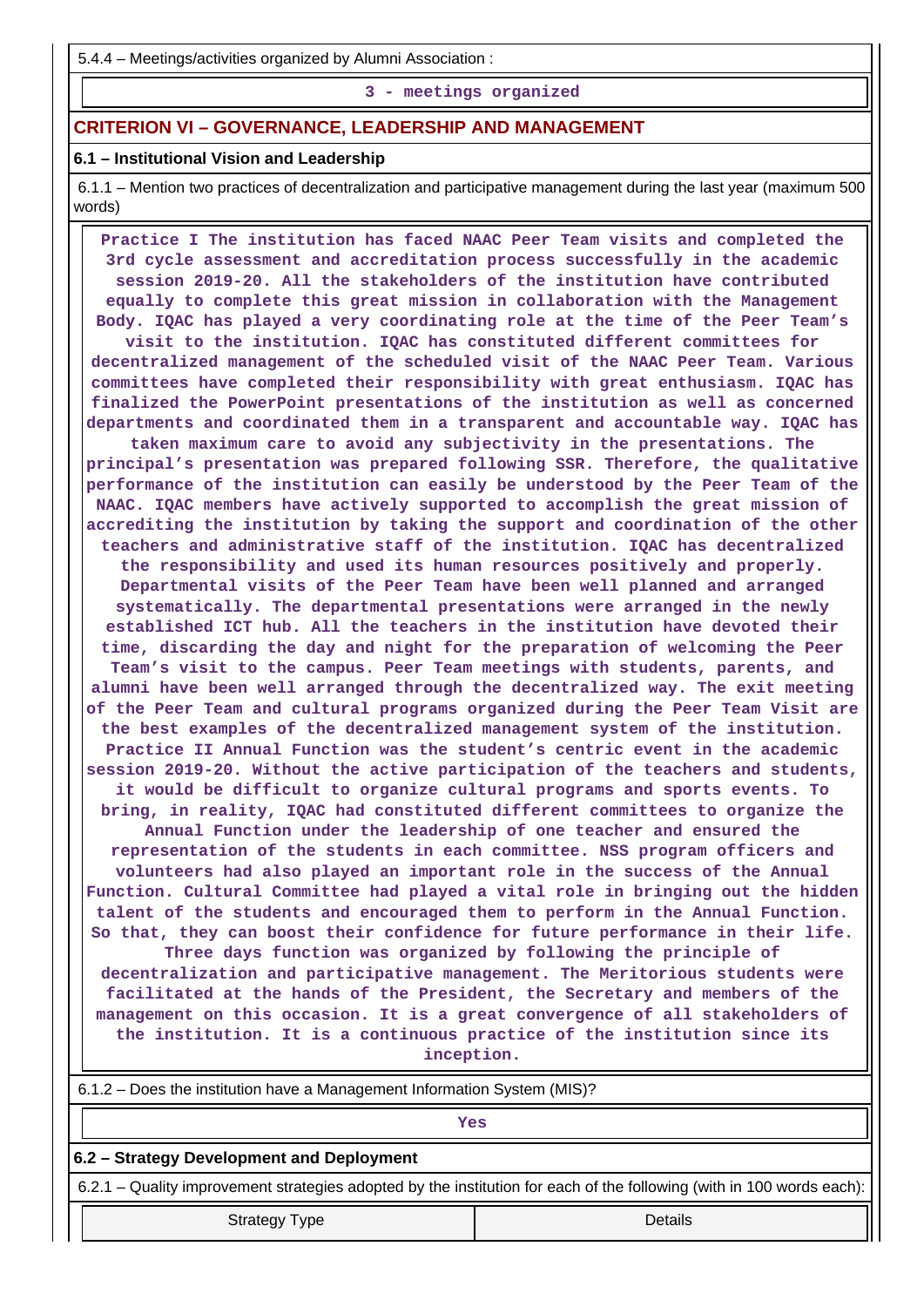| Curriculum Development     | There are three elected teacher<br>representatives in the Board of Studies<br>of Geography, Commerce, and Economics<br>in the RTM Nagpur University, Nagpur.<br>They do a good contribution to<br>curriculum development as members of<br>the Board of Studies of their<br>respective subjects. Department of<br>Microbiology, Physics, and Mathematics<br>have conducted Bridge Courses for their<br>students of the entry-level and they<br>develop their curriculum for the bridge<br>course of the subjects. Besides this,<br>the institution has run Certificate and<br>Diploma Courses on Tourism as Career<br>Oriented Program. Department of<br>Geography contributed to the<br>development of the curriculum of<br>Tourism Course.                                                                                                                              |
|----------------------------|--------------------------------------------------------------------------------------------------------------------------------------------------------------------------------------------------------------------------------------------------------------------------------------------------------------------------------------------------------------------------------------------------------------------------------------------------------------------------------------------------------------------------------------------------------------------------------------------------------------------------------------------------------------------------------------------------------------------------------------------------------------------------------------------------------------------------------------------------------------------------|
| Teaching and Learning      | Teaching and Learning have played a<br>significant role in the academic<br>excellence of the institution. For the<br>qualitative functioning of the teaching<br>and learning process, the institution<br>has regular teachers with good<br>experience and good credit in the<br>research area of their subjects. There<br>is one tutorial period in subjects viz.<br>Physics, Mathematics, and English for<br>helping slow learners. Teachers<br>encourage advanced learners for PPT<br>presentations in the classroom. ICT<br>enabled teaching methods adopted by<br>many teachers in the institution. In<br>addition to this, teachers supply E-<br>books, Animation videos, and video<br>clips to the students. Teachers suggest<br>reference books to students which are<br>available in the library for further<br>enhancement of the knowledge of the<br>students. |
| Examination and Evaluation | Continuous Internal Evaluation of the<br>learners has been done under the<br>semester pattern and 20 credit has been<br>generated out of the internal<br>assessment process by the internal<br>assessor. The institution submits the<br>mark of the internal assessment through<br>the online process to the university.<br>In the university examination, the<br>university is delivering the question<br>paper online mode to the centre of the<br>examination. Science teachers do the<br>onscreen valuation process in the spot<br>valuation centre of the university.<br>Examination and Evaluation are<br>concerned, there is an application of                                                                                                                                                                                                                    |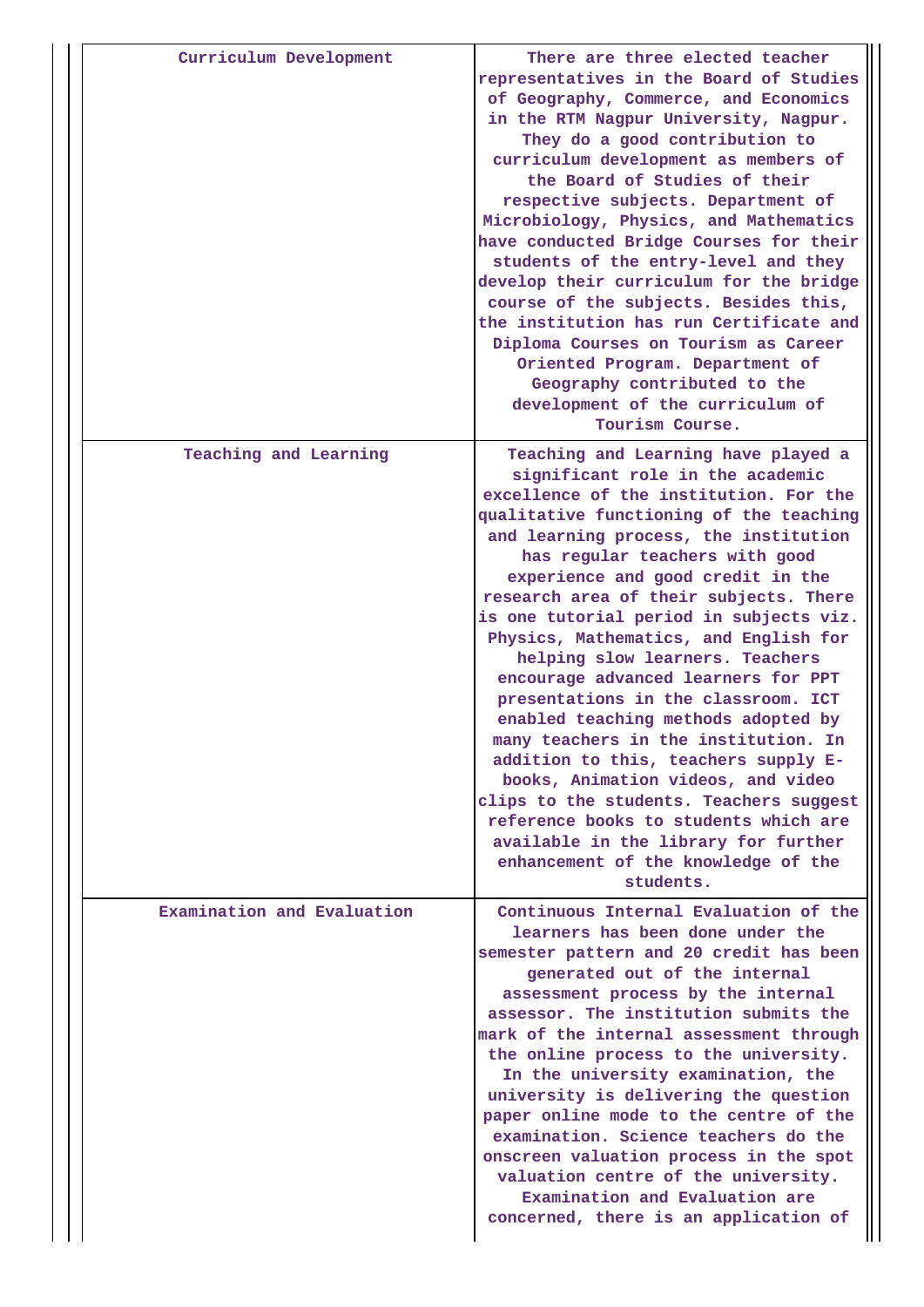|                                                               | the ICT method. Teachers do the<br>university-level practical examination<br>for evaluating the students along with<br>external examiners.                                                                                                                                                                                                                                                                                                                                                                                                                                                                                                                                                                                                                                                                                                                                                                                                                   |
|---------------------------------------------------------------|--------------------------------------------------------------------------------------------------------------------------------------------------------------------------------------------------------------------------------------------------------------------------------------------------------------------------------------------------------------------------------------------------------------------------------------------------------------------------------------------------------------------------------------------------------------------------------------------------------------------------------------------------------------------------------------------------------------------------------------------------------------------------------------------------------------------------------------------------------------------------------------------------------------------------------------------------------------|
| Research and Development                                      | IQAC always encourages the teachers<br>to do quality research in their<br>subjects. As a result, many of the<br>teachers have published their books,<br>chapters in books, and research papers<br>in national and international peer-<br>reviewed journals, UGC CARE listed<br>journals. Many of the teachers have<br>registered their accounts in research<br>platforms like Research Gate, Google<br>Scholars, and Academia, etc. These<br>teachers have uploaded their research<br>papers on these platforms and received<br>worldwide reading and citations. The<br>institution has developed an Azolla<br>cultivation plant on the campus for<br>making awareness among the rural<br>student for organic farming. The<br>institution has conducted a soil test<br>from the Soil testing laboratory of<br>Agricultural University after using<br>Azolla as a bio-fertilizer. The<br>institution also supplies inoculum to<br>needy farmers and students. |
| Library, ICT and Physical<br>Infrastructure / Instrumentation | Library functions with full<br>automation with its software Lib-Man<br>Software under the E-Governance<br>Software, Centralized Campus Management<br>System (CCMS) with cloud-based<br>integrated technology. The institution<br>has augmented its IT infrastructure<br>with enough facility of computing. The                                                                                                                                                                                                                                                                                                                                                                                                                                                                                                                                                                                                                                               |
|                                                               | institution has established ICT Hub<br>during the academic session 2019-20<br>with 48 computers. High-Speed internet<br>facility with Reuters in key places to<br>cover the whole campus under network<br>coverage. Laboratories have well<br>equipped with sufficient instruments<br>and materials for experienced learning.                                                                                                                                                                                                                                                                                                                                                                                                                                                                                                                                                                                                                                |
|                                                               | Network Resource Center is in Library<br>with computers with LAN and also OPAC<br>facility is provided to the readers.<br>Besides this, Research Journals,<br>Magazines, Weeklies, and Dailies in<br>English, Hindi, Marathi, are available<br>in the library. INFLIBNET facility is<br>also available in the library for the<br>teachers and students with a lot of<br>resources for research and study.                                                                                                                                                                                                                                                                                                                                                                                                                                                                                                                                                    |
| Human Resource Management                                     | There are some vacant posts in<br>teaching and non-teaching staff but the<br>institution is helpless because of the                                                                                                                                                                                                                                                                                                                                                                                                                                                                                                                                                                                                                                                                                                                                                                                                                                          |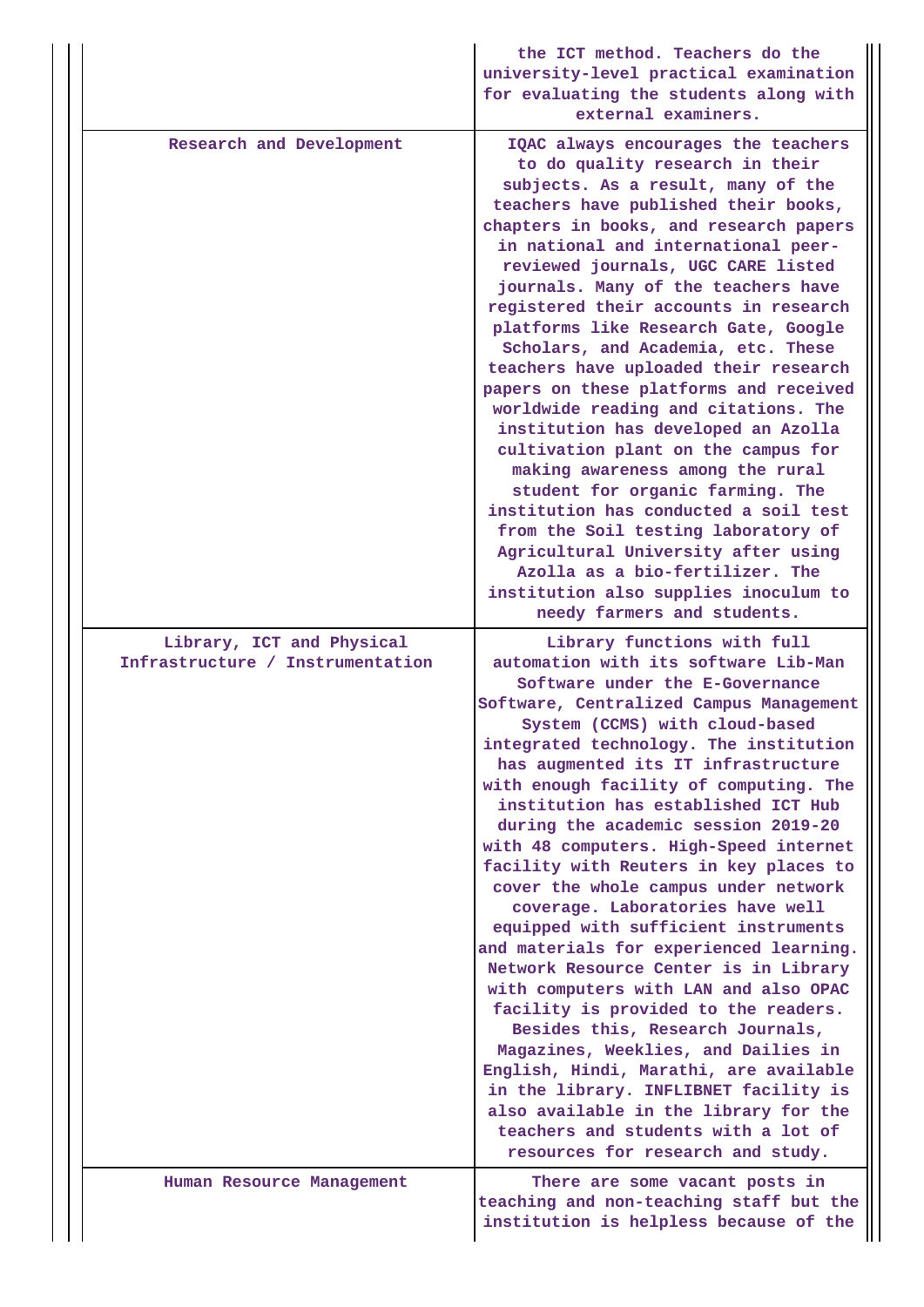|                                      | State Government policy. The<br>institution has recruited some<br>temporary teachers based upon the<br>quality of their performance and some<br>temporary appointments have been<br>arranged for the support of the<br>administrative staff. Govt. of<br>Maharashtra had permitted to recruit 40<br>vacant post but unfortunately due to<br>the Covid-19 Pandemic broke out in the<br>state, the Govt. had banned all<br>recruitment process till further<br>orders.                             |
|--------------------------------------|--------------------------------------------------------------------------------------------------------------------------------------------------------------------------------------------------------------------------------------------------------------------------------------------------------------------------------------------------------------------------------------------------------------------------------------------------------------------------------------------------|
| Industry Interaction / Collaboration | The institution has organized a<br>workshop on Personality Development.<br>Motivational Speaker, Shri. Anurag<br>Patankar from Columbia Institute,<br>Nagpur has conducted the workshop. The<br>students in the institution have been<br>inspired by the workshop and boosted<br>their confidence and improved their<br>communication skills. In collaboration<br>with Lifeline Blood Bank, Nagpur, a<br>blood donation camp has been organized<br>in the NSS camp at the village,<br>Pimpalgaon |

6.2.2 – Implementation of e-governance in areas of operations:

| E-governace area              | <b>Details</b>                                                 |
|-------------------------------|----------------------------------------------------------------|
| Administration                | Centralized Campus Management<br>System (CCMS) Master Software |
| Finance and Accounts          | Centralized Campus Management<br>System(CCMS) Master Software  |
| Student Admission and Support | Centralized Campus Management<br>System (CCMS) Master Software |
| Examination                   | RTM Nagpur University Online Portal<br>System                  |

# **6.3 – Faculty Empowerment Strategies**

 6.3.1 – Teachers provided with financial support to attend conferences / workshops and towards membership fee of professional bodies during the year

| Year              | Name of Teacher<br>Name of conference/<br>Amount of support<br>Name of the<br>professional body for<br>workshop attended<br>for which financial<br>which membership<br>fee is provided<br>support provided |     |     |  |  |  |  |  |  |
|-------------------|------------------------------------------------------------------------------------------------------------------------------------------------------------------------------------------------------------|-----|-----|--|--|--|--|--|--|
| Nill              | Nil                                                                                                                                                                                                        | Nil | Nil |  |  |  |  |  |  |
| No file uploaded. |                                                                                                                                                                                                            |     |     |  |  |  |  |  |  |

 6.3.2 – Number of professional development / administrative training programmes organized by the College for teaching and non teaching staff during the year

| staff)<br>staff)<br>programme<br>programme |  | Year | Title of the<br>professional<br>development | Title of the<br>administrative<br>training | From date | To Date | Number of<br>participants<br>Teaching | Number of<br>participants<br>(non-teaching |
|--------------------------------------------|--|------|---------------------------------------------|--------------------------------------------|-----------|---------|---------------------------------------|--------------------------------------------|
|--------------------------------------------|--|------|---------------------------------------------|--------------------------------------------|-----------|---------|---------------------------------------|--------------------------------------------|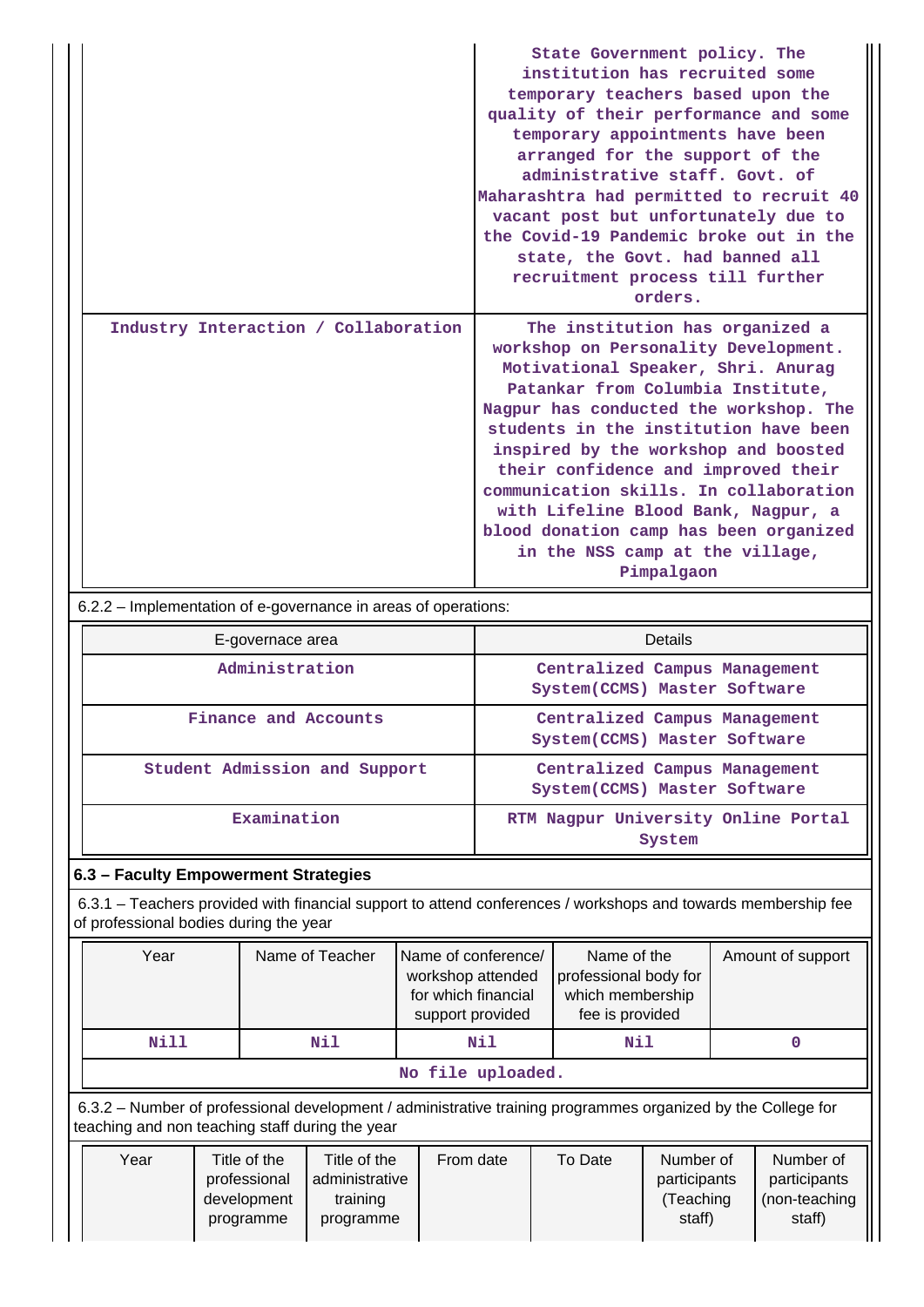|                                                                                                                                                                                                                                                                                                                                                                                                                                                                                                                                                                        | organised for<br>organised for<br>teaching staff<br>non-teaching<br>staff                                                                                                                  |                                                             |             |            |                               |      |                                    |             |             |             |  |
|------------------------------------------------------------------------------------------------------------------------------------------------------------------------------------------------------------------------------------------------------------------------------------------------------------------------------------------------------------------------------------------------------------------------------------------------------------------------------------------------------------------------------------------------------------------------|--------------------------------------------------------------------------------------------------------------------------------------------------------------------------------------------|-------------------------------------------------------------|-------------|------------|-------------------------------|------|------------------------------------|-------------|-------------|-------------|--|
|                                                                                                                                                                                                                                                                                                                                                                                                                                                                                                                                                                        | 2019                                                                                                                                                                                       | <b>None</b>                                                 | <b>None</b> |            | Nill                          | Nill |                                    | <b>Nill</b> |             | <b>Nill</b> |  |
|                                                                                                                                                                                                                                                                                                                                                                                                                                                                                                                                                                        | 2020                                                                                                                                                                                       | <b>None</b>                                                 |             | Nill       | <b>Nill</b>                   |      | Nill                               |             | <b>Nill</b> |             |  |
|                                                                                                                                                                                                                                                                                                                                                                                                                                                                                                                                                                        | No file uploaded.                                                                                                                                                                          |                                                             |             |            |                               |      |                                    |             |             |             |  |
|                                                                                                                                                                                                                                                                                                                                                                                                                                                                                                                                                                        | 6.3.3 - No. of teachers attending professional development programmes, viz., Orientation Programme, Refresher<br>Course, Short Term Course, Faculty Development Programmes during the year |                                                             |             |            |                               |      |                                    |             |             |             |  |
|                                                                                                                                                                                                                                                                                                                                                                                                                                                                                                                                                                        | Number of teachers<br>From Date<br>Title of the<br>To date<br>Duration<br>professional<br>who attended<br>development<br>programme                                                         |                                                             |             |            |                               |      |                                    |             |             |             |  |
|                                                                                                                                                                                                                                                                                                                                                                                                                                                                                                                                                                        | FDP/Short<br>4<br>20/04/2020<br>12<br>05/06/2020<br>term Courses/Wo<br>rkshop                                                                                                              |                                                             |             |            |                               |      |                                    |             |             |             |  |
|                                                                                                                                                                                                                                                                                                                                                                                                                                                                                                                                                                        | 3<br>96<br><b>SWAYAM ARPIT</b><br>15/07/2019<br>31/12/2019<br><b>ONLINE Courses</b>                                                                                                        |                                                             |             |            |                               |      |                                    |             |             |             |  |
|                                                                                                                                                                                                                                                                                                                                                                                                                                                                                                                                                                        | 5<br>Refresher<br>12<br>10/10/2019<br>20/01/2020<br>Course                                                                                                                                 |                                                             |             |            |                               |      |                                    |             |             |             |  |
|                                                                                                                                                                                                                                                                                                                                                                                                                                                                                                                                                                        | Orientation<br>Programme                                                                                                                                                                   |                                                             |             | 18/11/2019 |                               |      | 21<br>07/12/2019                   |             |             |             |  |
|                                                                                                                                                                                                                                                                                                                                                                                                                                                                                                                                                                        | View File                                                                                                                                                                                  |                                                             |             |            |                               |      |                                    |             |             |             |  |
|                                                                                                                                                                                                                                                                                                                                                                                                                                                                                                                                                                        | 6.3.4 - Faculty and Staff recruitment (no. for permanent recruitment):                                                                                                                     |                                                             |             |            |                               |      |                                    |             |             |             |  |
|                                                                                                                                                                                                                                                                                                                                                                                                                                                                                                                                                                        | Teaching<br>Non-teaching                                                                                                                                                                   |                                                             |             |            |                               |      |                                    |             |             |             |  |
|                                                                                                                                                                                                                                                                                                                                                                                                                                                                                                                                                                        | <b>Full Time</b><br><b>Full Time</b><br>Permanent<br>Permanent                                                                                                                             |                                                             |             |            |                               |      |                                    |             |             |             |  |
|                                                                                                                                                                                                                                                                                                                                                                                                                                                                                                                                                                        | 0<br>0<br>$\mathbf 0$<br>0                                                                                                                                                                 |                                                             |             |            |                               |      |                                    |             |             |             |  |
|                                                                                                                                                                                                                                                                                                                                                                                                                                                                                                                                                                        | 6.3.5 - Welfare schemes for                                                                                                                                                                |                                                             |             |            |                               |      |                                    |             |             |             |  |
|                                                                                                                                                                                                                                                                                                                                                                                                                                                                                                                                                                        | <b>Students</b><br>Teaching<br>Non-teaching                                                                                                                                                |                                                             |             |            |                               |      |                                    |             |             |             |  |
|                                                                                                                                                                                                                                                                                                                                                                                                                                                                                                                                                                        | 0<br>$\mathbf 0$<br>0                                                                                                                                                                      |                                                             |             |            |                               |      |                                    |             |             |             |  |
|                                                                                                                                                                                                                                                                                                                                                                                                                                                                                                                                                                        | 6.4 - Financial Management and Resource Mobilization                                                                                                                                       |                                                             |             |            |                               |      |                                    |             |             |             |  |
|                                                                                                                                                                                                                                                                                                                                                                                                                                                                                                                                                                        | 6.4.1 – Institution conducts internal and external financial audits regularly (with in 100 words each)                                                                                     |                                                             |             |            |                               |      |                                    |             |             |             |  |
| There is a regular practice of internal and external financial audit systems in<br>the institution. For internal financial audit, the institution has a contract<br>with a Chartered Account. Chartered Account has yearly done the internal<br>financial audit of the institution. External financial audit has been conducted<br>by the senior accountant of the Joint Director office of the Higher and<br>Technical Education, Nagpur. The internal financial audit has been done on 05<br>December 2020 and no audit objection has been found in the institution. |                                                                                                                                                                                            |                                                             |             |            |                               |      |                                    |             |             |             |  |
|                                                                                                                                                                                                                                                                                                                                                                                                                                                                                                                                                                        | 6.4.2 - Funds / Grants received from management, non-government bodies, individuals, philanthropies during the<br>year(not covered in Criterion III)                                       |                                                             |             |            |                               |      |                                    |             |             |             |  |
|                                                                                                                                                                                                                                                                                                                                                                                                                                                                                                                                                                        |                                                                                                                                                                                            | Name of the non government<br>funding agencies /individuals |             |            | Funds/ Grnats received in Rs. |      |                                    |             |             | Purpose     |  |
|                                                                                                                                                                                                                                                                                                                                                                                                                                                                                                                                                                        |                                                                                                                                                                                            |                                                             |             |            |                               |      | No Data Entered/Not Applicable !!! |             |             |             |  |
|                                                                                                                                                                                                                                                                                                                                                                                                                                                                                                                                                                        |                                                                                                                                                                                            |                                                             |             |            | No file uploaded.             |      |                                    |             |             |             |  |
|                                                                                                                                                                                                                                                                                                                                                                                                                                                                                                                                                                        | 6.4.3 - Total corpus fund generated                                                                                                                                                        |                                                             |             |            |                               |      |                                    |             |             |             |  |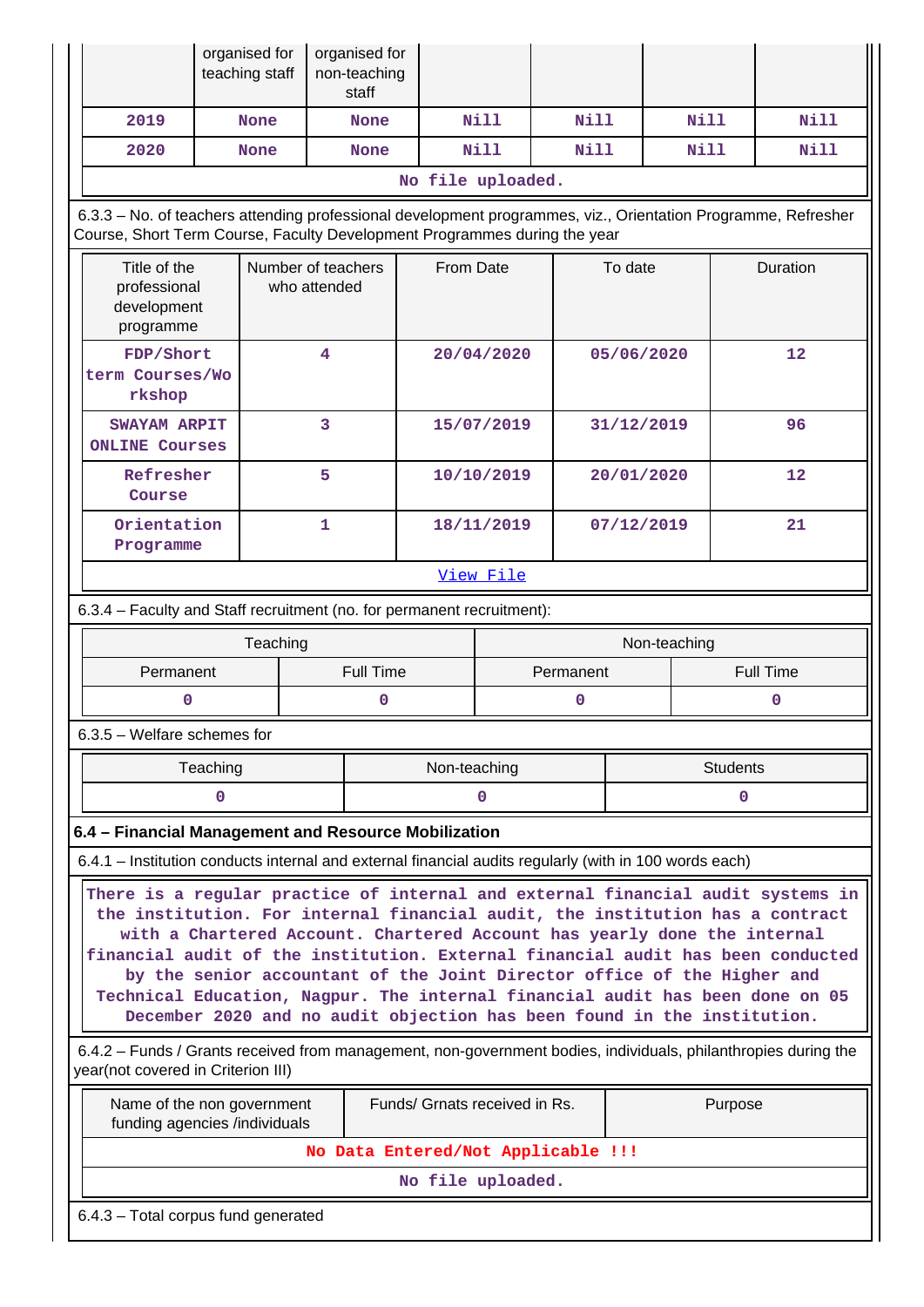| 00                                                                                                                                                                                                                                              |                                                                                                                                                               |          |                                 |                   |  |                               |              |                             |  |  |  |
|-------------------------------------------------------------------------------------------------------------------------------------------------------------------------------------------------------------------------------------------------|---------------------------------------------------------------------------------------------------------------------------------------------------------------|----------|---------------------------------|-------------------|--|-------------------------------|--------------|-----------------------------|--|--|--|
| 6.5 - Internal Quality Assurance System                                                                                                                                                                                                         |                                                                                                                                                               |          |                                 |                   |  |                               |              |                             |  |  |  |
| 6.5.1 - Whether Academic and Administrative Audit (AAA) has been done?                                                                                                                                                                          |                                                                                                                                                               |          |                                 |                   |  |                               |              |                             |  |  |  |
| <b>Audit Type</b>                                                                                                                                                                                                                               |                                                                                                                                                               | External |                                 |                   |  | Internal                      |              |                             |  |  |  |
|                                                                                                                                                                                                                                                 | Yes/No                                                                                                                                                        |          | Agency                          |                   |  | Yes/No                        |              | Authority                   |  |  |  |
| Academic                                                                                                                                                                                                                                        | No                                                                                                                                                            |          |                                 | Nill              |  | Yes                           |              | <b>IQAC</b>                 |  |  |  |
| Administrative                                                                                                                                                                                                                                  | <b>No</b>                                                                                                                                                     |          |                                 | <b>Nill</b>       |  | Yes                           |              | CDC/Chartered<br>Accountant |  |  |  |
| 6.5.2 - Activities and support from the Parent - Teacher Association (at least three)                                                                                                                                                           |                                                                                                                                                               |          |                                 |                   |  |                               |              |                             |  |  |  |
|                                                                                                                                                                                                                                                 | 1) Parent-Teacher Association meeting (twice a year) 2) Feedback from parents<br>about curriculum, the physical infrastructure learning process 3) Support in |          | the Counselling of the learners |                   |  |                               |              |                             |  |  |  |
| 6.5.3 – Development programmes for support staff (at least three)                                                                                                                                                                               |                                                                                                                                                               |          |                                 |                   |  |                               |              |                             |  |  |  |
| 1) Necessary documentation support for home/personal/vehicle/e-vehicle loan<br>within the stipulated time 2) Duty leave for attending<br>refresher/orientation/FDP/Conferences/Symposia/Seminars/workshops courses, etc.<br>2)                  |                                                                                                                                                               |          |                                 |                   |  |                               |              |                             |  |  |  |
| 6.5.4 – Post Accreditation initiative(s) (mention at least three)                                                                                                                                                                               |                                                                                                                                                               |          |                                 |                   |  |                               |              |                             |  |  |  |
| 1. Enhancement of Research Publication from the institution 2. Completion of<br>the construction of Indoor Stadium 3. Beginning of the construction of the<br>Seminar Hall on second floor<br>6.5.5 - Internal Quality Assurance System Details |                                                                                                                                                               |          |                                 |                   |  |                               |              |                             |  |  |  |
| a) Submission of Data for AISHE portal<br>Yes                                                                                                                                                                                                   |                                                                                                                                                               |          |                                 |                   |  |                               |              |                             |  |  |  |
| b) Participation in NIRF<br>No                                                                                                                                                                                                                  |                                                                                                                                                               |          |                                 |                   |  |                               |              |                             |  |  |  |
| c)ISO certification<br>No                                                                                                                                                                                                                       |                                                                                                                                                               |          |                                 |                   |  |                               |              |                             |  |  |  |
| d)NBA or any other quality audit<br><b>No</b>                                                                                                                                                                                                   |                                                                                                                                                               |          |                                 |                   |  |                               |              |                             |  |  |  |
| 6.5.6 - Number of Quality Initiatives undertaken during the year                                                                                                                                                                                |                                                                                                                                                               |          |                                 |                   |  |                               |              |                             |  |  |  |
|                                                                                                                                                                                                                                                 |                                                                                                                                                               |          |                                 |                   |  |                               |              | Number of                   |  |  |  |
| Name of quality<br>Date of<br>Year<br><b>Duration From</b><br><b>Duration To</b><br>initiative by IQAC<br>conducting IQAC                                                                                                                       |                                                                                                                                                               |          |                                 |                   |  |                               | participants |                             |  |  |  |
| 2019                                                                                                                                                                                                                                            | Accreditat<br>ion process<br>of the<br>institution                                                                                                            |          | Nill                            | Nill              |  | <b>Nill</b>                   | <b>Nill</b>  |                             |  |  |  |
|                                                                                                                                                                                                                                                 |                                                                                                                                                               |          |                                 | No file uploaded. |  |                               |              |                             |  |  |  |
| CRITERION VII – INSTITUTIONAL VALUES AND BEST PRACTICES                                                                                                                                                                                         |                                                                                                                                                               |          |                                 |                   |  |                               |              |                             |  |  |  |
| 7.1 - Institutional Values and Social Responsibilities                                                                                                                                                                                          |                                                                                                                                                               |          |                                 |                   |  |                               |              |                             |  |  |  |
| 7.1.1 – Gender Equity (Number of gender equity promotion programmes organized by the institution during the<br>year)                                                                                                                            |                                                                                                                                                               |          |                                 |                   |  |                               |              |                             |  |  |  |
| Title of the<br>programme                                                                                                                                                                                                                       | Period from                                                                                                                                                   |          | Period To                       |                   |  | <b>Number of Participants</b> |              |                             |  |  |  |
|                                                                                                                                                                                                                                                 |                                                                                                                                                               |          |                                 |                   |  | Female                        |              | Male                        |  |  |  |
| International<br>Women day                                                                                                                                                                                                                      | 08/03/2020                                                                                                                                                    |          |                                 | 08/03/2020        |  | 190                           |              | 64                          |  |  |  |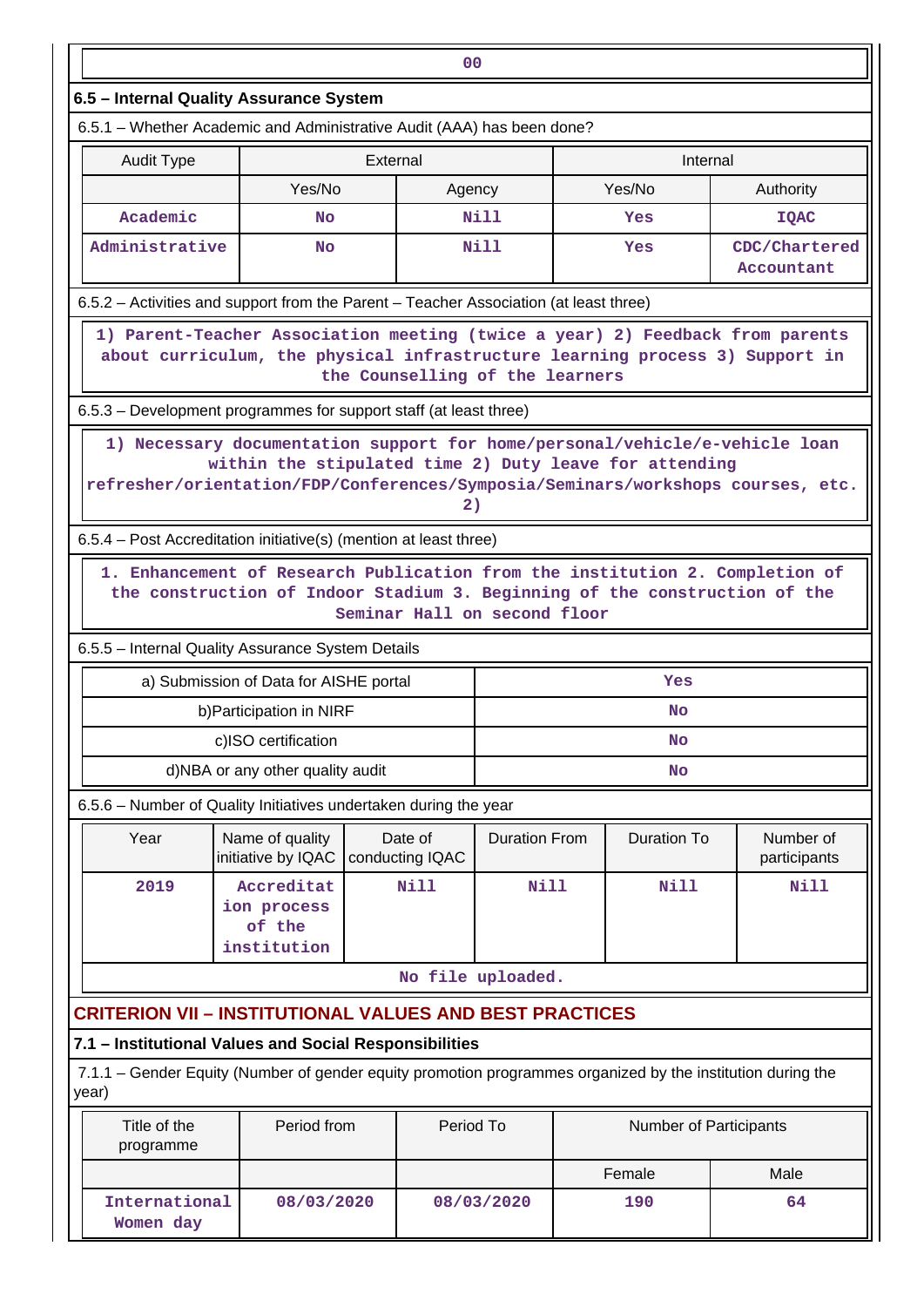| 7.1.2 - Environmental Consciousness and Sustainability/Alternate Energy initiatives such as:                                                                                                             |                             |   |                                                      |                          |                   |                                                                                                                                                                                                                                                             |                         |                                  |                                                     |  |  |  |  |  |  |  |  |  |
|----------------------------------------------------------------------------------------------------------------------------------------------------------------------------------------------------------|-----------------------------|---|------------------------------------------------------|--------------------------|-------------------|-------------------------------------------------------------------------------------------------------------------------------------------------------------------------------------------------------------------------------------------------------------|-------------------------|----------------------------------|-----------------------------------------------------|--|--|--|--|--|--|--|--|--|
| Percentage of power requirement of the University met by the renewable energy sources                                                                                                                    |                             |   |                                                      |                          |                   |                                                                                                                                                                                                                                                             |                         |                                  |                                                     |  |  |  |  |  |  |  |  |  |
| Nil                                                                                                                                                                                                      |                             |   |                                                      |                          |                   |                                                                                                                                                                                                                                                             |                         |                                  |                                                     |  |  |  |  |  |  |  |  |  |
| 7.1.3 - Differently abled (Divyangjan) friendliness                                                                                                                                                      |                             |   |                                                      |                          |                   |                                                                                                                                                                                                                                                             |                         |                                  |                                                     |  |  |  |  |  |  |  |  |  |
|                                                                                                                                                                                                          | Item facilities             |   |                                                      | Yes/No                   |                   |                                                                                                                                                                                                                                                             | Number of beneficiaries |                                  |                                                     |  |  |  |  |  |  |  |  |  |
| Ramp/Rails                                                                                                                                                                                               |                             |   |                                                      |                          | Yes               | $\overline{\mathbf{2}}$                                                                                                                                                                                                                                     |                         |                                  |                                                     |  |  |  |  |  |  |  |  |  |
|                                                                                                                                                                                                          | Rest Rooms                  |   |                                                      |                          | Yes               | $\overline{\mathbf{2}}$                                                                                                                                                                                                                                     |                         |                                  |                                                     |  |  |  |  |  |  |  |  |  |
| Scribes for examination                                                                                                                                                                                  |                             |   |                                                      |                          | Yes               | $\mathbf 0$                                                                                                                                                                                                                                                 |                         |                                  |                                                     |  |  |  |  |  |  |  |  |  |
| 7.1.4 - Inclusion and Situatedness                                                                                                                                                                       |                             |   |                                                      |                          |                   |                                                                                                                                                                                                                                                             |                         |                                  |                                                     |  |  |  |  |  |  |  |  |  |
| Year<br>Number of<br>Number of<br>initiatives to<br>initiatives<br>taken to<br>address<br>locational<br>engage with<br>advantages<br>and<br>and disadva<br>contribute to<br>local<br>ntages<br>community |                             |   |                                                      | Date                     | Duration          |                                                                                                                                                                                                                                                             | Name of<br>initiative   | <b>Issues</b><br>addressed       | Number of<br>participating<br>students<br>and staff |  |  |  |  |  |  |  |  |  |
| 2020                                                                                                                                                                                                     | $\mathbf{1}$                | 1 |                                                      | 24/04/2<br>020           | Mask Di<br>1<br>n |                                                                                                                                                                                                                                                             |                         | stributio Awareness<br>COVID -19 | 250                                                 |  |  |  |  |  |  |  |  |  |
| 2020                                                                                                                                                                                                     | 1                           | 1 |                                                      | 29/04/2<br>020           | 48                | Covid-19<br>centre                                                                                                                                                                                                                                          |                         | <b>CORONA</b><br><b>VIRUS</b>    | 15                                                  |  |  |  |  |  |  |  |  |  |
| View File                                                                                                                                                                                                |                             |   |                                                      |                          |                   |                                                                                                                                                                                                                                                             |                         |                                  |                                                     |  |  |  |  |  |  |  |  |  |
| 7.1.5 - Human Values and Professional Ethics Code of conduct (handbooks) for various stakeholders                                                                                                        |                             |   |                                                      |                          |                   |                                                                                                                                                                                                                                                             |                         |                                  |                                                     |  |  |  |  |  |  |  |  |  |
|                                                                                                                                                                                                          | Title                       |   |                                                      | Date of publication      |                   | Follow up(max 100 words)                                                                                                                                                                                                                                    |                         |                                  |                                                     |  |  |  |  |  |  |  |  |  |
| Code of Conduct (Online<br>handbook                                                                                                                                                                      |                             |   |                                                      |                          | 15/08/2019        | Our institution has<br>published an online<br>handbook on Code of<br>Conduct for teachers and<br>students. The handbook is<br>available on the website<br>of our institution. http:<br>//ssjaiswalcollege.edu.in<br>/Document2019/CODE20OF20C<br>ONDUCT.pdf |                         |                                  |                                                     |  |  |  |  |  |  |  |  |  |
| 7.1.6 - Activities conducted for promotion of universal Values and Ethics                                                                                                                                |                             |   |                                                      |                          |                   |                                                                                                                                                                                                                                                             |                         |                                  |                                                     |  |  |  |  |  |  |  |  |  |
| Activity                                                                                                                                                                                                 |                             |   | <b>Duration From</b><br><b>Duration To</b>           |                          |                   |                                                                                                                                                                                                                                                             | Number of participants  |                                  |                                                     |  |  |  |  |  |  |  |  |  |
|                                                                                                                                                                                                          | Sadbhavana day              |   |                                                      | 20/08/2019<br>20/08/2019 |                   |                                                                                                                                                                                                                                                             | 78                      |                                  |                                                     |  |  |  |  |  |  |  |  |  |
|                                                                                                                                                                                                          | Teachers day                |   |                                                      | 05/09/2019               | 05/09/2019        |                                                                                                                                                                                                                                                             |                         | 67                               |                                                     |  |  |  |  |  |  |  |  |  |
| of Non-Violence                                                                                                                                                                                          | International Day           |   |                                                      | 02/10/2019               |                   | 02/10/2019                                                                                                                                                                                                                                                  |                         |                                  | 57                                                  |  |  |  |  |  |  |  |  |  |
|                                                                                                                                                                                                          | Constitution day            |   |                                                      | 26/11/2019               |                   |                                                                                                                                                                                                                                                             | 158<br>26/11/2019       |                                  |                                                     |  |  |  |  |  |  |  |  |  |
| Womens day                                                                                                                                                                                               | Voters Day<br>International |   | 25/01/2020<br>25/01/2020<br>08/03/2020<br>08/03/2020 |                          |                   | 407<br>254                                                                                                                                                                                                                                                  |                         |                                  |                                                     |  |  |  |  |  |  |  |  |  |
|                                                                                                                                                                                                          |                             |   |                                                      |                          |                   |                                                                                                                                                                                                                                                             |                         |                                  |                                                     |  |  |  |  |  |  |  |  |  |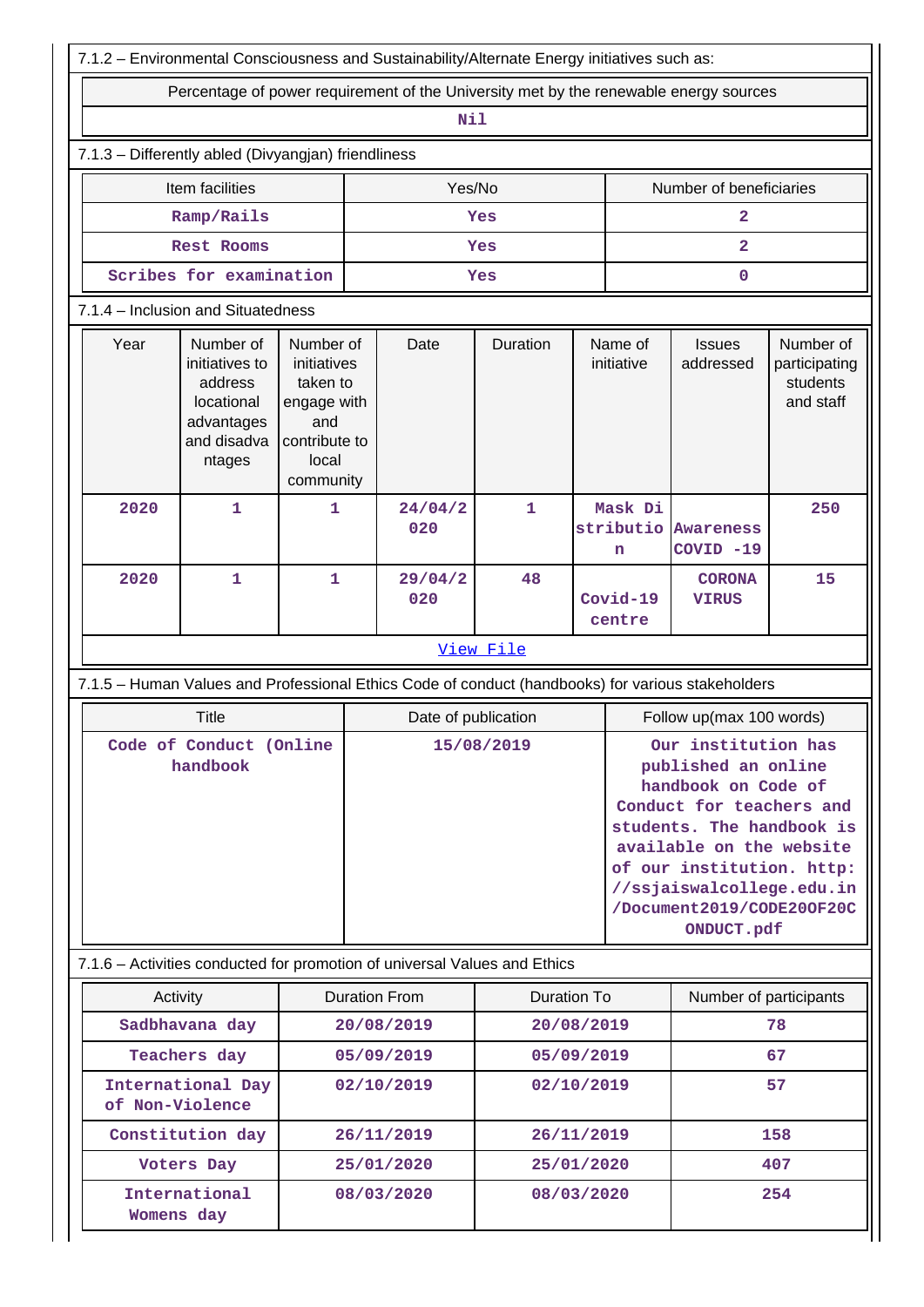[View File](https://assessmentonline.naac.gov.in/public/Postacc/promotion_activities/7102_promotion_activities_1644600873.xlsx)

7.1.7 – Initiatives taken by the institution to make the campus eco-friendly (at least five)

**Plantation of medicinal plats in the garden**

**Green Manure**

**Promoting to use of E-vehicle Bicycle among students and staff**

**Reduce and Reuse the use of plastic**

**Clean and green Campus**

#### **7.2 – Best Practices**

7.2.1 – Describe at least two institutional best practices

 **BEST PRACTICE I 1. Title of the Practice MERITORIOUS STUDENTS' HIGHLIGHTED ON THE FLEX BOARD AND ALSO FELICITATED IN THE ANNUAL FUNCTION 1. Objectives: To achieve utmost academic excellence To promote the advanced learners To encourage the slow learners To augment the Teaching-Learning process To inculcate academic spirit among the students To relish these memories in the life of students To explore the potentiality of the students To promote the students in Sports, Cultural and Extra-Curricular Activities 1. The Context: Students in the institution come from rural, tribal and Naxal affected regions. Therefore, excellence in academic, sports cultural activities is not appreciated as per the expectation. This practice is promoting the students participating in University, State national level competitions. In this context, the institution has been doing the practice of felicitating the meritorious students in the university examination, meritorious students in other activities at the time of Annual Function. Recognition of meritorious students boosts the academic, sports cultural spirit of the students in the rural background. 2. The Practice: Most of the Cash prizes are sponsored by the Chairman of the College Development Committee, Shri. Lunkaran Chitlange and some by the members of the Management Body, Members of the teaching staff and other Philanthropists from the local region. The institution communicates this information to the students through the institutional website and prospectus of the institution. When the result of the university examination is declared, the institution identifies the merit students from all Programmes and display them on the Flex Board inside the campus. The meritorious students' names, photos, class and percentage and subjects are displayed on the Flex Board. At the time of the Annual Function, they are all felicitated by giving Cash Prize at the hands of the Guests and also by the trustees. Students who have performed in the field of sports and cultural events at different levels are also felicitated in the Annual Function. 3. Evidence of Success: The institution has successfully generated a competitive spirit among the students in all Programmes. As a result of this practice, there is vertical progress in the number of prize winners in the institution. The impact of this practice is tremendous and the slow learners are inspired by the meritorious students' academic achievements. Those students who are excelled in sports and cultural fields are also felicitated in the Annual Function. All the students are inspired by the felicitation Programme. 4. Problems Encountered and Resources required: Even though, the individuals who are Sponsoring the Cash Prizes in the present context are not increasing the cash prizes. Therefore, there is a need of finding new sponsors. Therefore, the institution cannot increase the Cash prizes there is a need of mobilizing funds from outside to extend this practice with more impact. BEST PRACTICE II 1. Title of the Practice MENTORING SYSTEM FOR SCHOLARSHIP 1. Objectives: To ensure scholarship to all eligible students To fill up the Scholarship Form correctly by the students To avoid any type of problems for the students 1. The Context: Most of the students are coming from educationally backward classes. Therefore, many of the students**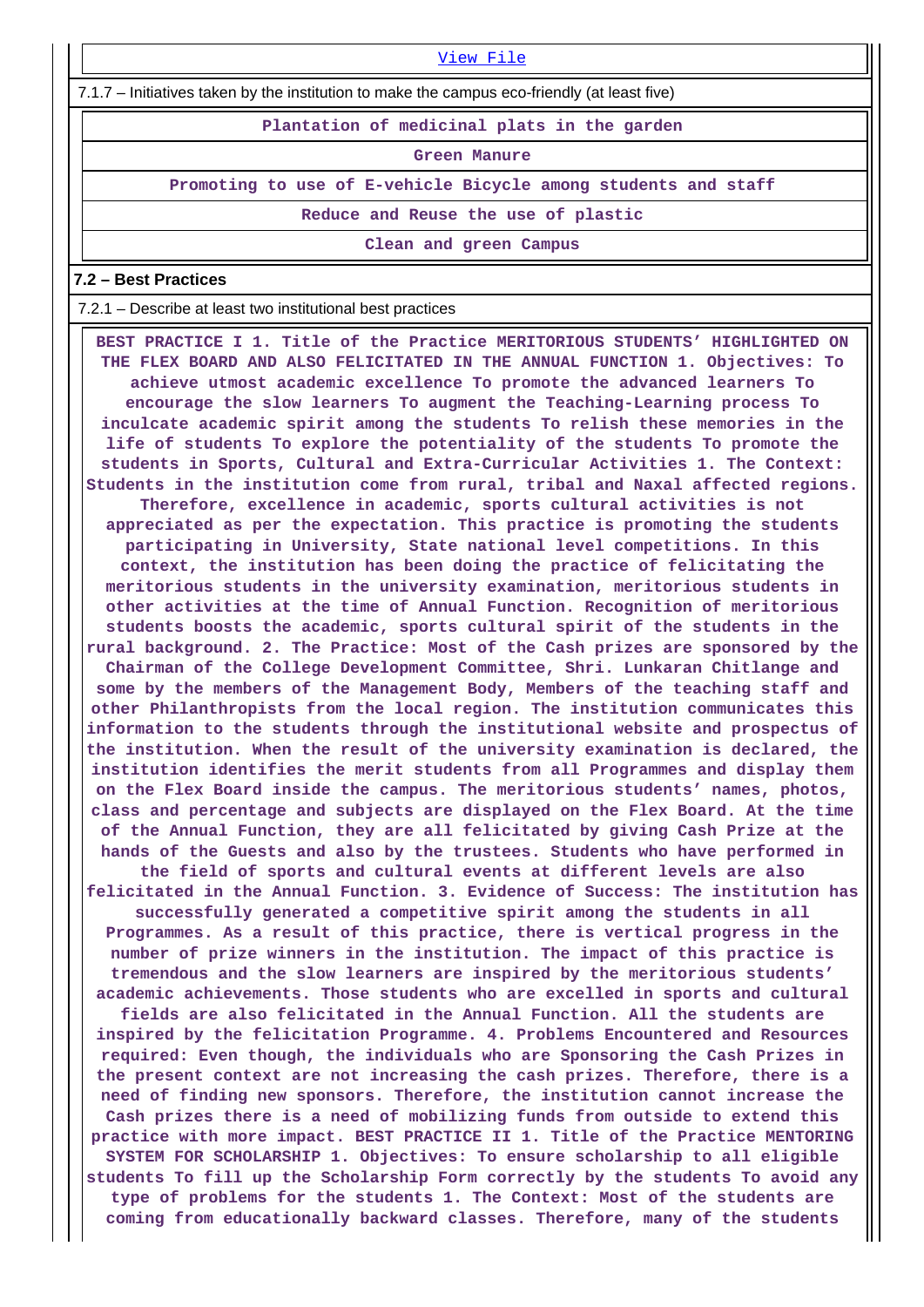**commit some mistakes in the Scholarship Form and sometimes they do not attach all the relevant documents along with the Form. Under these circumstances, it is very necessary to form such a Mentoring System to save eligible students from being deprived of the scholarship. 2. The Practice: The information about the different types of scholarships and the name of the committee members are displayed in a key place on campus to the students and also uploaded the same on the website. The eligible students submit the online form of scholarship in the Maha-DBT portal of Govt. of Maharashtra. The students approach the supportive committee members along with a hard copy of the online application form and attach relevant documents. The supportive committee members check and verify the form whether it is filled up incorrect way or not before final submission in the college office. 3. Evidence of Success: All the eligible students are getting the benefits of the Scholarship. The students get a positive response from the committee. The institution has successfully formed a mentoring system for ensuring scholarships to every eligible student of the institution. 4. Problems Encountered and Resources Required: Most of the students are eligible for the Scholarships in the institution. Some of them don't enjoy this opportunity because of their irregularity in college. Therefore, the committee members encounter certain difficulties. The The number of non-teaching staff is not sufficient due to the ban on the recruitment process by the Govt. of Maharashtra. Therefore, some of the teachers from different Programs extend their support to handle this imbroglio. The appointment ban on non-teaching staff must be removed by the Govt. of Maharashtra for the smooth functioning of the administration.**

 Upload details of two best practices successfully implemented by the institution as per NAAC format in your institution website, provide the link

[http://ssjaiswalcollege.edu.in/Document2019/TWO%20BEST%20PRACTICES%20\(1\).pdf](http://ssjaiswalcollege.edu.in/Document2019/TWO%20BEST%20PRACTICES%20(1).pdf)

#### **7.3 – Institutional Distinctiveness**

 7.3.1 – Provide the details of the performance of the institution in one area distinctive to its vision, priority and thrust in not more than 500 words

 **INSTITUTIONAL DISTINCTIVENESS Under the noble concept of Institutional Social Responsibility (ISR), the institution has an excellent achievement in the domain of Rural Development. National Service Scheme (NSS) is one of the dynamic units of the RTM Nagpur University under the efficient leadership of Program Officers. During the academic session 2019-20 the institution has contributed to the cause of Rural Development through different programs. NSS Unit has organized a college-level camp from 16 January 2020 to 22 January 2020 at Pimpalgaon/Khambi a small village nearby Arjuni-Morgaon on the theme, "Youth Power for the creation of prosperous India". During the camp period, many experts were invited and they delivered lectures on different topics such as Legal Guidance on Law: Rights and Duties of Citizens, Economic Upliftment from Self-Help Group and Contribution of Banks, Eradication of Superstition and Scientific Approach, The Contribution of National Heroes in the formation of the Society, Production Growth and Environmental Conservation from Organic Farming. The NSS camp has also organized the blood group checkup and donation camp in collaboration with Lifeline Blood Bank, Nagpur the camp. A blood group of 110 persons were checked up in the camp and 42 persons donated blood in the camp. NSS Volunteers had constructed a 400-meter road in this village and cleaned the 700-meter drainage system of the village. NSS Volunteers organized cultural programs each day in the camp on the themes such as Eradication of Superstition, Awareness of Scientific Temper, Ethnic Harmony and Brotherhood etc. NSS unit had actively involved in the Mission of Govt. of Maharashtra to plant 33 Crore plants in the state under the aegis of the Forest Department. Our College Unit had planted 600 plants in the village, Aratatondi during this drive mission from 1 July 2019 to 15 August 2019. NSS Unit had monitored to**